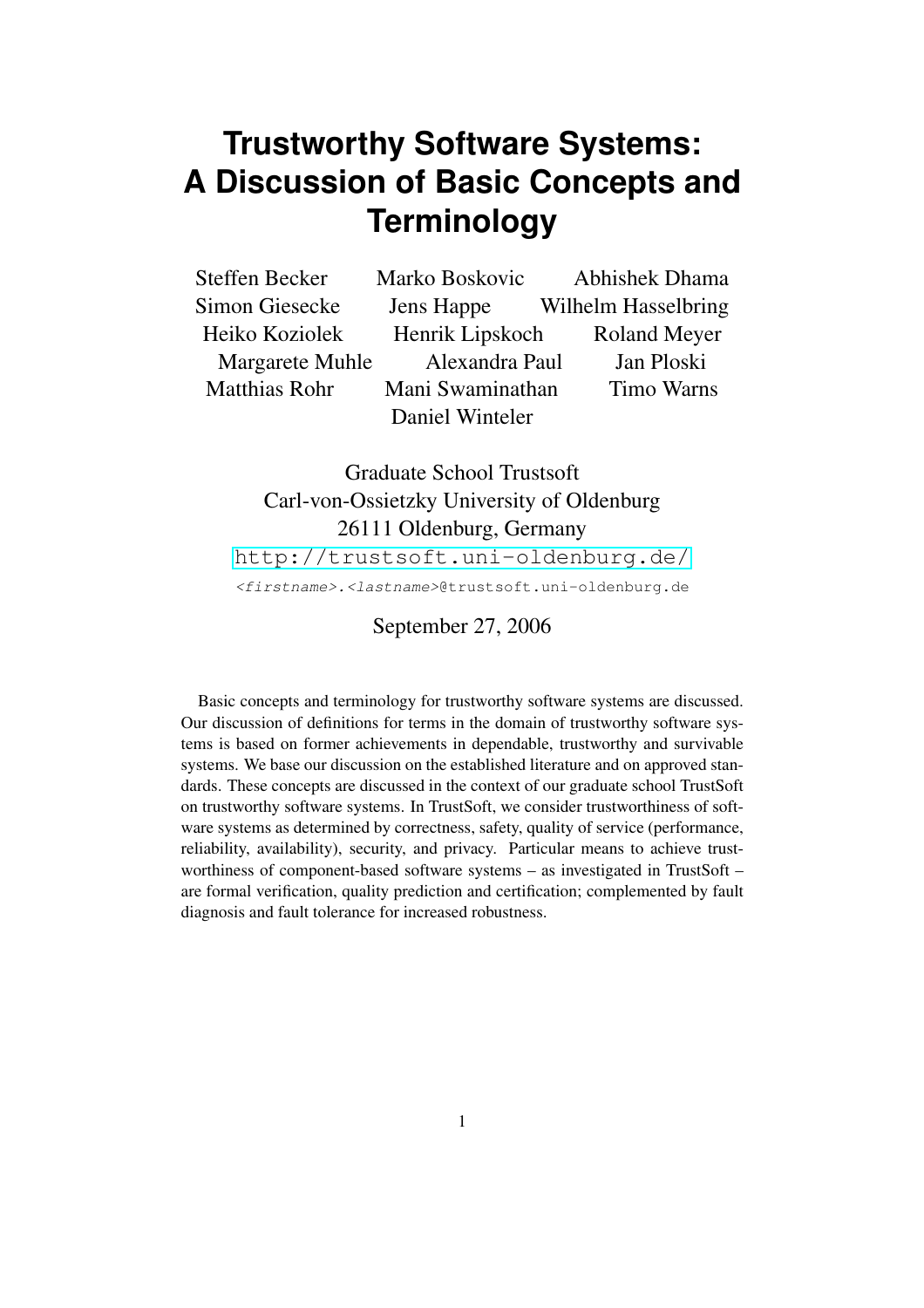## **Contents**

|      | 1. Introduction |                                 | 3              |  |  |
|------|-----------------|---------------------------------|----------------|--|--|
|      | 2. Foundations  |                                 |                |  |  |
|      |                 |                                 | $\overline{3}$ |  |  |
|      | 2.1.1.          |                                 | $\overline{4}$ |  |  |
|      | 2.1.2.          |                                 | 5              |  |  |
|      | 2.1.3.          |                                 | 6              |  |  |
|      | 2.1.4.          |                                 | $\overline{7}$ |  |  |
|      | 2.1.5.          |                                 | 8              |  |  |
|      | 2.1.6.          |                                 | 10             |  |  |
|      | 2.1.7.          |                                 | 10             |  |  |
| 2.2. |                 |                                 | 10             |  |  |
| 2.3. |                 |                                 | 11             |  |  |
|      |                 | 3. Trustworthy Software Systems | 12             |  |  |
|      |                 |                                 | 13             |  |  |
|      | 3.1.1.          |                                 | 13             |  |  |
|      | 3.1.2.          |                                 | 14             |  |  |
|      | 3.1.3.          |                                 | 14             |  |  |
| 3.2. | Safety          |                                 | 15             |  |  |
|      | 3.2.1.          |                                 | 15             |  |  |
|      | 3.2.2.          |                                 | 16             |  |  |
|      | 3.2.3.          |                                 | 16             |  |  |
| 3.3. |                 |                                 | 17             |  |  |
|      | 3.3.1.          |                                 | 18             |  |  |
|      | 3.3.2.          |                                 | 20             |  |  |
|      | 3.3.3.          |                                 | 24             |  |  |
| 3.4. |                 |                                 | 25             |  |  |
| 3.5. |                 |                                 | 27             |  |  |
| 3.6. |                 |                                 | 28             |  |  |
| 3.7. |                 |                                 | 30             |  |  |
|      | 4. Summary      |                                 | 31             |  |  |
|      |                 | A. List of Definitions          | 32             |  |  |
|      |                 |                                 |                |  |  |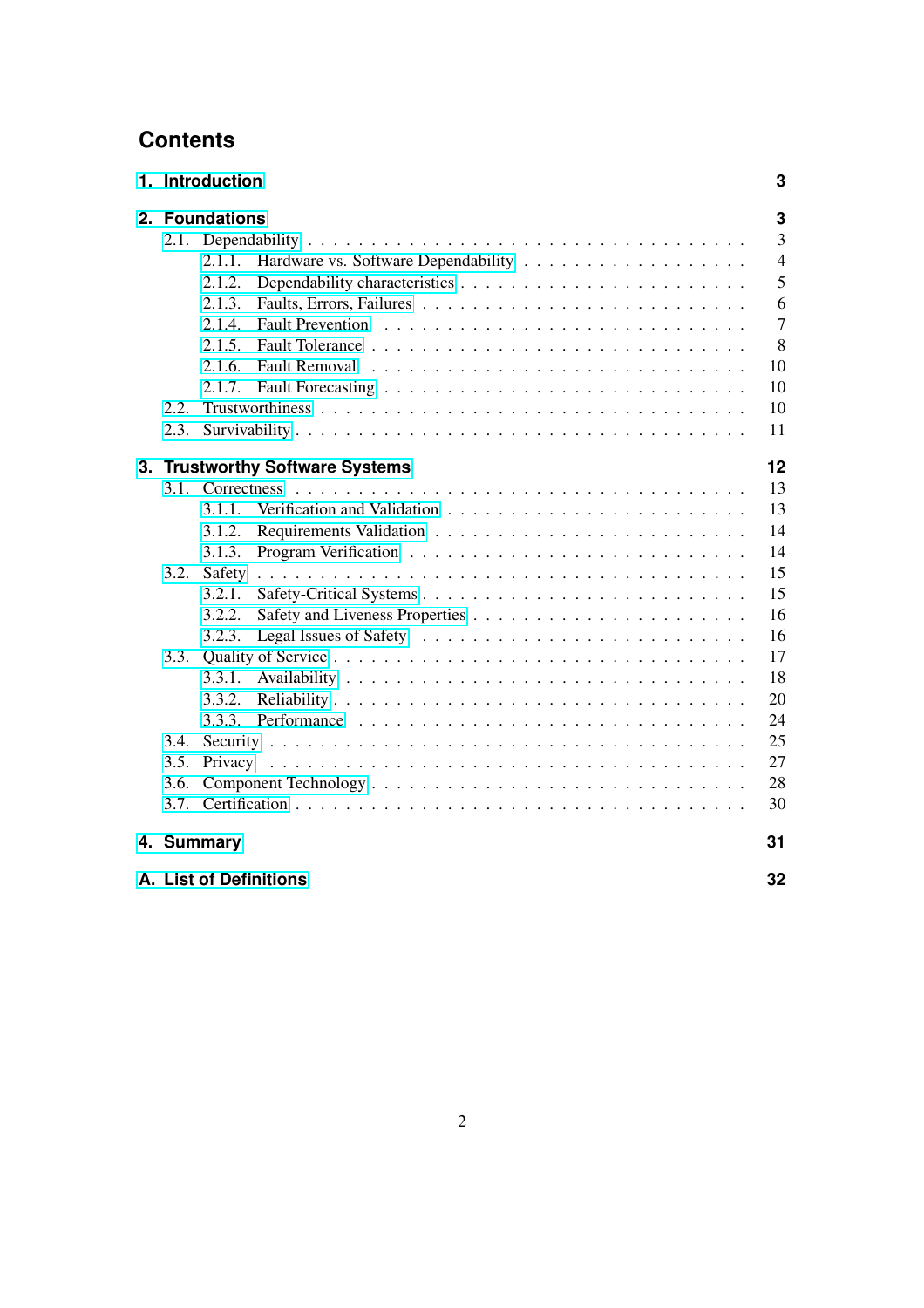## <span id="page-2-0"></span>**1. Introduction**

Trustworthiness of software systems receives increasing attention, both in research and in industry. The application domains of software steadily increase (for instance, under the umbrella of *ubiquitous and pervasive computing*, and *ambient intelligence*, just to name a few hot topics). However, these *hidden* software systems will only be accepted by its users, if their dependability properties have been verified and certified; and this way justify our trust. The current practice of not certifying software in a way it has been established for more traditional technical systems which are engineered in other engineering disciplines, and of relieving vendors to a large extent from liabilities, will — in the long run — not be tenable. In lieu thereof, software vendors who are able to certify quality attributes of their products and contractually guarantee liability, will achieve a significant competitive advantage.

To tackle these challenges, we established our new graduate school TrustSoft on trustworthy software systems, funded by the German Research Foundation (DFG). The goals of TrustSoft are to advance the knowledge on the construction, evaluation/analysis, and certification of trustworthy software systems [Hasselbring and Reussner 2006]. Our research aims at inventing new methods for rigorous design of trustworthy software systems with predictable and provable system properties that should be certifiable on a legal basis.

Research on trustworthy software systems [Bernstein 2005] is not greenfield research. It is based on former achieve[ments in dependable systems. D](#page-37-0)ependability is a notion for various aspects of computer systems [Avižienis et al. 2004, Laprie 1998], which is related to the notion of trustworthiness as discussed in [Schneider [1998\]. We base o](#page-36-0)ur definitions on the established literature and on approved standards.

A general problem with terminology in Computer Science and Software Engineering is the fact that some terms are often [used for different con](#page-36-0)[cepts and that](#page-38-0) the same concepts are denoted by different terms [Hasselbring 19[99\]. To a great e](#page-39-0)xtent, this is due to the immaturity and the rapid advances in these fields where new concepts need new names. The purpose of this paper is to present and discuss the definition of basic concepts and the terminology for the domain of trustworthy software systems.

The paper is org[anized as follows.](#page-37-0) First, we will discuss general foundations of dependable, trustworthy and survivable systems in Section 2. Based on these foundations, Section 3 introduces our notion of trustworthy software systems and discusses the terminology in this domain. Finally, we summarise and conclude the paper in Section 4.

## **2. Foundations**

Trustworthy software systems are based on former achiev[em](#page-30-0)ents in dependable, trustworthy and survivable systems, which are discussed in the following three subsections.

## **2.1. Dependability**

In this section, terms and concepts that are the basis for studying the field of Dependability Engineering [Hasselbring and Giesecke 2006] are discussed. We will focus on the basic concepts and terminology of dependability as described by Avižienis et al. [2004].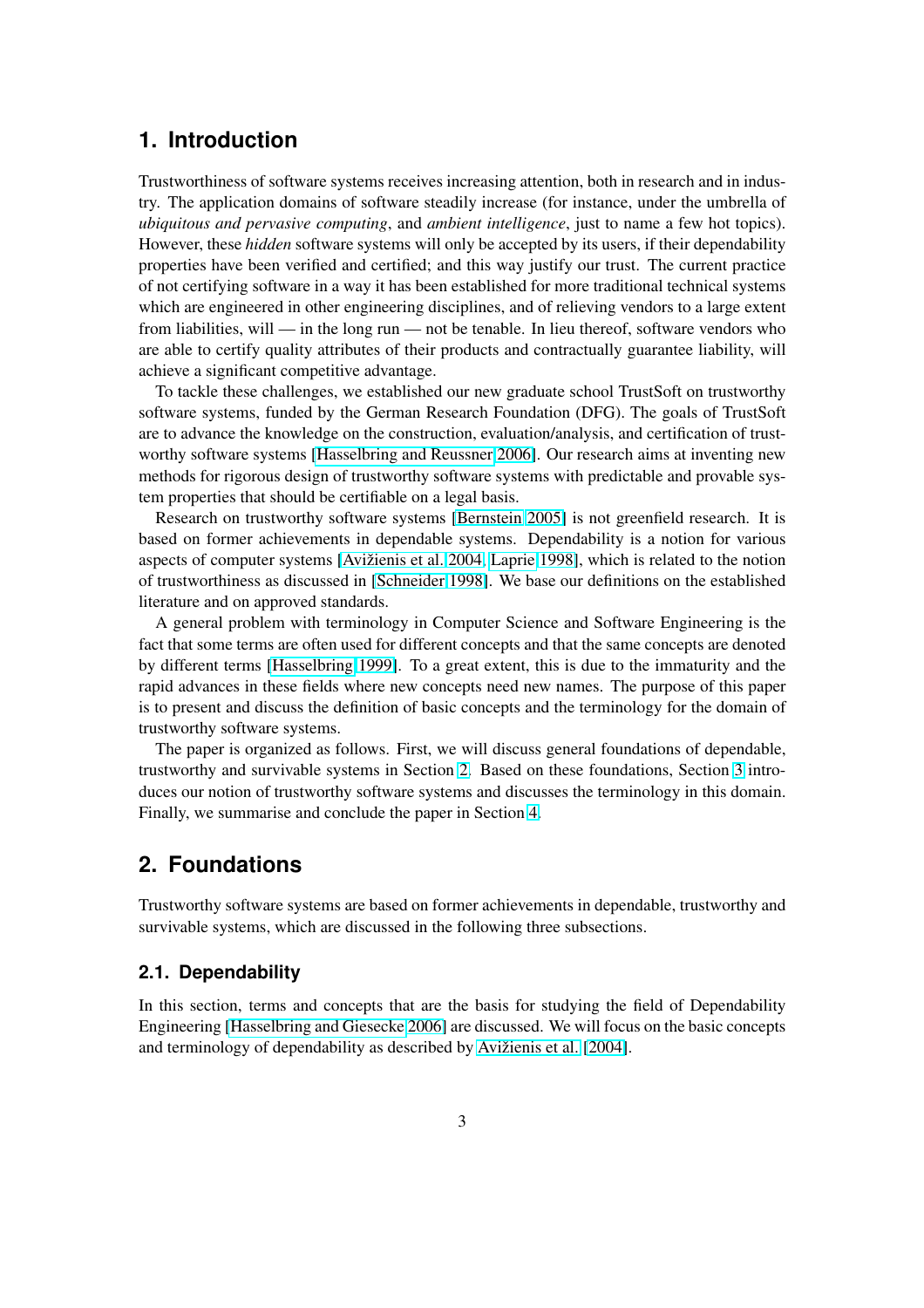#### <span id="page-3-0"></span>**2.1.1. Hardware vs. Software Dependability**

Dependability of mechanical devices, later of electronic devices has long been a major research issue (cf. Avižienis et al. [2004]). Research on mechanical dependability was primarily focused on reliability, and was based on the "weakest link" approach: If some component failed, then the whole system failed. After the Second World War, modern reliability theory was developed which focused on electronic hardware. Early computer components were very unreliable perhaps t[hey would be consider](#page-36-0)ed unusable by today's standards—, so much work focused on realising more reliable systems based on less reliable components via redundancy. Only later the very idea of software as an artifact that is of interest independently from the underlying hardware platform arose. When the lack of dependability of software became established as a fact of life, first attempts were started to transfer the ideas used to cope with hardware faults to the software domain [Randell 1975].

Mechanical and electronic hardware are both subject to physical wear: any physical device will definitely fail after some period of use. Normal conditions of use are often well-known, so the expected time until repairs (or exchange) can usually be predicted via testing. When the syst[em has been re](#page-39-0)paired, the same defect may occur again. Slight variations in use have a continuous effect, so they will not fundamentally change the prediction. Exceptional use may of course invalidate such predictions. Manufacturing defects may also impair the life-time.

For software, the situation is different. It is not subject to physical wear. The dominant class of defects is made up of programming/design mistakes. When such a defect is detected and repaired, the same defect cannot occur again (but it is possible that the repair introduced new defects). For a subclass of software defects, this is somewhat different: These are design defects such as memory leaks, which may lead to excessive resource consumption over time. This phenomenon is known as *software aging*, the cumulative degradation of the system state over time [Avižienis et al. 2004]. However, Parnas [1994] explicitly uses the term *software aging* for a different phenomenon: He refers to changes in the environment of the software system, i.e. changes in requirements on the software system. Parnas argues that even if the software system is free of defects in the beginning, it is not possible to use it forever without modification.

An[other difference to h](#page-36-0)ardware is [related to des](#page-39-0)ign redundancy: For hardware in critical systems, it is common to design components with the same function in different ways and to apply them in a redundant setting. The equivalent approach for software is N-version programming [Avizienis and Chen 1977]. N-version programming certainly works for programming-inthe-small, but not for larger software systems such as an operating system. A major reason is that the programming errors made by different teams implementing the different versions correlate [Rohr 2006].

Fur[thermore, expectations pu](#page-36-0)t into software are much more far-reaching compared to hardware insofar as they appear on a much higher level of abstraction: Software offers services that are much more complex and less controllable than that offered by hardware (the hardware may [be internally](#page-39-0) complex, which is certainly the case for modern CPUs, but this complexity does not show up at their (software) interface.

Avižienis et al. [2004] provide the following definition of dependability:

Definition 1 (Dependability [Avižienis et al. 2004]) *Dependability (of a computing system) is the ability to deliver service that can be justifiably trusted.*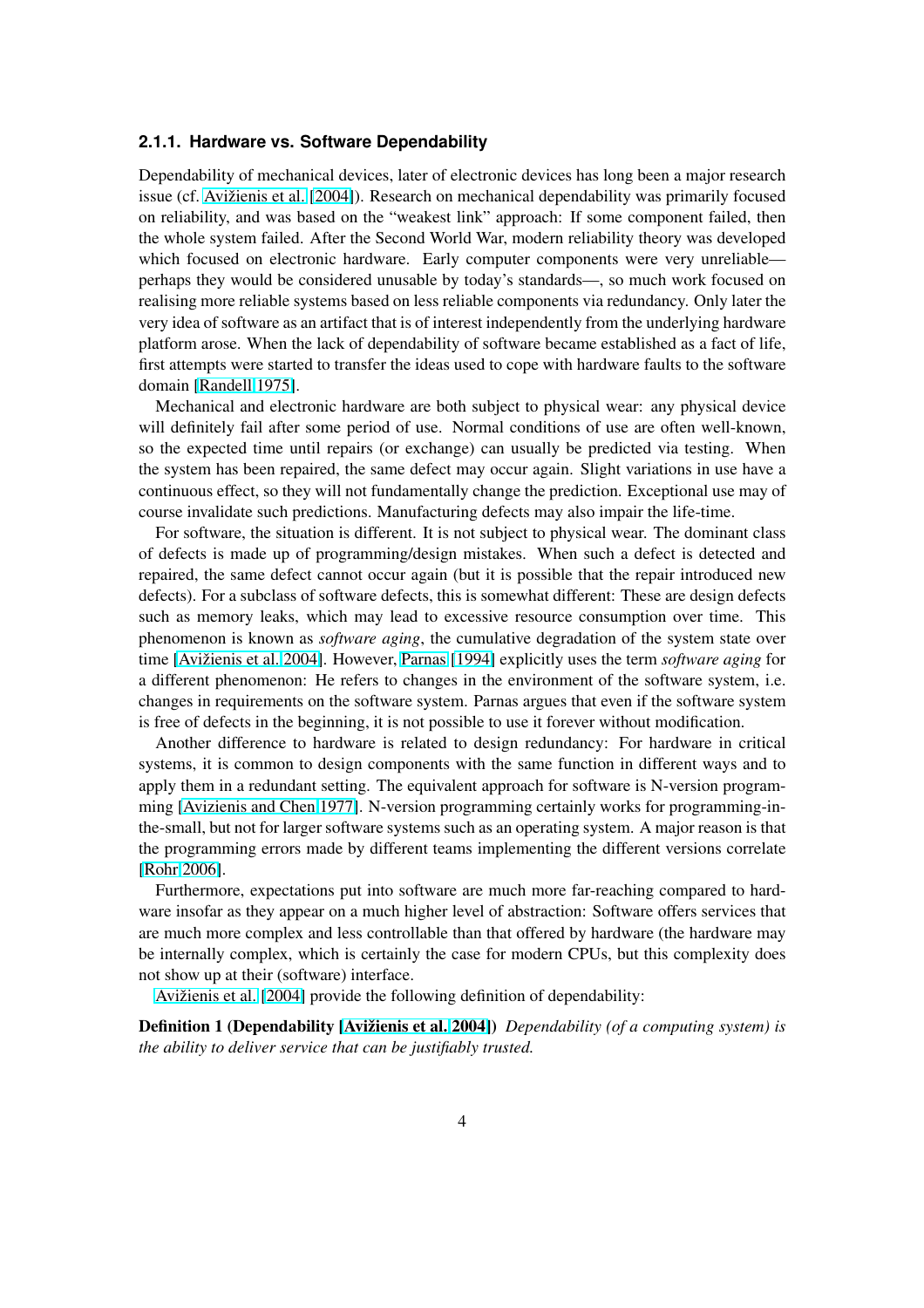<span id="page-4-0"></span>Additional fundamental properties of a computing system, which are not part of its dependability, are its functionality, usability, performance and cost. The dependability characteristics recognised by Avižienis et al. [2004] are availability, reliability, safety, confidentiality, integrity and maintainability.

We need to distinguish a system's *actual*, *specified*, and *expected* behaviour. Of particular relevance is th[e actual behaviour:](#page-36-0)

Definition 2 (Service [Avižienis et al. 2004]) *The service delivered by a system is the actual behaviour as perceived by its user(s), which may be a person or another system.*

A more detailed definition of services in software systems, which includes trustworthiness is available from the Se[CSE \(Service Centric S](#page-36-0)ystems Engineering) project:

Definition 3 (Service [Achatz et al. 2006]) *A Service is a particular Resource which is offered by a Software System. A Service has a Service Description, which is comprised of a Service Specification (built by the Service Provider) and some Service Additional Information provided, e.g., by Service Consumers using the Service (e.g., ratings and measured QoS) or by the Service Certifier in order to c[ertify some propertie](#page-36-0)s of the Service (e.g., trustworthiness) or the results of monitoring activities.*

Sommerville [2004] provides the following, similar definition of dependability:

Definition 4 (Dependability [Sommerville 2004]) Dependability *is the extent to which a critical system is trusted by its users.*

[This dependability](#page-39-0) – and, thereby, this understanding of "trust" – encompasses the characteristics availability, reliability, [safety and security.](#page-39-0) Sommerville interchangeably uses the term *trustworthiness* for dependability. He emphasises the fact that dependability is no prerequisite for the usefulness of a system.

#### **2.1.2. Dependability characteristics**

The ISO/IEC 14598-1 standard distinguishes different levels of quality properties, viz. characteristics, sub-characteristics, attributes, metrics, and measurements:

Definition 5 (Characteristic, Sub-Characteristic [ISO/IEC 14598-1]) *A* characteristic *is a highleve[l quality property o](#page-38-0)f a software system which are refined into a set of* sub-characteristics*, which are again refined into quality attributes.*

Definition 6 (Attribute, Metric, Measurement [I[SO/IEC 14598-1\]\)](#page-38-0) *Quality* attributes *are detailed quality properties of a software system, that can be measured using a quality metric. A* metric *is a measurement scale combined with a fixed procedure describing how measurement is to be conducted. The application of a quality [metric to a specific](#page-38-0) software-intensive system yields a* measurement*.*

For each characteristic, the *level of performance* can be assessed by aggregating the measurements for the identified corresponding attributes. Here, "performance" does not refer to time efficiency, but to the accomplishment of the specified needs.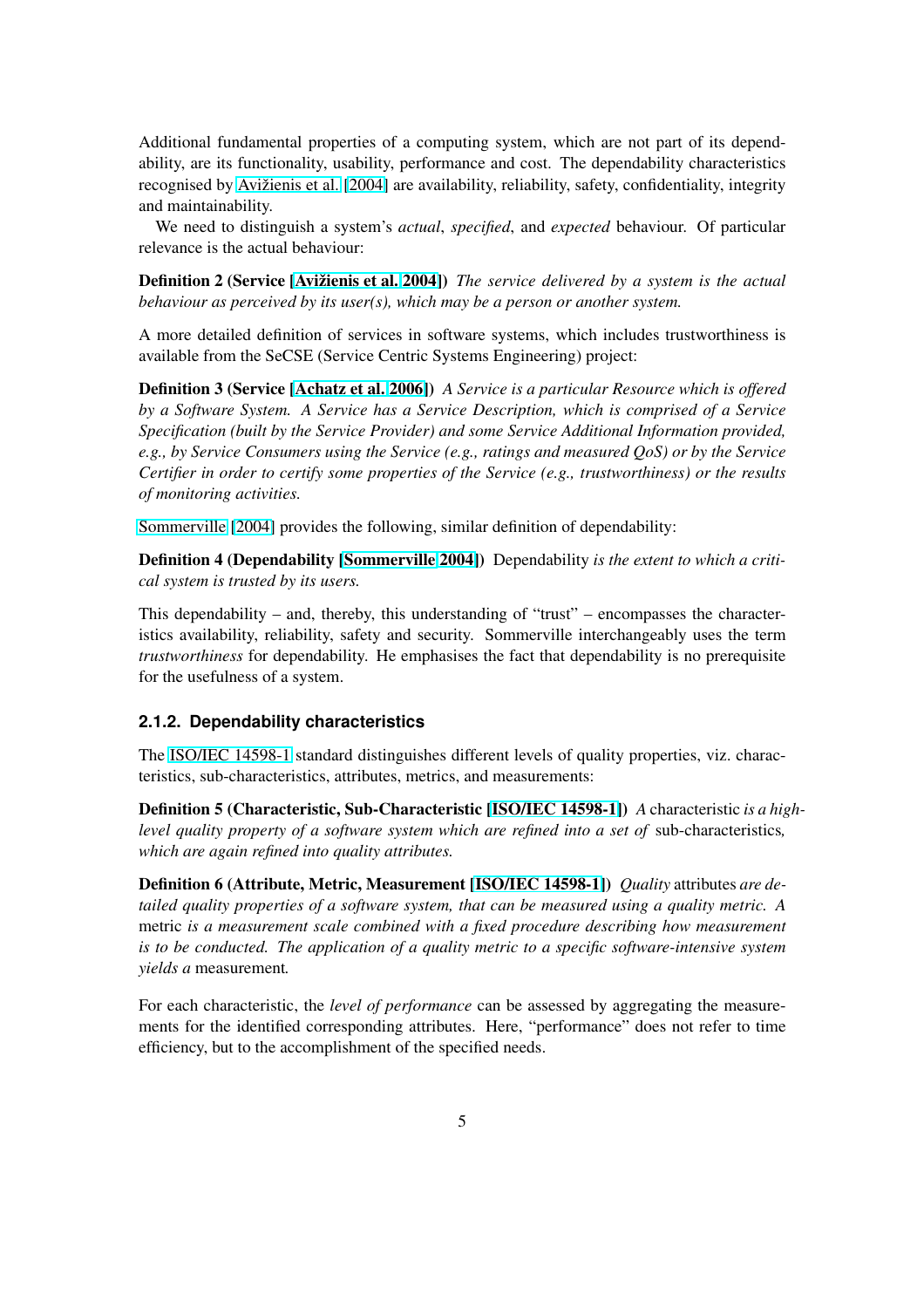<span id="page-5-0"></span>

Figure 1: Dependability Tree (from [Avižienis et al. 2004])

In the ISO/IEC 9126-1 standard, a specific hierarchy of characteristics, sub-characteristics and attributes is defined, which claims comprehensive [coverage of all relev](#page-36-0)ant aspects of software quality. The standard distinguishes internal and external quality of software and quality in use. We will not distinguish between characteristics and sub-characteristics in this paper, as the disti[nction is strongly](#page-38-0) influenced by design choices on how to build a characteristics/subcharacteristics hierarchy. We will thus only refer to *characteristics*. Often authors write about "attributes" in their papers, which are not attributes according to the standard [ISO/IEC 9126-1], since they are not detailed enough to be directly measured.

### **2.1.3. Faults, Errors, Failures**

The "dependability tree" [Avižienis et al. 2004] is displayed in Figure 1: It is structured according to *threats* to dependability, extra-functional *characteristics* ("attributes" in Avižienis et al. [2004]) which contribute to dependability, and classes of technical *means* of attaining dependability of a software syste[m. Central to the disc](#page-36-0)ussion of threats to dependability are the notions of fault, error and failure:

[Defini](#page-36-0)tion 7 (Fault [Avižienis et al. 2004]) *A* fault *is the (adjudged or hypothesised) cause of an error. When it produces an error, it is* active*, otherwise it is* dormant*.*

The IEEE defines the types of faults as follows:

Definition 8 (Fault [IEEE 610.12:1990]) *An incorrect step, process, or data definition in a computer program.*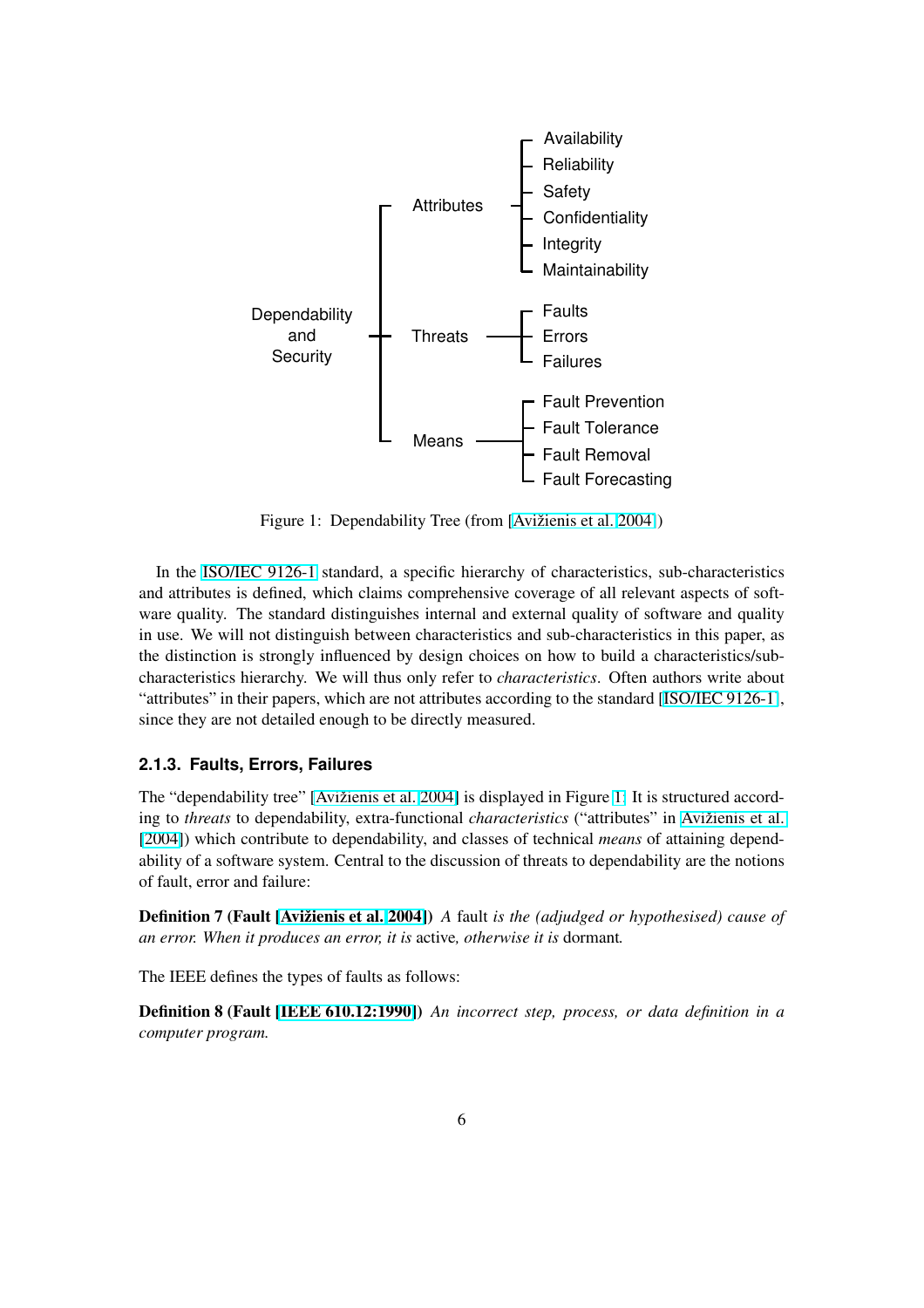<span id="page-6-0"></span>

Figure 2: The fundamental chain of dependability threats [Avižienis et al. 2004].

Definition 9 (Error [Avižienis et al. 2004]) *An* error *is that part of the system state that may cause a subsequent failure. Before an error is detected (by the sys[tem\), it is](#page-36-0)* latent*. [The d](#page-36-0)etection of an error is indicated at the service interface by an* error message *or* error signal*.*

Definition 10 (Failu[re \[Avižienis et a](#page-36-0)l. [20](#page-36-0)04]) *A* failure *of a system is an event that corresponds to a transition from correct service to incorrect service. It occurs when an error reaches its service interface. The inverse transition is called* service restoration*.*

An error can thus not be [found in the code \(sou](#page-36-0)rce code or binary code), but in the system's data. It is thus not assessable statically, but only in operation (or if system operation is interrupted temporarily).

A failure can be caused both by a latent and a detected error. In the case of a latent error, it has the effect of an (implicit) deviation from the specified behaviour; in the case of a detected error, an explicit error signal is generated, which is specified in some sense, but is not part of normal service.

Figure 2 illustrates the dependencies among the basic concepts fault, error and failure. A failure of a subsystem (component) may cause a fault in a composite system which contains this subsystem.

**Example** For example, a program "bug" in a part A of a software system that is never executed, is a dormant fault. If another part  $B$  of the software system is modified, such that  $A$  is executed, the fault may still stay dormant, for example, if it only applies to specific input values. If these input values are actually used, then the fault will become active. It may still require additional conditions to turn the fault into a failure. By employing fault-tolerance techniques, the system may detect the fault and correct it.

### **2.1.4. Fault Prevention**

Fault prevention (also: fault avoidance) techniques may be applied in all phases, however in substantially different ways. During development and maintenance, quality control techniques are used, which include employing rigorous software development methods. During deployment, training of (human) users can reduce the probability of interaction faults. During operation of a system, shielding techniques are employed: These are not restricted to physical shielding of the hardware, but also include logical shielding, e.g., by using firewalls in networked systems.

The strategy of fault prevention is to prevent that faults are integrated into the system. An example for fault prevention is the usage of programming languages that do not allow errorprone concepts, such as the goto statement, or direct memory access via pointers.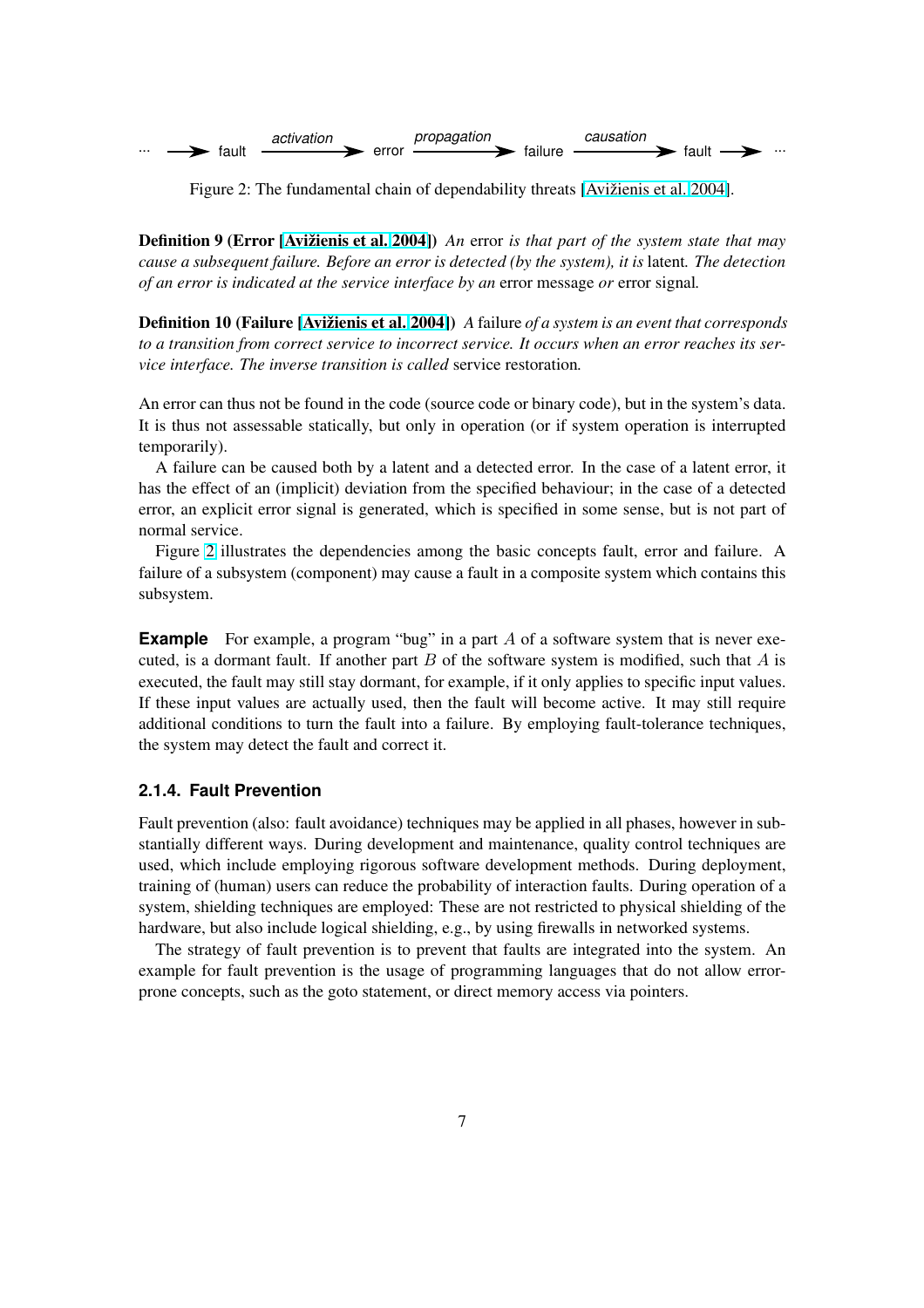#### <span id="page-7-0"></span>**2.1.5. Fault Tolerance**

Fault tolerance means to cope with the presence of faults in software or hardware systems. Experience has shown that it is not feasible to develop complex computing systems that are known to be free (and stay free) of faults. Hence, techniques are required such that systems behave as intended even if faults are activated. For software development and hardware design, this requirement arises from the experience that fault prevention and fault removal cannot exclude the presence of faults during runtime. Hardware without design faults is still subject to the introduction of new faults by effects such as physical deterioration.

The general concept of fault tolerance is to use redundancy during runtime to mask effects that result from the activation of faults. The term "redundancy" already expresses that fault tolerance would be not required if fault prevention and fault removal would achieve sufficient reliability during system development and debugging. As stated in Definition 13 below, it is often more efficient to further increase reliability (or other dependability aspects) by the use of fault tolerance than to try to avoid or remove faults from the system. For instance in hardware engineering, it was a very successful strategy to compose highly-reliable systems by using multiple redundant components that are less reliable but much cheaper.

Fault tolerance involves delivering correct service in the presence of faults. It is attained through error detection and subsequent system recovery. Fault tolerance techniques are implemented during development, but are operative during system operation. However, the *error detection phase* may take place during service delivery (*concurrent* error detection) or while service delivery is suspended (*preemptive* error detection).

The *system recovery phase* handles two aspects: error handling, which eliminates errors from the system state, and fault handling, which prevents known faults from being activated again. Fault tolerance is defined as follows:

Definition 11 (Fault tolerance [Avižienis et al. 2004]) *Fault tolerance means to avoid service failures in the presence of faults.*

Definition 12 (Fault tolerant [Jalote 1994]) *A system is fault tolerant if it can mask the presence of faults in the system by u[sing redundancy. The](#page-36-0) goal of fault tolerance is to avoid system failure, even if faults are present.*

(Service) failures (in Definition [11\) are eithe](#page-38-0)r related to a non-compliance with the specification, or the specification did not describe sufficiently what the system is intended to do [Avižienis et al. 2004]. As fault tolerance is about the *avoidance* of failures, both definitions directly connect to reliability, as evident in the definition of Jalote [1994]:

Definition 13 (Fault tolerance, fault tolerant [Jalote 1994]) *Fault tolerance i[s an approach](#page-36-0) [by wh](#page-36-0)ich reliability of a computer system can be increased beyond what can be achieved by traditional methods. Fault tolerant sys[tems employ r](#page-38-0)edundancy to mask various types of failures.*

Availability and reliability are highly related (see Sections 3.3.1 and 3.3.2) – some researchers understand availability as an aggregated reliability metric [Sommerville 2004]. The main difference between reliability and availability is the issue of repair or, in other words, the difference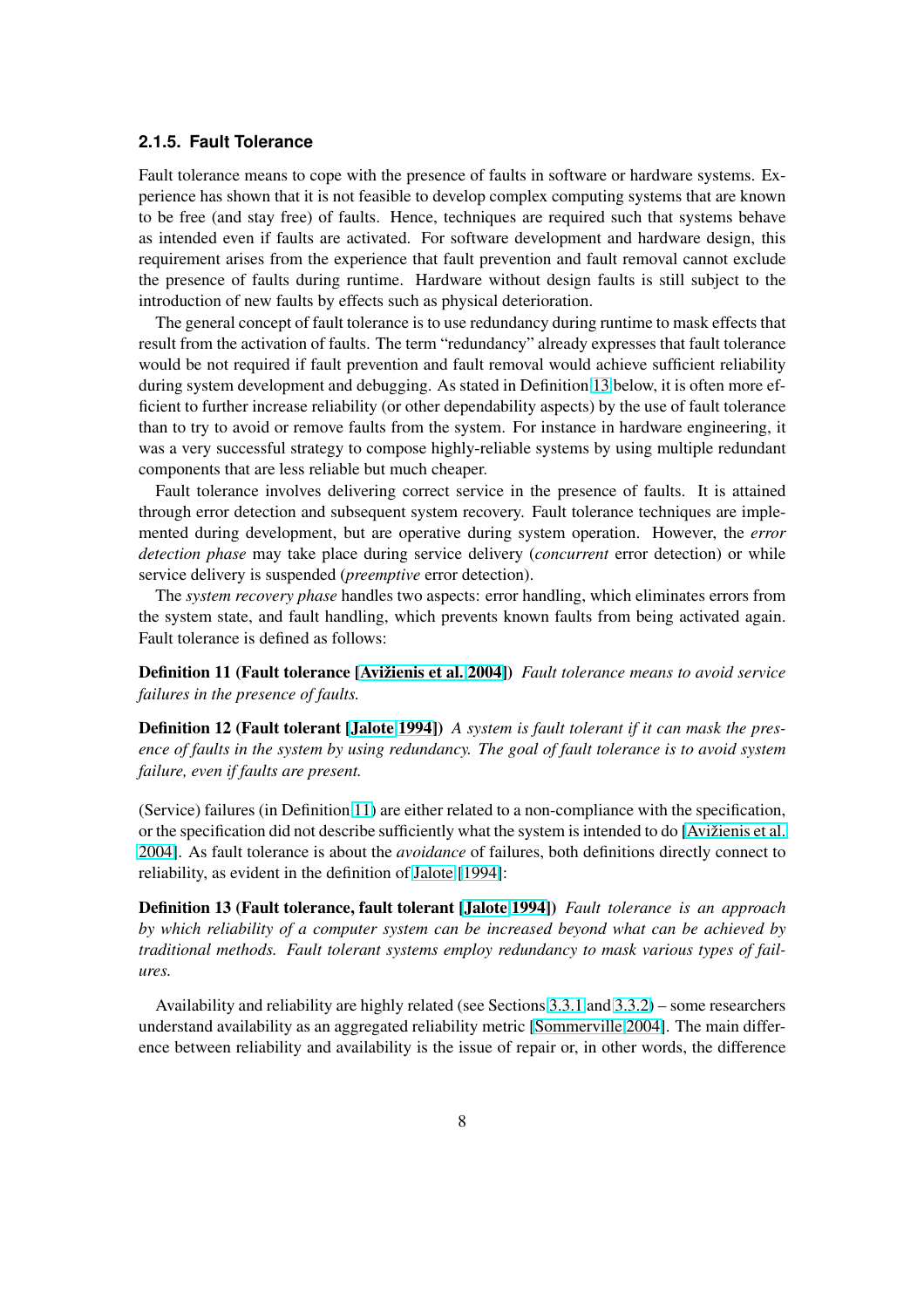between continuity of service and readiness for usage (see Laprie and Kanoun [1996]). In recent years, there was some discussion (see de Lemos [2003], Koopman [2003]) whether concepts that improve availability (and not primarily reliability) through automatic repair, even after the occurrence of a service failure (e.g., self-healing software, or self-stabilizing software) should be considered as concepts of fault tolerance or not. Classica[l fault tolerance only subsu](#page-38-0)mes *masking* strategies, that is, strategies that co[mpletely avoid ser](#page-37-0)v[ice failures](#page-38-0). [How](#page-38-0)ever, self-healing or self-stabilizing systems are *non-masking* systems, that is, they do not avoid failures completely, but weaken their consequences. The core of the discussion was whether the term fault tolerance should subsume non-masking concepts as well. From our experience, most researchers, especially from the domains of traditional fault tolerance, include concepts that support dependability through improving availability as fault tolerance research. Earlier, a similar discussion took place in the context of performability research. Performability quantifies the systems ability to perform in the presence of faults [Meyer 1995].

The following Definitions 14 and 15 are more narrow then the ones presented above, because they refer only to a conformance to the specification document (this is considered as *correctness*, Section 3.1):

Definition 14 (Fault tolerance [Laprie et al. 1992], [Lyu 1996]) *How to provide a service complying with the specification in spite of faults.*

Definition 15 (Fault tolerant [Coulouris et al. 2001]) *A fault-tolerant service [...] always guarantees strictly correct behavior [despite a certain nu](#page-38-0)m[ber and typ](#page-39-0)e of faults.*

The next two definitions from Tanenbaum and Steen [2001] and ISO 9126-1 do not speak explicitly of failure avoidance. Inste[ad they can be interpre](#page-37-0)ted in the way that fault tolerance aims to reduce the consequences of faults. These definitions are more suitable for so-called degradable systems that aim for perform[ability and not only for](#page-39-0) [reliabi](#page-39-0)lity.

Definition 16 (Fault tolerance [ISO 9126-1]) *The capability of the software product to maintain a specified level of performance in cases of software faults or of infringement of its specified interface.*

Definition 17 (Fault Tolerance [\[Tanenbaum](#page-38-0) and Steen 2001]) *A system can provide its services even in the presence of faults.*

Related to fault tolerance is robustness:

Definition 18 (Robustness [Avižienis et al. 2004]) Robustness *is the ability of a system to tolerate inputs that deviate from what is specified as correct input.*

In TrustSoft, we use the term fault tolerance in two ways:

- Firstly, we refer to fa[ult tolerance in the m](#page-36-0)ore classical sense as a concept for the strict avoidance of failures in the presence of faults (such as Definitions 14 and 15).
- Secondly, we use it in a more general way for a class of system design concepts that aim to improve reliability, availability, or performability by weakening the consequences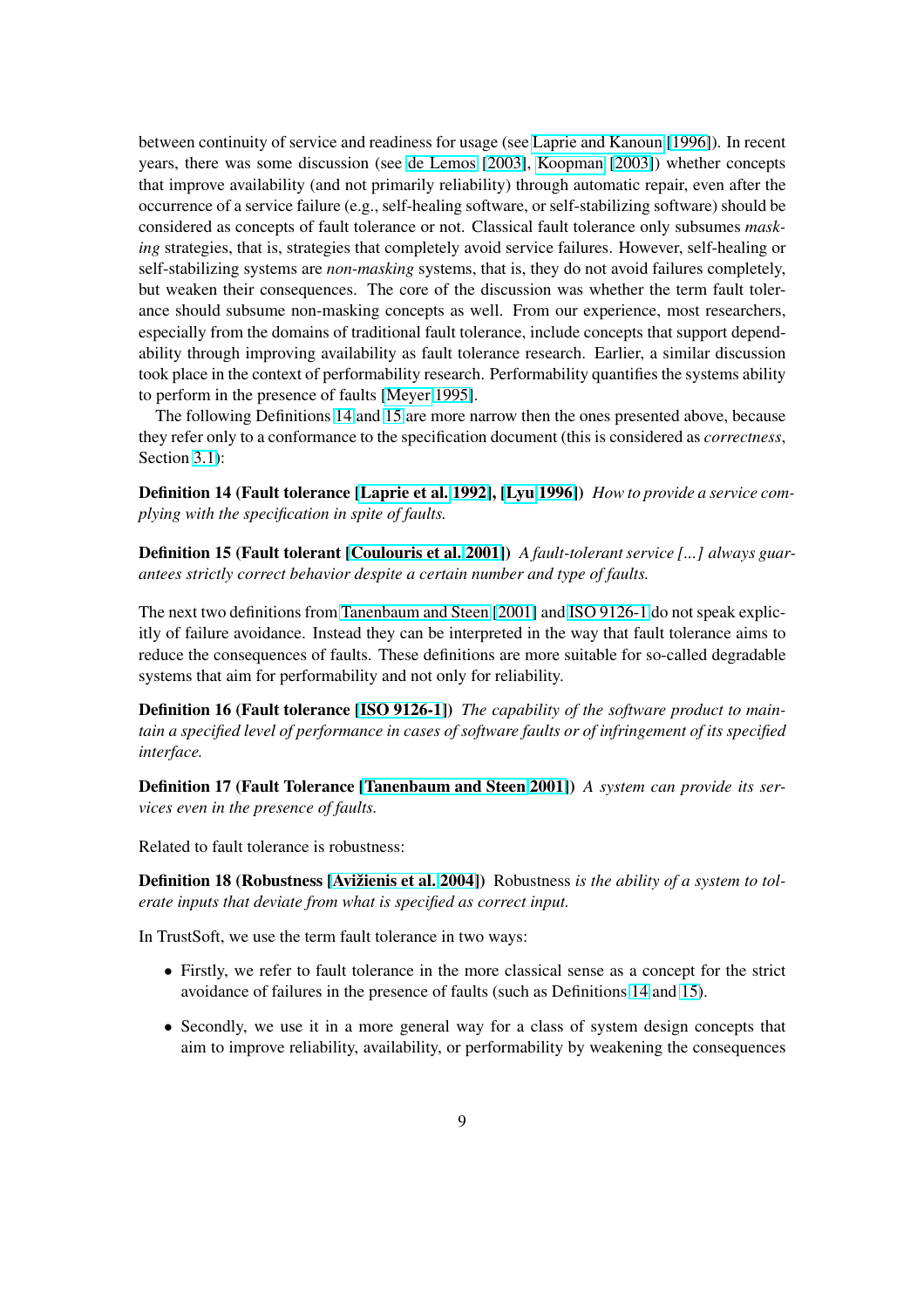<span id="page-9-0"></span>of faults in the system. This fits to the first Definition 11, although the term "avoid" is somewhat misleading and the term "service failure" has to be seen in the context of the system function, which is what the system is intended to do.

In summary, it can be suggested that the term fault toleranc[e sh](#page-7-0)ould be used together with a clarification whether correctness, reliability, availability, or performability is the intended goal. Furthermore, it should be stated clearly what actually is considered as a failure: the violation of a specification document, the violation of the intended system purpose, or a temporary unavailability.

#### **2.1.6. Fault Removal**

Fault removal aims to reduce the number or severity of fault occurrence. Fault removal can take place both during development and during system operation. In the former case, it is usually a three-phase process: verification, diagnosis and correction (see also Section 3.1). In the latter case, corrective and preventive maintenance may be distinguished.

## **2.1.7. Fault Forecasting**

Fault forecasting aims to estimate the present number, the future incidence, and the likely consequences of faults [Avižienis et al. 2004].

## **2.2. Trustworthiness**

Software increasing[ly influences our dai](#page-36-0)ly life, as we depend on a steadily rising number of technical systems controlled by software. Additionally, the omnipresence of Internet-based applications increases our dependency on the availability of these software systems. As example domains, consider complex embedded software control systems in the automotive domain, or the numerous eHealth or eGovernment applications. This increased dependency on software systems aggravates the consequences of software failures. Therefore, the successful deployment of software systems depends on the extent to which we can trust these systems. This relevance of trust is gaining awareness in industry. The current debate on "trustworthy computing" is dominated by Microsoft's Trusted Computing Group (www.trustedcomputinggroup.org, successor of the Trusted Computing Platform Alliance TCPA) and Sun Microsystems' Liberty Alliance (www.projectliberty.org). These initiatives primarily focus on security, but trust depends on more properties. In fact, trust is determined by such properties as safety, correctness, reliability, availability, confidentiality/pri[vacy, performance, and certification. We ar](www.trustedcomputinggroup.org)gue that a holistic view on quality attributes of software systems is required to let us trust in these syst[ems; thus, the mentioned trusted](www.projectliberty.org) computing initiatives fall too short to address the trust problem in a comprehensive way [Bernstein 2005]. The U.S. Center for National Software Studies has recently issued their "Software 2015: A National Software Strategy to ensure U.S. Security and Competitiveness" report, in which the first main track for future software research defined is software trustworthiness (http://www.cnsoftware.org/nsg/). The "Trust in Cyberspace" report [Schneider 1998[\] of the United S](#page-36-0)tates National Research Council defines a framework called "Trustworthiness", which is defined as follows: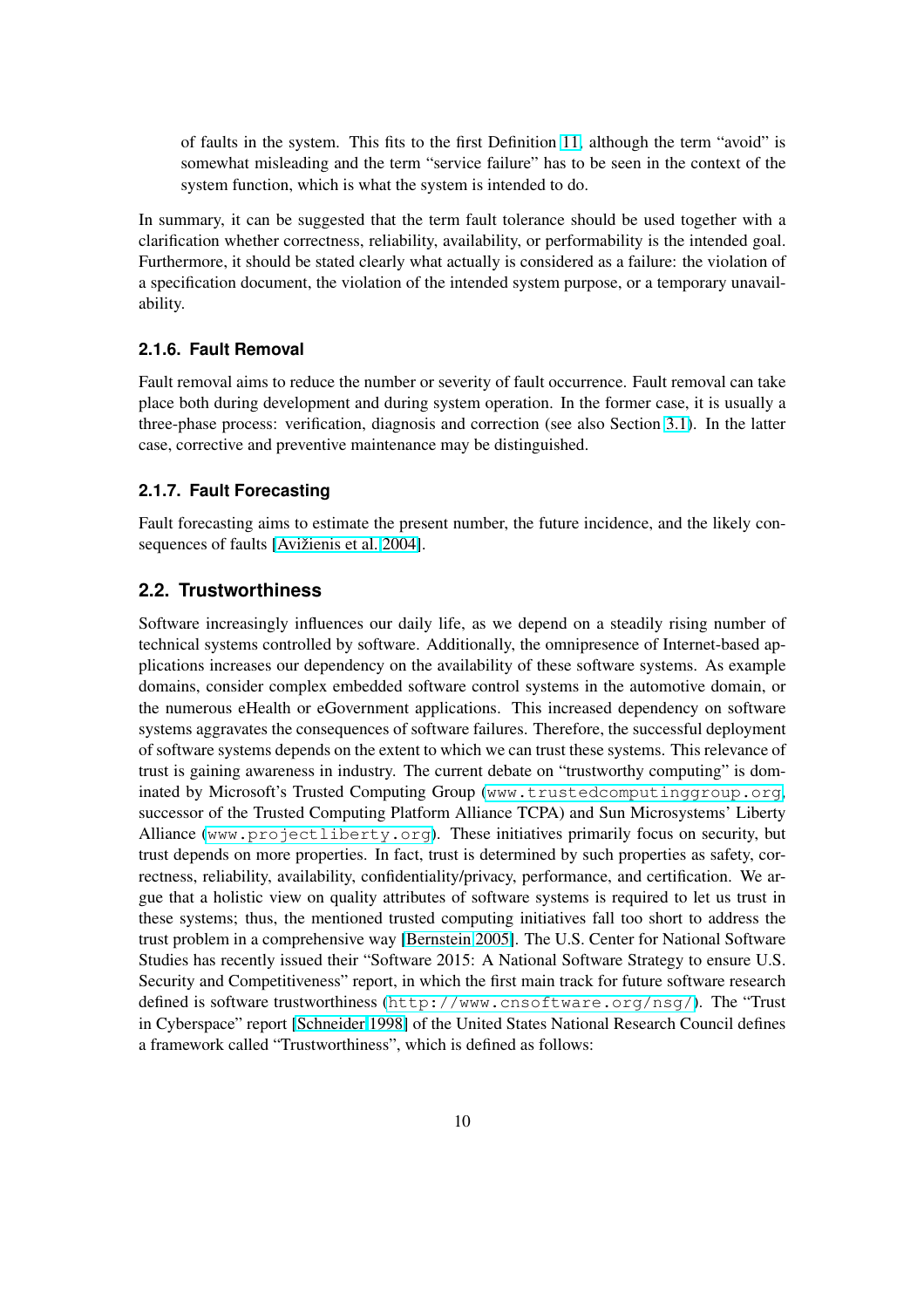<span id="page-10-0"></span>Definition 19 (Trustworthiness [Schneider 1998]) *Trustworthiness is assurance that a system deserves to be trusted—that it will perform as expected despite environmental disruptions, human and operator error, hostile attacks, and design and implementation errors. Trustworthy systems reinforce the belief that t[hey will continue](#page-39-0) to produce expected behaviour and will not be susceptible to subversion.*

The characteristics covered by this definition of trustworthiness are correctness, reliability, security (which including secrecy, confidentiality, integrity, and availability), privacy, safety, and survivability.

## **2.3. Survivability**

The notion of survivability originated in the development of military systems in the 1960s. However, in a report [Ellison et al. 1999] by the Software Engineering Institute, a new definition focusing on networked software-intensive systems was developed:

Definition 20 (Survivability [Ellison et al. 1999]) Survivability *is the capability of a system to fulfil its mission, i[n a timely manner, i](#page-37-0)n the presence of attacks, failures, or accidents. The term* mission *refers to a set of very high-level (i.e., abstract) requirements or goals.*

Definition 21 (Survivability [\[Schneider](#page-37-0) 1[998\]\)](#page-37-0) *Survivability is the capability to provide a level of service in adverse or hostile conditions.*

While the term *mission* obviously has its roots in the military context, it is used here in a more general context. In this defini[tion, accidents an](#page-39-0)d failures are distinguished. While both are unintentional, *accidents* are externally generated events (i.e., outside the system) and *failures* are internally generated events. *Attacks* are intentional and malicious events. Characteristics recognised by this definition include performance, security, reliability, availability, fault-tolerance, modifiability, and affordability. Herein, the security characteristic includes the three characteristics confidentiality, integrity, and availability.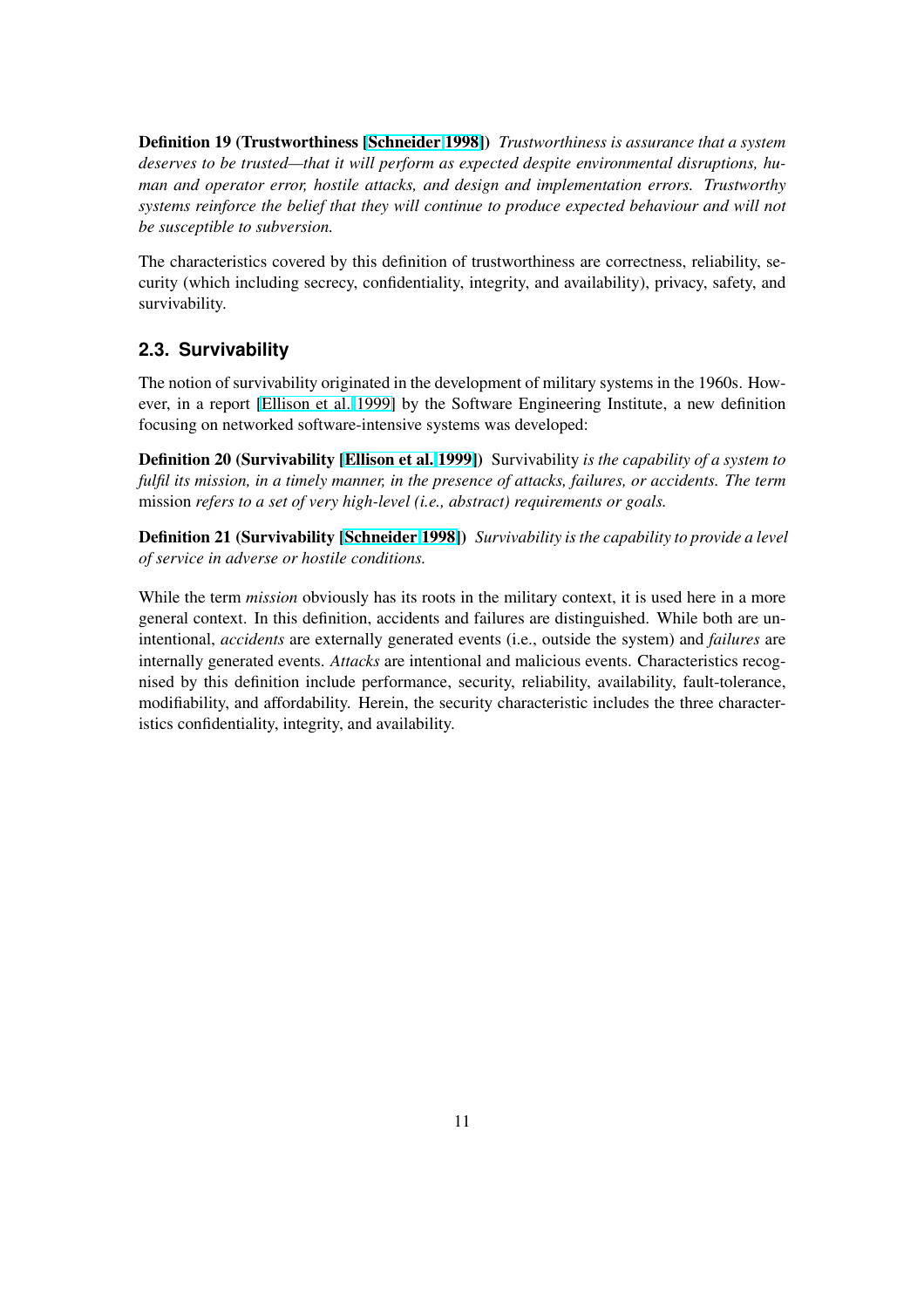## <span id="page-11-0"></span>**3. Trustworthy Software Systems**

In TrustSoft, we consider trustworthiness of software systems as determined by the following characteristics:

| <b>Correctness:</b> absence of faults                                           | Section 3.1   |
|---------------------------------------------------------------------------------|---------------|
| <b>Safety:</b> absence of catastrophic consequences on the environment          | Section 3.2   |
| <b>Quality of Service:</b>                                                      | Section 3.3   |
| <b>Availability:</b> probability of readiness for correct service               | Section 3.3.1 |
| <b>Reliability:</b> probability of correct service for a given duration of time | Section 3.3.2 |
| <b>Performance:</b> response time, throughput                                   | Section 3.3.3 |
| <b>Security:</b> absence of unauthorized access to a system                     | Section 3.4   |
| <b>Privacy:</b> absence of unauthorized disclosure of information               | Section 3.5   |

Each pillar in the "research building" of our graduate school TrustSoft in Figure 3 represents one of the above-mentioned attributes contributing to trustworthiness, on the baseplate of compon[ent](#page-24-0)based software engineering [Hasselbring 2002] (Section 3.6), and with the goal of certif[ying](#page-26-0) quality properties (Section 3.7).



Figure 3: The "research building" of our graduate school TrustSoft: Trustworthy Software Systems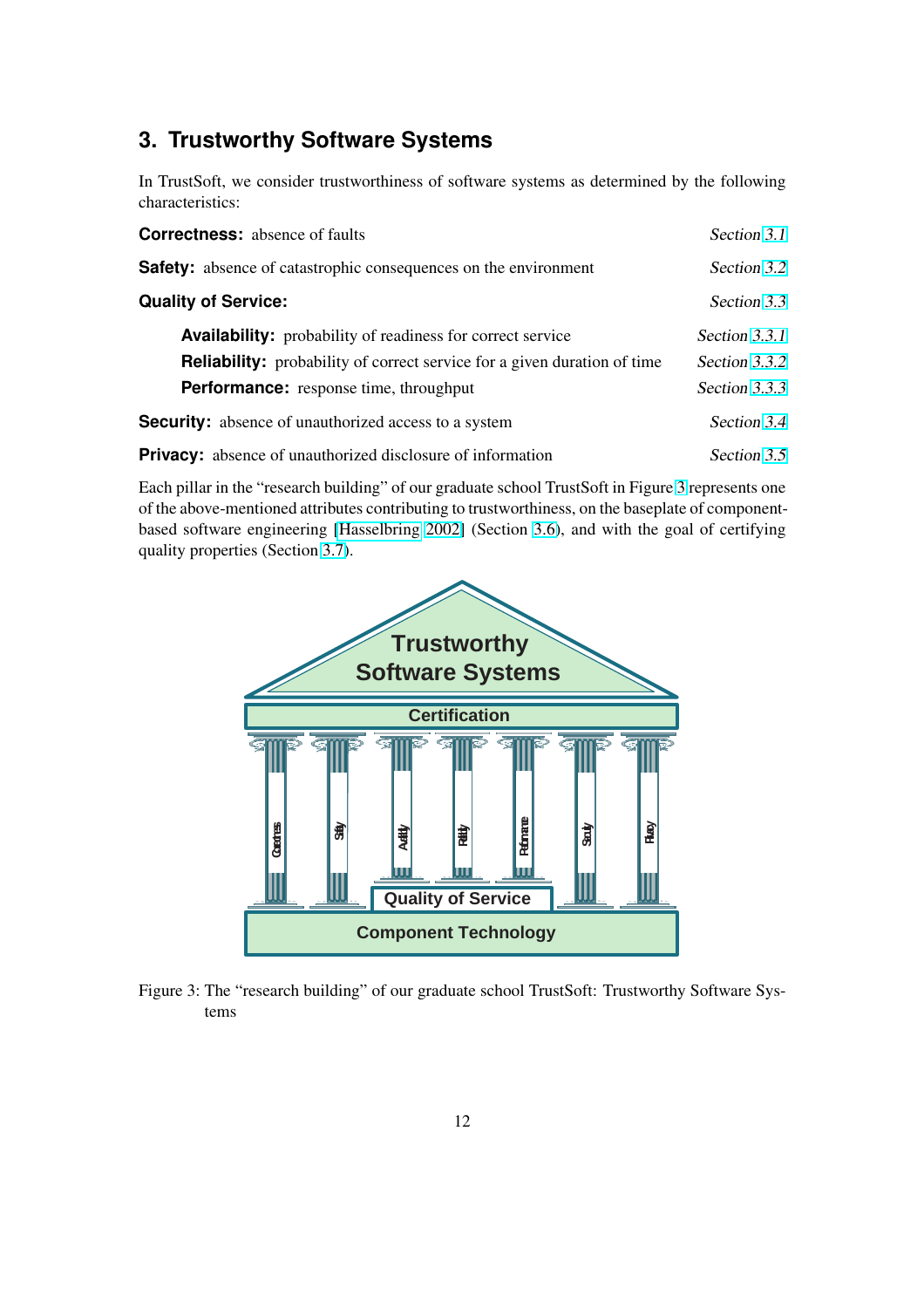## <span id="page-12-0"></span>**3.1. Correctness**

The IEEE Standard Glossary of Software Engineering Terminology [IEEE 610.12:1990] gives three alternative definitions of correctness:

### Definition 22 (Correctness [IEEE 610.12:1990])

*(1) The degree to which a system or component is free from faults i[n its specification, d](#page-37-0)esign, and implementation.*

*(2) The degree to which software, documentation, or other items meet specified requirements. (3) The degree to which soft[ware, documentation](#page-37-0), or other items meet user needs and expectations, whether specified or not.*

The first definition of correctness builds upon the term fault, see Section 2.1.3. Thus, correctness is the absence of faults. The second definition refers to **verifying** that a software system meets specified requirements The third definition refers to **validating**, that the software system meets the expectations of its users, whether specified or not.

### **3.1.1. Verification and Validation**

Verification and validation are aspects of testing a product's fitness for purpose. Often one refers to the overall checking process as V & V [Boehm 1984]:

- **Verification:** "Are we building the product right?", i.e., does the product conform to the specification?
- **Validation:** "Are we building the [right product?](#page-36-0)", i.e., does the product do what the user really requires?

The verification process consists of static and dynamic parts. E.g., for a software product one can inspect the source code (static) and run against specific test cases (dynamic). Validation usually can only be done dynamically, i.e., the product is tested by putting it through typical usages and atypical usages ("Can we break it?").

The IEEE Standard Glossary of Software Engineering Terminology [IEEE 610.12:1990] distinguishes verification and validation by the development phase at which it is applied:

Definition 23 (Verification [IEEE 610.12:1990]) *The process of evaluating a system or component to determine whether the products of a given development pha[se satisfy the condi](#page-37-0)tions imposed at the start of that phase.*

Definition 24 (Validation [I[EEE 610.12:1990\]\)](#page-37-0) *The process of evaluating a system or component during or at the end of the development process to determine whether it satisfies specified requirements.*

We do not consider these [definitions very hel](#page-37-0)pful as it is very common to validate software systems early in the development process, for instance via prototyping [Floyd 1984]. The IEEE Standard for Software Verification and Validation [IEEE 1012-1998] and the ISO Vocabulary on Quality Management and Quality Assurance [ISO 8402] are more appropriate: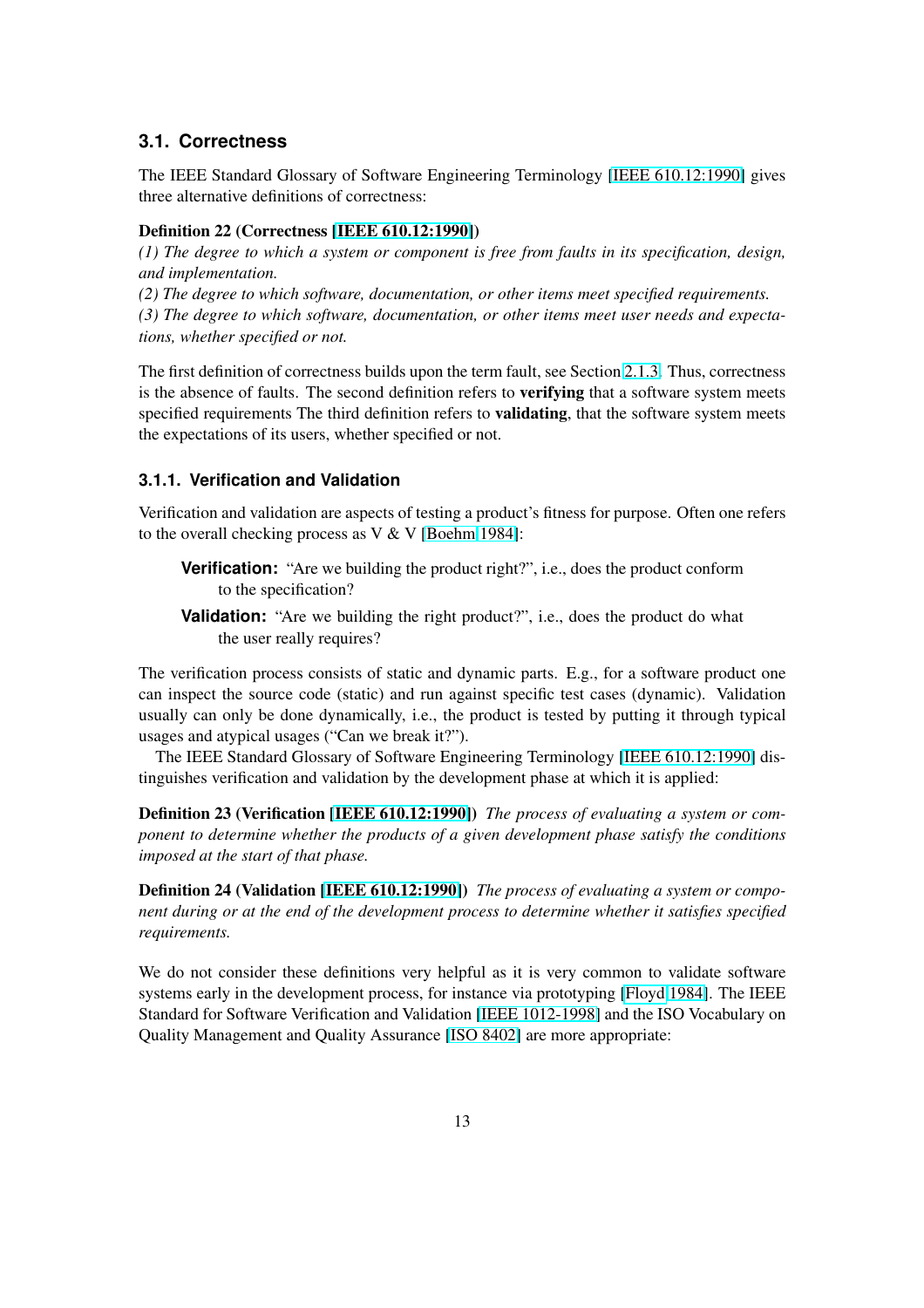<span id="page-13-0"></span>Definition 25 (Verification [IEEE 1012-1998, ISO 8402]) *Confirmation by examination and provisions of objective evidence that specified requirements have been fulfilled.*

Definition 26 (Validation [IEEE 1012-1998, ISO 8402]) *Confirmation by examination and provisions of objective evidenc[e that the particul](#page-37-0)[ar requirem](#page-38-0)ents for a specific intended use are fulfilled.*

#### **3.1.2. Requirements V[alidation](#page-37-0)**

The Guide to the Software Engineering Body of Knowledge [IEEE SWEBOK] defines requirements validation as follows:

Definition 27 (Requirements Validation [IEEE SWEBOK]) *Requirements validation is concerned with the process of examining the requirements docum[ents to ensure that](#page-38-0) they are defining the right system (that is, the system that the user expects).*

Typical means of requirements validation [are inspections or r](#page-38-0)eviews of specifications, prototyping, and acceptance tests [IEEE SWEBOK].

#### **3.1.3. Program Verification**

Program verification is t[he process of form](#page-38-0)ally proving that a computer program does exactly what is stated in the program specification it was written to realize. This is a type of formal verification which is specifically aimed at verifying the code itself, not an abstract model of the program.

We can define correctness as a quantifiable unit. Thus, a system can be more or less correct. Having a quantity of correctness as opposed to a Boolean value of correctness, an approach for improving the correctness of a system is desirable. Precisely, let there be a system, its requirements, and a relation of satisfaction. Then we need a way to construct a slightly different system with a higher degree of correctness. Following Boyer and Moore [1985], the technique of program verification is a means to improve the correctness of systems. We slightly adapt their definition to match the vocabulary used in this paper.

Definition 28 (Program Verification [Boyer and Moore 1985]) *[Program Verifi](#page-36-0)cation is the use of mathematical techniques to debug systems and their specified requirements.*

The common understanding of debugging is to remove faults. With our definition of fault as not satisfying the requirements, removing [a fault means ensuring th](#page-36-0)e satisfaction relation between the system and its specification. To increase the correctness of a system, program verification only applies to those systems and requirements, that can be handled as mathematical objects.

The definition of program verification is not constructive in the way that it states what it means to verify a system, namely to remove faults, but not how to achieve it. A way to verify a system is to conduct a correctness proof as defined by the Alliance for Telecommunications Industry Solutions.

Definition 29 (Correctness Proof [ATIS T1A1]) *A mathematical proof of consistency between a specification and its implementation.*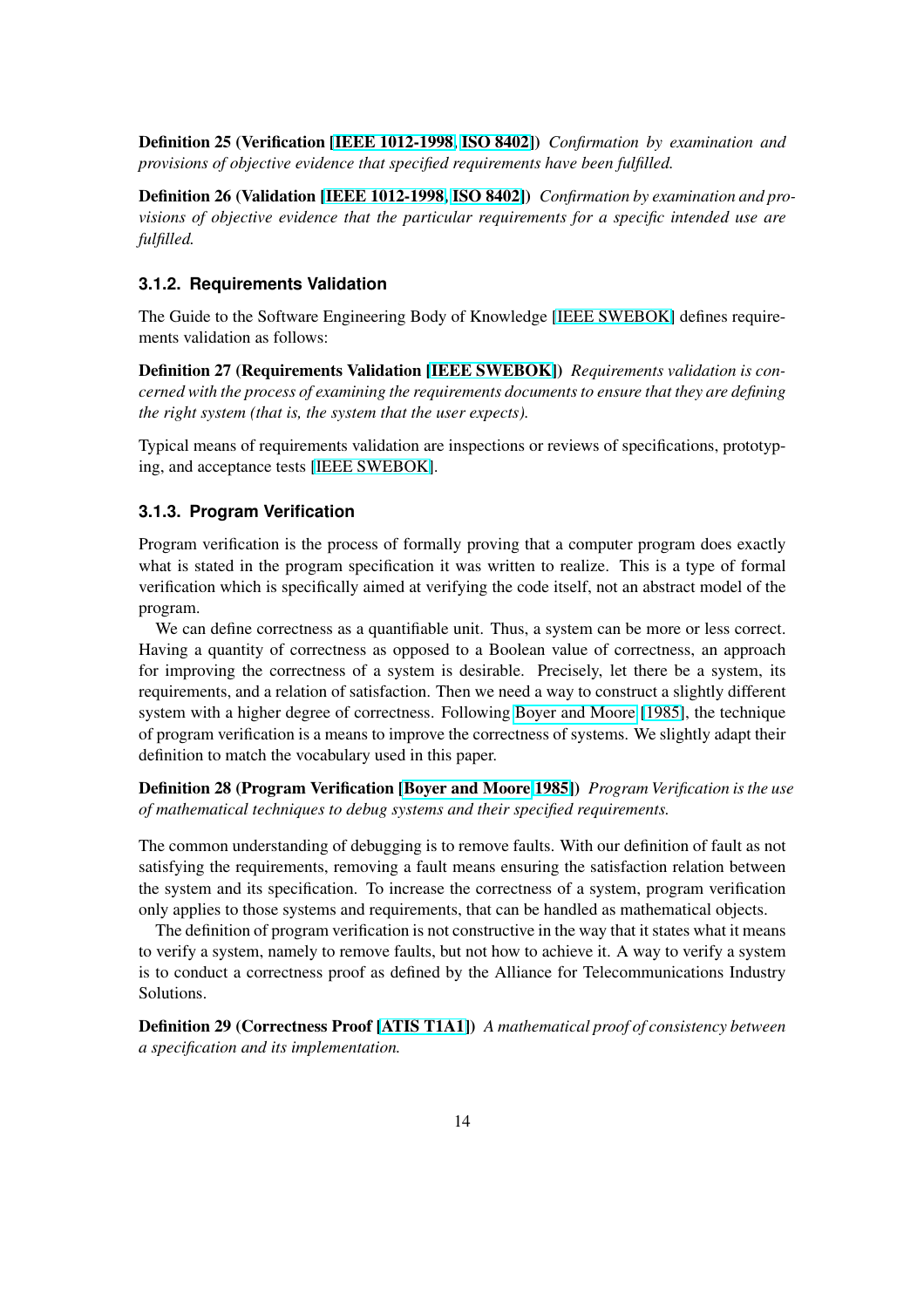<span id="page-14-0"></span>Using our vocabulary the consistency relation is called satisfaction, the specification is given by the requirements, and the implementation is the system. Rephrasing the definition, a correctness proof shows that the system satisfies its requirements.

To summarize: the correctness of a system is the degree to which it satisfies its requirements. The method of program verification is one way to increase the correctness of a system. Correctness proofs, code reviews and program testing are typical verification techniques. In TrustSoft, we are investigating formal verification techniques and approaches to correctness-byconstruction via transformation techniques.

## **3.2. Safety**

This section first defines safety in general. We then consider aspects of safety-critical systems. Thereafter safety and liveness properties are introduced. The section closes with a discussion of some legal issues about safety.

Safety in general means that nothing bad happens. This is stated precisely in the following definitions.

Definition 30 (Safety [Storey 1996]) *Safety is a property of a system that it will not endanger human life or the environment.*

Or in terms of the acceptability and not of the avoidance of risks:

Definition 31 (Safety, [Risk \[Lowra](#page-39-0)nce 1976]) *We will define safety as a judgement of the acceptability of risk, and risk, in turn, as a measure of the probability and severity of harm to human health. A thing is safe if its attendant risks are judged to be acceptable.*

Avizienis et al. provide the f[ollowing definitio](#page-38-0)n of safety:

Definition 32 (Safety [Avižienis et al. 2004]) Safety *of a system is the absence of catastrophic consequences on the user(s) and the environment.*

### **3.2.1. Safety-Critic[al Systems](#page-36-0)**

Systems where safety is of high concern are called safety-critical.

Definition 33 (Safety-critical systems [Storey 1996]) *The term safety-critical system is normally used as a synonym for a safety-related system, although in some cases it may suggest a system of high criticality.*

Storey [1996, p.2] explains the term "[safety-related](#page-39-0) system" as "one by which the safety of equipment or plant is assured."

Leveson [1995] distinguishes safety-critical software and functions:

[Definit](#page-39-0)i[on 34](#page-39-0) (Safety-critical software [Leveson 1995]) *Safety-critical software is any software that can directly or indirectly contribute to the occurrence of a hazardous system state.*

D[efinition](#page-38-0) [35 \(Sa](#page-38-0)fety-critical function [Leveson 1995]) *Safety-critical functions are those system functions whose correct operation, i[ncorrect operat](#page-38-0)ion (including correct operation at the wrong time), or lack of operation could contribute to a system hazard.*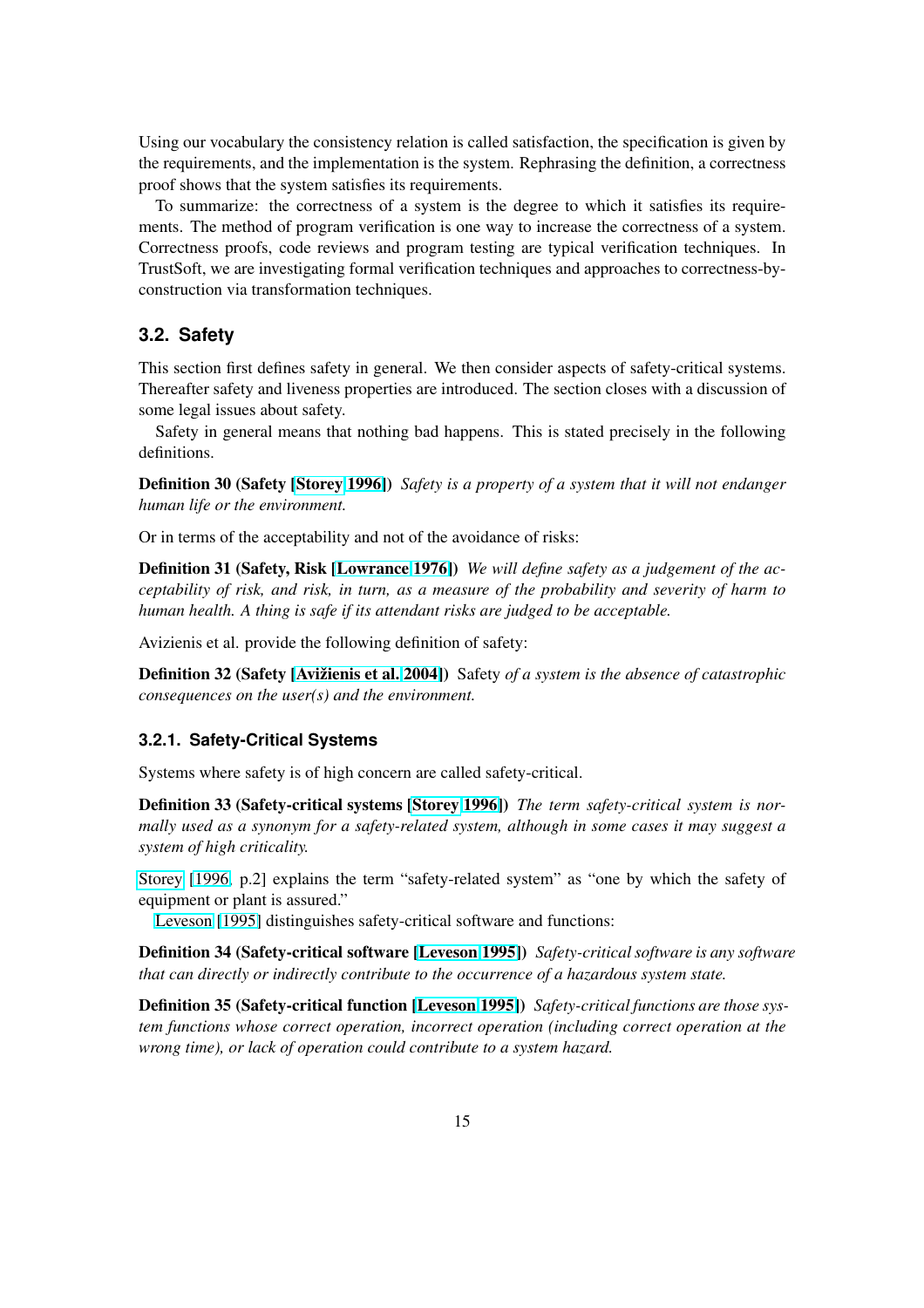<span id="page-15-0"></span>Definition 36 (Safety-critical software function [Leveson 1995]) *Safety-critical software functions are those software functions that can directly or indirectly, in consort with other system component behavior or environmental conditions, contribute to the existence of a hazardous state.*

### **3.2.2. Safety and Liveness Properties**

In the areas of system and software verification safety means that something bad never happens. Thus, safety properties are defined as follows:

Definition 37 (Safety Property [Lamport 1977]) *A safety property is one which states that something will not happen.*

Definition 38 (Safety Property [Bérard et al. 2001]) *A safety property expresses that, under certain conditions, an event neve[r occurs.](#page-38-0)*

Safety properties are complemented by liveness properties. They express that something good will happen eventually:

Definition 39 (Liveness Property [Lamport 1977]) *A liveness property is one which states that something must happen.*

Definition 40 (Liveness Property [Bérard et al. 2001]) *A liveness property states that, under certain conditions, some event will [ultimately occur](#page-38-0).*

### **3.2.3. Legal Issues of Safety**

Regarding legal issues on safety, we first focus on product safety and continue with the meaning of safety in computer-based systems as understood by German law.

The Directive 2001/95/EC of the European Parliament and of the Council of 3 December 2001 on general product safety defines a *safe product* as follows.

Definition 41 (Safe Product) *Safe product shall mean any product which, under normal or reasonably foreseeable conditions of use including duration and, where applicable, putting into service, installation and maintenance requirements, does not present any risk or only the minimum risks compatible with the product's use, considered to be acceptable and consistent with a high level of protection for the safety and health of persons, taking into account the following points:*

- *1. the characteristics of the product, including its composition, packaging, instructions for assembly and, where applicable, for installation and maintenance;*
- *2. the effect on other products, where it is reasonably foreseeable that it will be used with other products;*
- *3. the presentation of the product, the labelling, any warnings and instructions for its use and disposal and any other indication or information regarding the product;*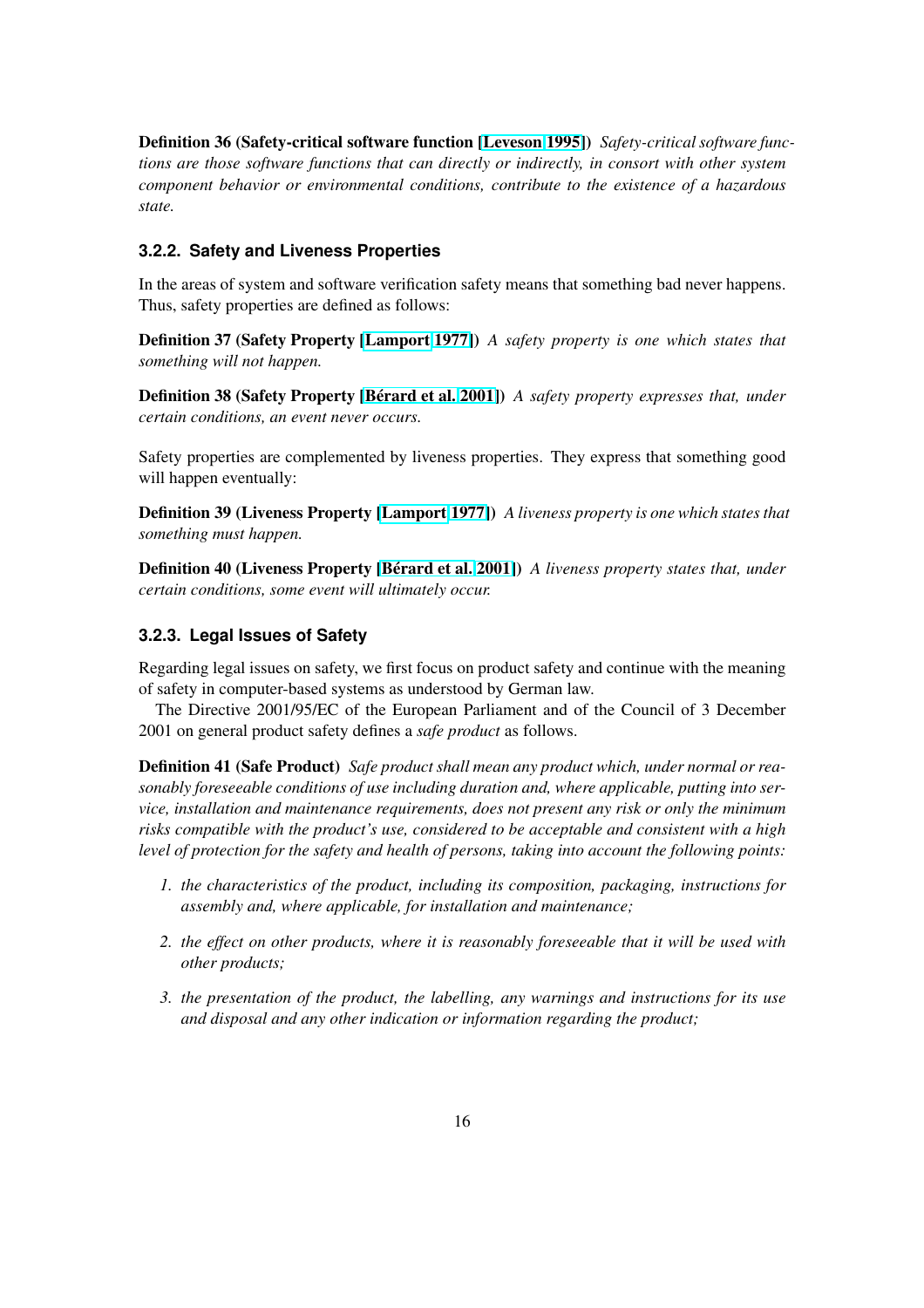<span id="page-16-0"></span>*4. the categories of consumers at risk when using the product, in particular children and the elderly.*

Considering information aspects, the German law (§2 Abs. 2 Gesetz über die Errichtung des Bundesamtes für Sicherheit in der Informationstechnik, translated into English) defines *safety in computer-based systems* as follows

Definition 42 (Safety in computer-based systems) *According to this law, safety in computerbased systems means the adherence to certain safety standards, that affect the availability, integrity and confidentiality of information by safety precautions*

- *1. in information technology systems or components or*
- *2. during the application of information technology systems or components.*

To conclude our considerations on safety, we observe that for the purposes of TrustSoft the definitions given here are satisfactory. Thus, we agree with these definitions for the three different viewpoints on safety.

## **3.3. Quality of Service**

To guarantee a predefined level of quality while performing a given service is often denoted with the term Quality of Service and the acronym QoS. This also implies that the quality can be somehow measured using metrics. The following definition has its origin in the networking area:

Definition 43 (Quality of Service [Bytepile]) *On the Internet and in other networks, QoS (Quality of Service) is the idea that transmission rates, error rates, and other characteristics can be measured, improved, and, to some extent, guaranteed in advance.*

In computer science, the term is of[ten used t](#page-36-0)o describe a set of non-functional properties. The term service is in this case identified with a part of the functionality of the software system in consideration.

Definition 44 (Quality of Service [Frolund and Koistinen 1998c]) *By QoS, we refer to nonfunctional properties such as performance, reliability, availability and security.*

However, the actual set of properties belonging to those relevant for the Quality of Service is defined differently. For exampl[e, the same authors who gave th](#page-37-0)e previous definition added "timing" in an other definition.

Definition 45 (Quality of Service [Frolund and Koistinen 1998a]) *By QoS, we refer to nonfunctional properties such as performance, reliability, availability, timing, and security.*

Or the same authors changed "availability" into "quality of data":

Definition 46 (Quality of Service [\[Frolund and Koistinen](#page-37-0) [1998b\]](#page-37-0)) *By QoS, we refer to nonfunctional properties such as performance, reliability, quality of data, timing, and security.*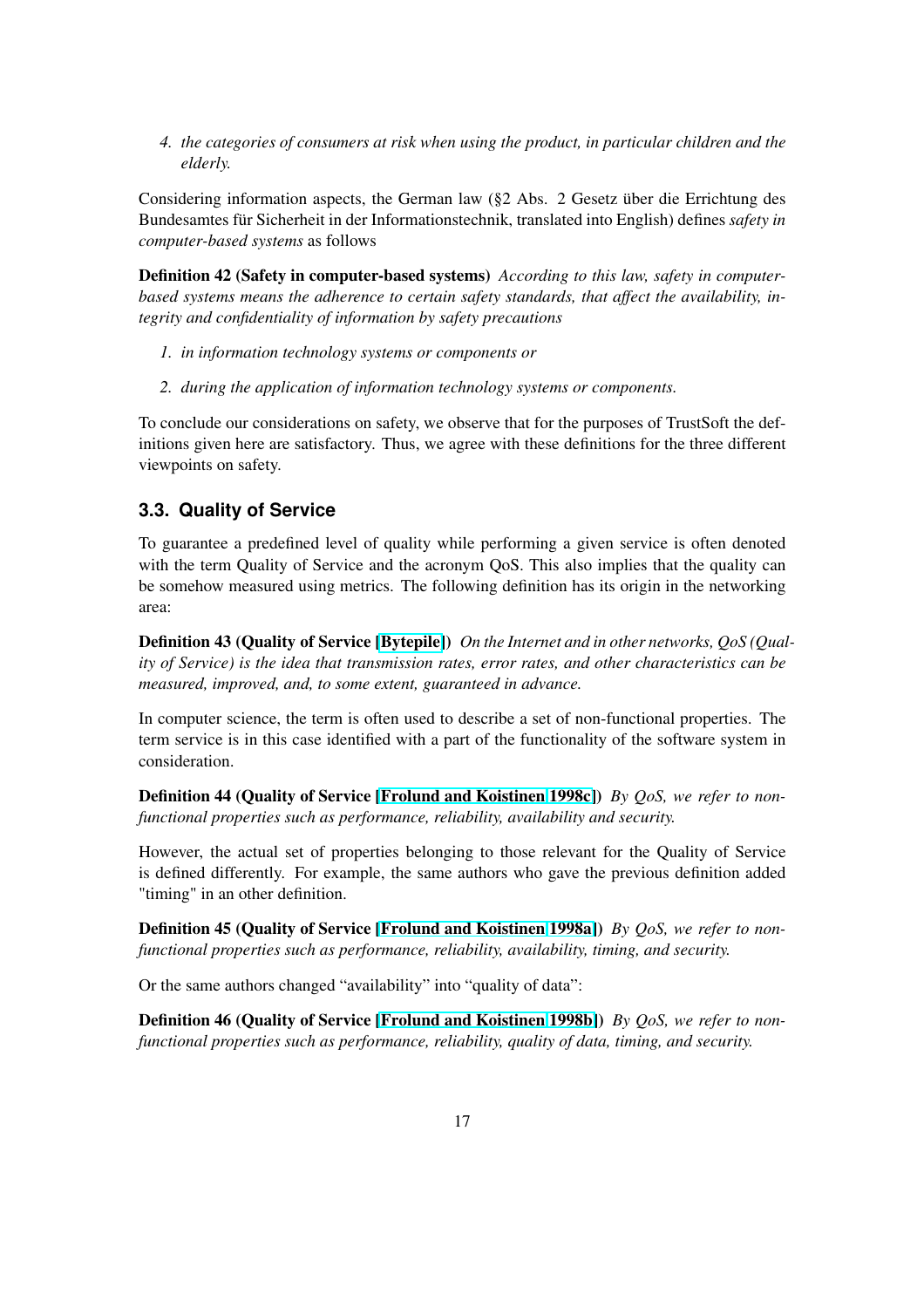<span id="page-17-0"></span>To come to terms with Quality of Service in Trustsoft, we consider the quality characteristics availability, reliability, and performance as contributing to Quality of Service. As we have seen in the definitions above the difficulty in defining the term Quality of Service stems from the differences in the understanding of the word service. For example, maintainability is a characteristic related to a system as a whole. Hence, it is not part of Quality of Service. Performance as a characteristic can be related to a specific service and is therefore included in our definition.

### **3.3.1. Availability**

Availability and reliability (see Section 3.3.2) are closely related, since both refer to the dynamic behavior of a system. However, they are generally treated as different aspects of a system. We start with three definitions of availability:

Definition 47 (Availability [Avižienis [et al.](#page-19-0) 2004]) Availability *is a system's readiness for correct service.*

Definition 48 (Availability [Schneider 1998]) Availability *is the property asserting that a resource is usable or operatio[nal during a given tim](#page-36-0)e period, despite attacks or failures.*

Definition 49 (Availability [Sommerville 2004]) Availability *is the probability that a system, at a point in time, will be op[erational and abl](#page-39-0)e to deliver the requested services.*

Different metrics and attributes for availability and reliability can be used depending on the typical duration and density [of service invocation](#page-39-0)s. In general they assume a model of alternation of correct and incorrect service delivery [Avižienis et al. 2004].

Trivedi [2001] identifies *instantaneous (point)*, *limiting (steady-state)* and *interval availability*, which refers to the length of the time interval during which the availability is determined.

D[efinition 50 \(P](#page-40-0)oint availability Trivedi [1982]) *The instantaneous or point availability of a component (or a system) is the probability that a component (system) is properly functioning at time t.*

Properly functioning means that [either no failur](#page-40-0)e occurred, or if it did, repair actions are completed. The point availability is a function over time that can be computed from the failure time and repair time distributions.

Often we are interested in availability of a system after sufficiently long time has elapsed. At that moment it is considered that a system reached its steady-state. Therefore, the *limiting* or *steady-state* availability is defined:

Definition 51 (Limiting availability [Trivedi 2001]) *The limiting or steady-state availability (or simply availability) of a component(system) is a limiting value of the point availability when the value of time approaches infinity.*

The limiting availability can be calcul[ated by \[Trived](#page-40-0)i 2001, p. 322]:

$$
Avail = \frac{MTTF}{MTTF+MTTR}
$$

Where: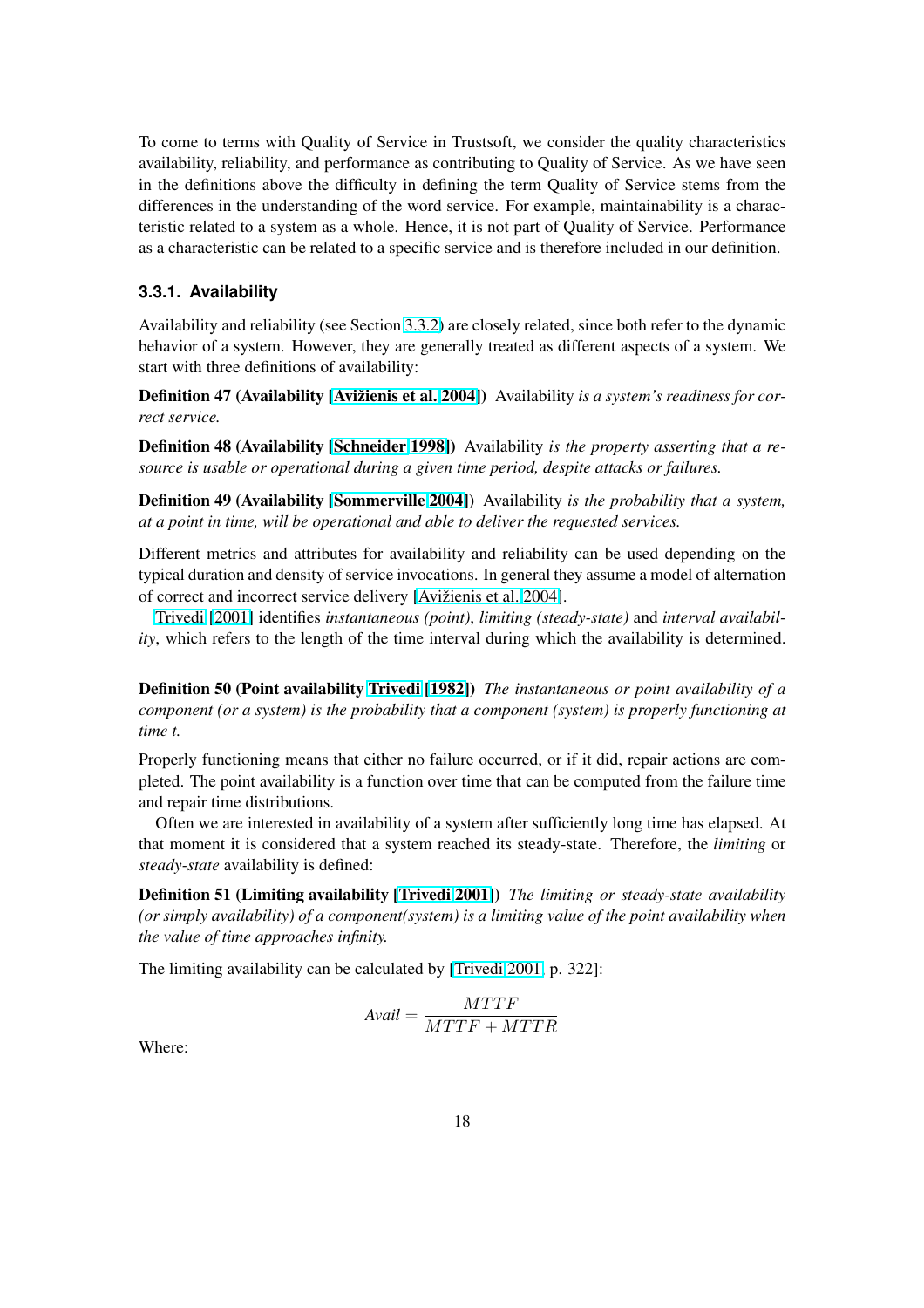- MTTF is Mean Time To Failure, a failure intensity, and
- MTTR is Mean Time To Repair, or down time of the service.

Here it should be noticed that reliability converges to zero as time approaches infinity, which means that probability of failure occurrence increases as the time passes. Opposed to that, availability does not converge to zero as time approaches infinity, but reaches a constant value [Jalote 1994]. Notice that in the absence of repair actions, limiting availability the same as the reliability.

Finally, the interval availability is defined as:

[Definition 52](#page-38-0) (Interval availability [Trivedi 2001]) *The interval (or average) availability is the expected fraction of time a component (system) is up in a given interval.*

Interval availability can also be computed if the fail time and repair time distributions are given.

Let us take a look at additional de[finitions of ava](#page-40-0)ilability. Musa et al. [1987] considers availability as:

Definition 53 (Availability [Musa et al. 1987]) *Availability is the expected fraction of time during which a software component or system is functioning ac[ceptably.](#page-39-0)*

Musa et al. [1987] consider availability as a ratio of up time and sum of up time plus down time, as the time interval over wh[ich the measurem](#page-39-0)ents are made approaches to infinity. Therefore, it is closely related to limiting availability. However, in the case of the interval availability the system-steady state is not considered, instead can be computed for each interval if failure time [and repair time di](#page-39-0)stributions are given.

Storey [1996, p. 21] defines availability as:

Definition 54 (Availability Storey [1996]) *The availability of a system is the probability that the system will be functioning correctly at any given time,*

T[he term](#page-39-0) [correc](#page-39-0)tly can be misleading, and in this context it does not refer to the correctness as defined in Section 3.1. Her[e, the term cor](#page-39-0)rectness refers to the failure free *operation*. Although the definition may seem like the limiting availability, actually it refers to the point availability. Storey [1996] relates availability to each point in time. However, also another interpretation of the availability is [given](#page-12-0) in the same reference:

Definition 55 (Availability Storey [1996]) *Availability presents a fraction of time for which a [system](#page-39-0) [is func](#page-39-0)tioning correctly.*

In this definition availability is defined as in Musa et al. [1987] only the timing interval of the measurement is a fraction o[f time for whic](#page-39-0)h the average availability is computed.

Avižienis et al. [2004] defines availability as:

Definition 56 (Availability [Avižienis et al. [2004\]\)](#page-39-0) *Avail[ability](#page-39-0) presents a fraction of time for which a system is functioning correctly, where correct service is delivered when the service i[mplements the system fu](#page-36-0)nction.*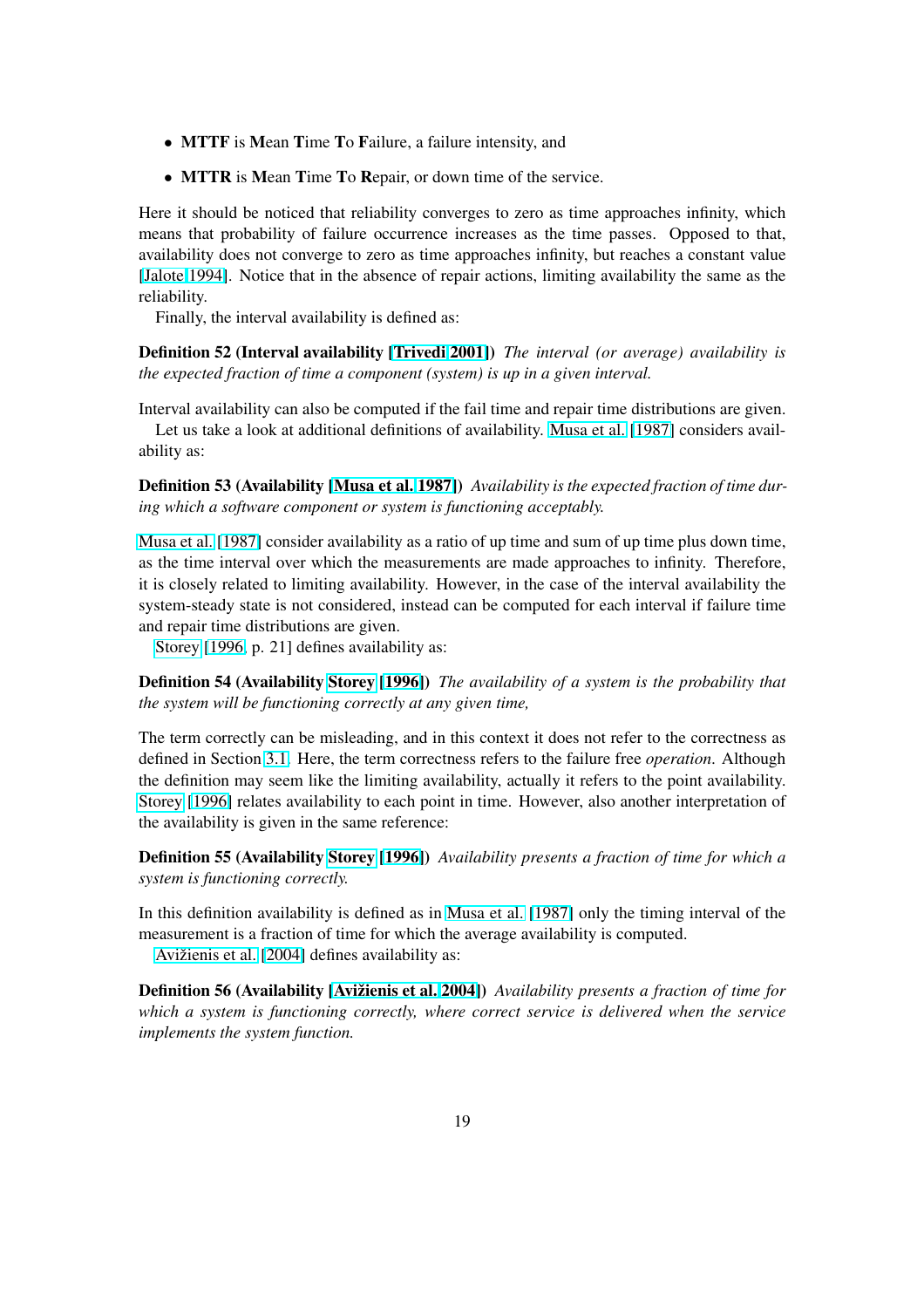<span id="page-19-0"></span>As in the definition of Storey [1996], the term correct service means failure free operation. It represent readiness in some particular time point and therefore it is equal to the point availability.

The traditional understanding of the availability defines a system or a component in two possible states: Up and down. However, Brown and Patterson [2000] consider availability as a spectrum because a co[mponent can](#page-39-0) be in many degradated states but operational. The degradated states are probably more common than "perfect" systems [Brown and Patterson 2000]. The availability is then computed according to the characteristics of each particular software system. For instance, if a search engi[ne tolerates the failures in a](#page-36-0) way that it returns search results that cover only the remaining available parts of its database. Or sometimes computation accuracy can be sacrificed for the purpose of the response t[imes. Therefore, availability](#page-36-0) should not be a metric based on the binary state of the system. Availability can be measured as a function of performance degradation in case of faults and the theoretical number of failures the system can tolerate [Brown and Patterson 2000]. In this case availability is related to the performability, which is the probability that a system will perform at the expected level in case of faults [Meyer 1995].

Moreover, availability should not only be considered at some particular time point but also as and average over time [\[Brown and Patterson](#page-36-0) [2000](#page-36-0)]. It should be treated as quality of service over time. For example, it is a big difference from the user perspective if the server is down each minute f[or two second](#page-39-0)s, or each month for one day. The average up time is approximately the same, but the availability perceived by a user will be a lot lower in the first case. However, this kind of availability is act[ually interval availability as](#page-36-0) defined in Trivedi [2001, p. 321], because the interval availability is defined for the particular interval. It can also be distinguished from the combination of the reliability and limiting availability.

Security has a completely different perspective on availabilit[y:](#page-40-0)

Definition 57 (Availability [Pfleeger 1997]) *Availability means that assets are available to authorized parties. An authorized party should not be prevented from accessing those objects, to which he or she have legitimate access.*

It is clear that availability fr[om the security](#page-39-0) perspective refers only to the access to a resource and not the Quality of Service which the resource provides.

The concluding definition of availability is the definition in the TrustSoft approach:

Definition 58 (Availability [Echtle 1990, Hasselbring and Reussner 2006]) *Probability that a system will work without failures at any time point t.*

Availability in TrustSoft is considered as limiting availability.

#### **3.3.2. Reliability**

Reliability is one of the most important quality attributes of safety-critical and mission-critical systems. Opposed to correctness, reliability refers to the dynamic behavior of a system and is not a characteristic of the static source code or of integrated circuits.

Classical reliability models distinguish between hardware and software reliability. This distinction is build on the assumption that software reliability is affected by design faults whereas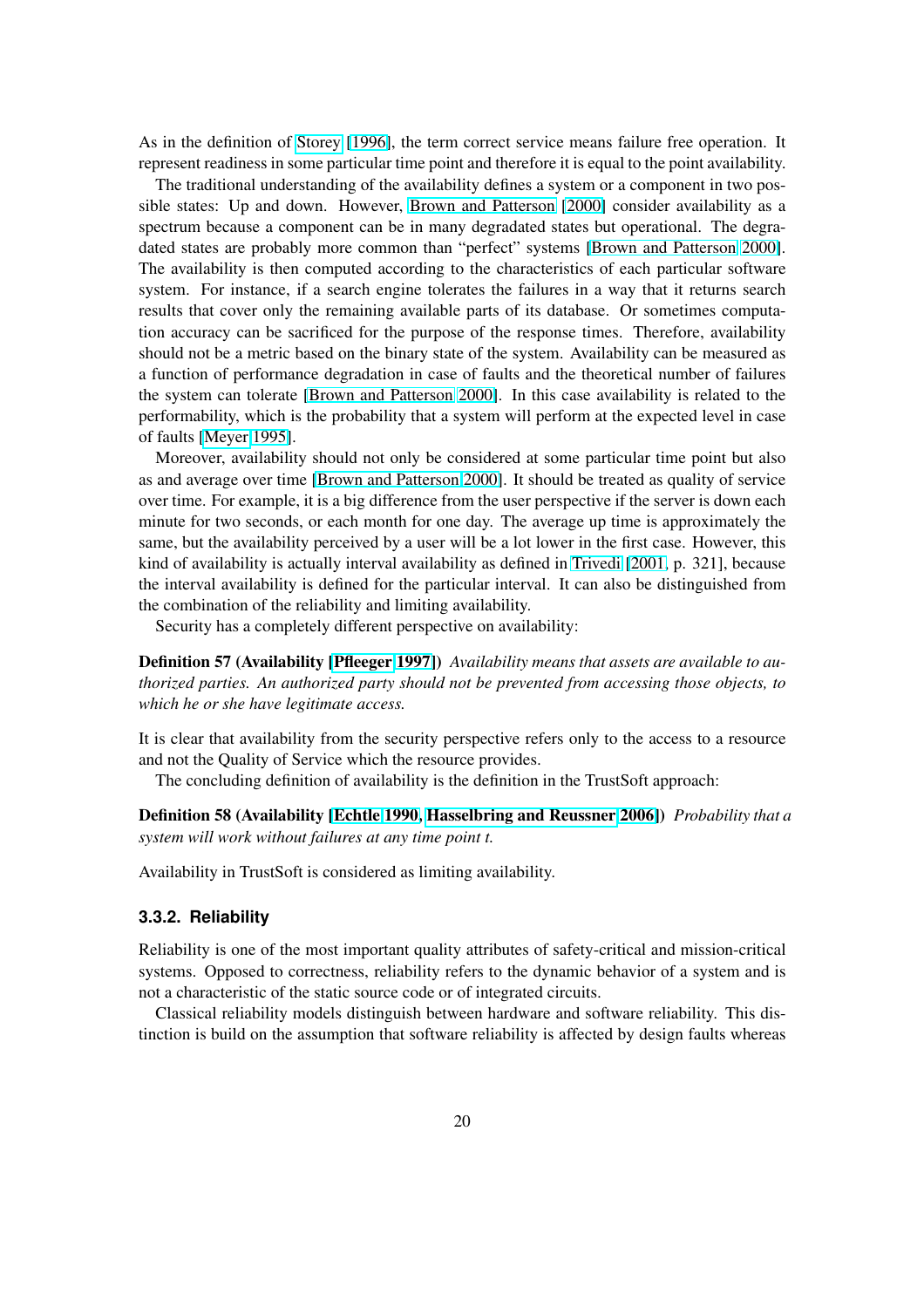the main influencing factors on hardware reliability are deterioration and environmental disturbances. Nowadays, the strict separation of software and hardware reliability is not valid any more. On the one hand, hardware development deals with design faults as well. On the other hand, the execution environment (e.g., concurrently operating processes) influences the reliability of a software product. On a conceptual level, the distinction of hardware and software reliability is beneficial when predicting system reliability, since both concepts use different prediction models and make different assumptions on the system. Thus, the classic distinction needs to continue to exists, but not separated by software and hardware. Instead, we propose to distinguish design fault reliability and deterioration reliability. Furthermore, software and hardware reliability do not exist independently. The reliability of a software application is influenced by the reliability of the underlying hardware and vice versa.

We start with three definitions of reliability:

Definition 59 (Reliability [Avižienis et al. 2004]) Reliability *is a system's ability to continuously deliver correct service.*

Definition 60 (Reliability [Schneider 1998]) Reliability *is the capability of a computer, or information or telecommunic[ations system, to perfo](#page-36-0)rm consistently and precisely according to its specifications and design requirements, and to do so with high confidence.*

Definition 61 (Reliability [\[ISO/IEC 9126-1](#page-39-0)]) Reliability *is the capability of the software product to maintain a specified level of performance when used under specified conditions.*

The usage (operational profile) of a system can have an influence on its reliability as well. For example, it is more likely [for a failure to oc](#page-38-0)cur when the system is under high load as under general conditions. The impact of the system usage on reliability depends on the used metrics. In case of a metric that is specified over a fixed time interval, like the rate of failure occurrence (ROFOC), the reliability will change for different workloads. On the other hand, the probability of failure on demand (PROFOD) might be independent from the actual workload.

Sommerville [2004] suggests the introduction of operator reliability as another aspect of system reliability. This includes the influences of human behavior and human errors into the reliability model. He defines the three types of reliability by the following questions:

- *[Hardware reliab](#page-39-0)ility:* What is the probability of a hardware component failing and how long would it take to repair that component?
- *Software reliability:* How likely is it that a software component will produce an incorrect output? Software failures are different from hardware failures in that software does not wear out: It can continue operating correctly after producing an incorrect result.
- *Operator reliability:* How likely is it that the operator of a system will make an error?

All three questions define reliability as a probabilistic attribute, which corresponds to most reliability definitions found in literature [Cheung 1980, Musa et al. 1987, Sommerville 2004, Trivedi 1982]. The inclusion of repair operations into the definition of hardware reliability somewhat blurs reliability and availability making a clear distinction impossible.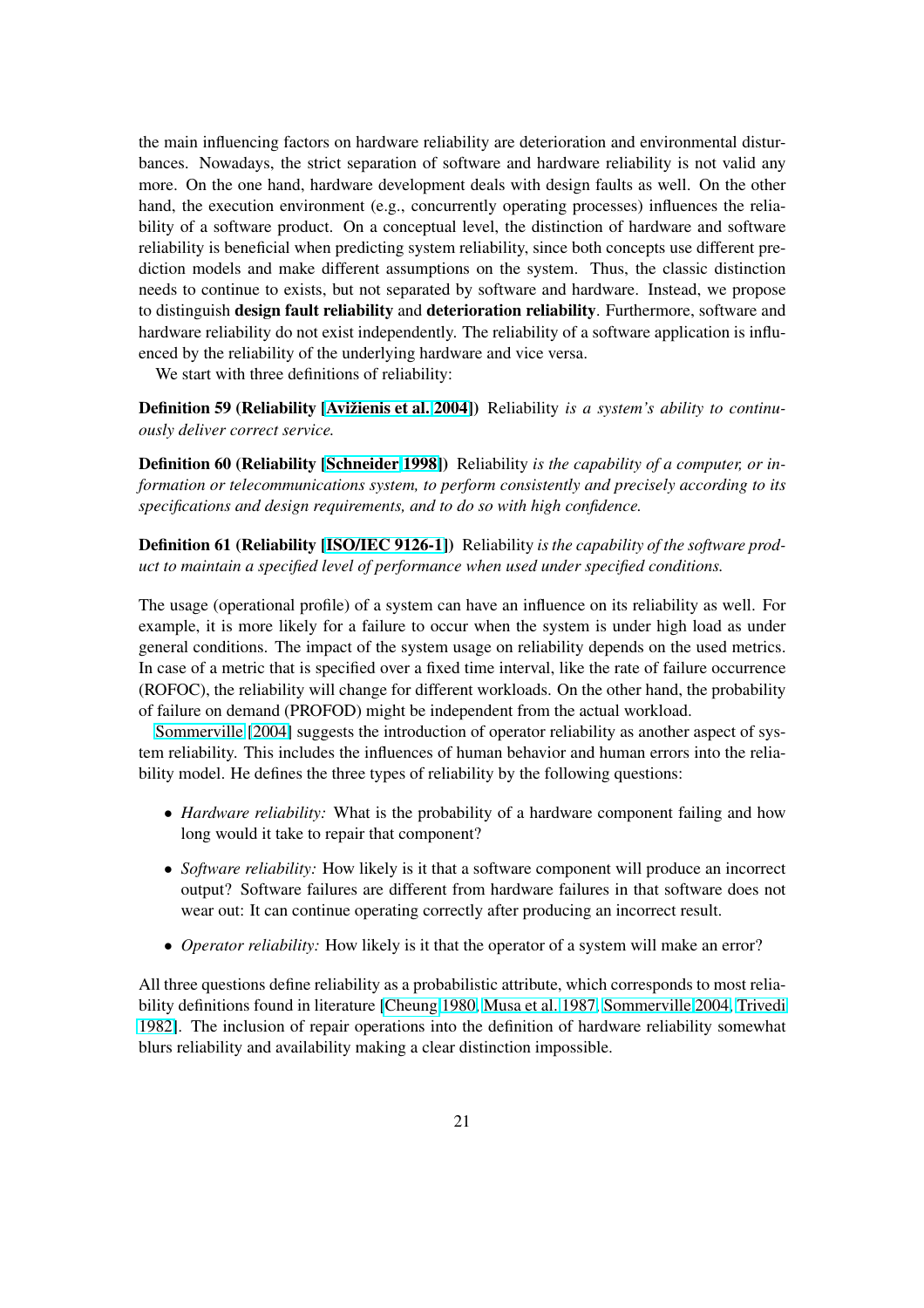The definition of software reliability differentiates hardware reliability and software reliability by the fact that software does not wear out opposed to hardware components that age over time. Software certainly does not age in the classical sense. However, a process comparable to aging can be observed for many large software systems. With the constant usage of the system, performance and reliability degrade over time. The last point concerning software reliability refers to transient faults meaning that the fault vanishes eventually. The statement implies that software errors can be transient whereas all hardware errors are persistent, so that a hardware device cannot continue operating after the occurrence of an error. This is certainly not true. Consider, for example, a wireless network connection between a server and a mobile client. At some point the client might loose the connection, but as it keeps moving the connection might be reestablished after a certain time.

In the following, we discuss the different reliability definitions in more detail. Some of the definitions specifically refer to software reliability, but most of the definitions refer to reliability in general. The definition of reliability given by Trivedi [1982, p. 118] is focused on the aspects important for mathematical models used to analyze reliability:

Definition 62 (Reliability Trivedi [1982]) *The probability that the component survives until some time t is called the reliability*  $R(t)$  *of the [component.](#page-40-0)* 

Here, reliability is defined by a concrete metric: The function  $R(t)$  is a probabilistic metric that specifies the probabil[ity that a comp](#page-40-0)onent survives until time  $t$ . Time is the only changing parameter. All other influences on reliability, like changing workload or environment, are not considered in the definition. Furthermore, it is unclear what is meant by the survival of a component.

Sommerville [2004, p. 52] defines reliability as follows:

Definition 63 (Reliability Sommerville [2004]) *The probability of failure-free operation over a specified time in a given environment for a specific purpose.*

S[ommerville](#page-39-0) [2[004\] al](#page-39-0)so gives a concrete metric as a defintion of reliability. Instead of using a function of time, he gives [a single value that s](#page-39-0)pecifies the probability that the system operates without failure. Thus, he implicitly assumes that the reliability of the system is constant over time. The inclusion of the environment and the purpose in the definition keeps influences of the [environment and the](#page-39-0) system usage on the reliability constant.

Definition 64 (Mission Reliability [US Department of Defense]) *Mission reliability is the measure of the ability of an item to perform its required function for the duration of a specified mission profile. It defines the probability that the system will not fail to complete the mission, considering all possible redundant [modes of operation.](#page-40-0)*

Opposed to most other definitions, reliability is not only defined as a probabilistic measure, but as a measure of the ability of an item to perform its required function. This includes not only the notion of success or failure, but can also consider the degree of success. However, in the second sentence this extension of the reliability term is put into perspective again by defining reliability as the probability to succeed (not fail). Furthermore, reliability is defined in the context of a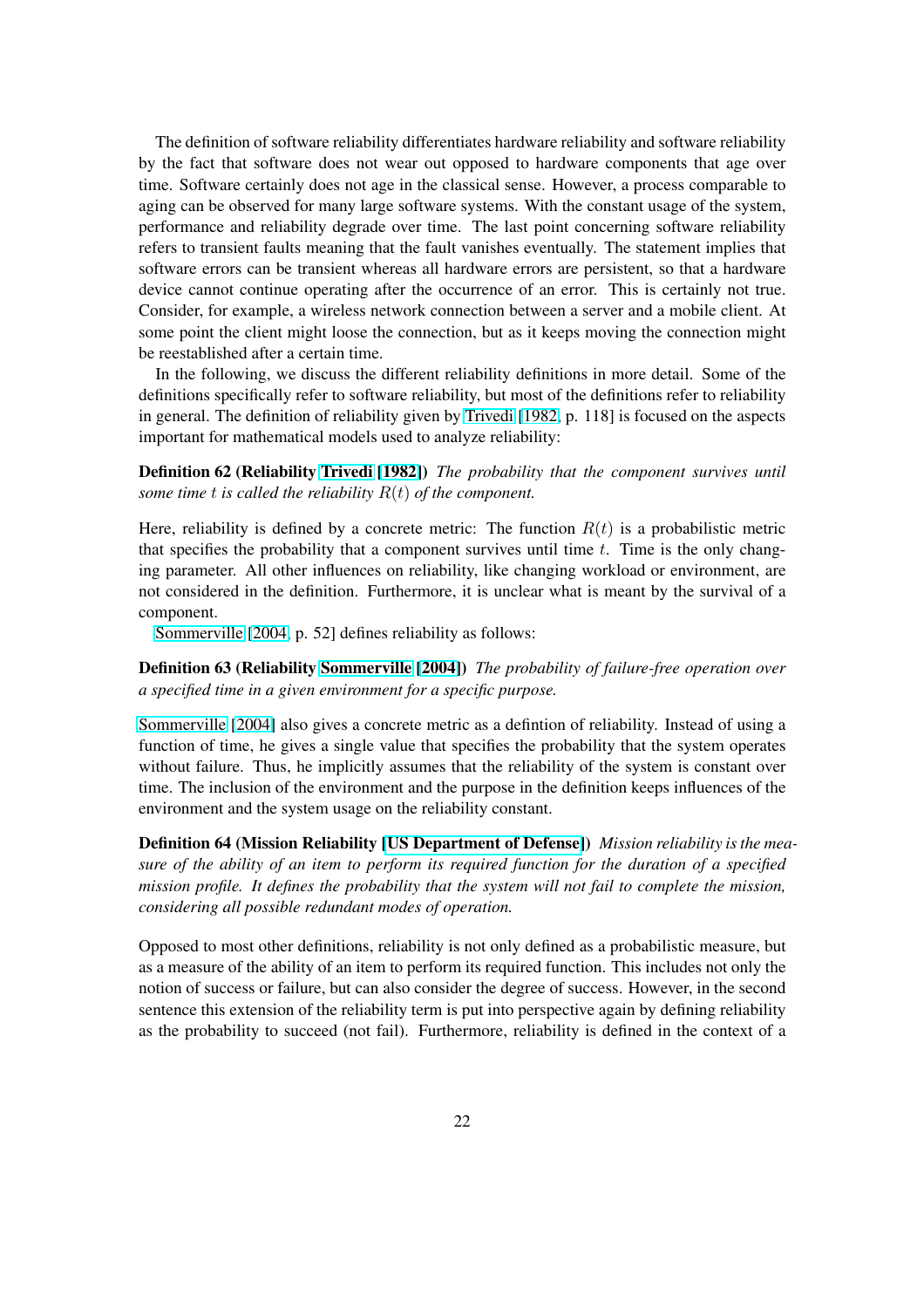specific mission profile. However, except the time frame, it is unclear what the mission profile includes.

One of the first and most cited definitions of software reliability was given by Musa et al. [1987, p. 15]:

Definition 65 (Software Reliability Musa et al. [1987]) *It [Software Reliability] is the probability of failure-free operation of a computer program for a specified time in a speci[fied environ](#page-39-0)[ment.](#page-39-0)*

As most definitions, Musa defines so[ftware reliab](#page-39-0)i[lity as](#page-39-0) a probabilistic measure, which depends on the parameters time and environment. Both are kept constant in the definition, since they are assumed to be specified. The software reliability of a system is strongly determined by the definition of "failure-free operation". If we define a failure as a deviation of the software behavior from its specification, the slow down of a system can cause a failure if its performance goals are not met.

Definition 66 (Software Reliability ISO 9126-1) *The capability of the software product to maintain a specified level of performance when used under specified conditions.*

This definition deviates from most others, since it does not imply a probabilistic measure. The term "performance" used in the defi[nition refers t](#page-38-0)o the ability of a software product to function not its performance in the sense of response time, throughput, or resource demand.

User Oriented Reliability is defined as [Sommerville 2004, p. 48]:

Definition 67 (User Oriented Reliabilty Sommerville [2004]) *Informally, the reliability of a system is the probability, over a given period of time, that the system will correctly deliver services as expected by the user.*

As for most definitions, Sommerville [2[004\] leaves it open w](#page-39-0)hen a system can be considered as functioning. From the definition, we can conclude that the system is working if it delivers services correctly. The use of the term "correct" does not refer to correctness in the classical sense, but to the expectation of the user.

The idea of user orient[ation bases on](#page-39-0) [Cheun](#page-39-0)g's definition, who includes the subjective satisfaction of the user into his reliability model. Hence, reliability becomes a subjective characteristic, which may vary among users. Moreover, it is unclear how satisfaction can be measured.

Definition 68 (User Oriented Reliabiltiy [Cheung 1980]) *From the users point of view, the reliability of the system can be measured as the probability that when a user demands a service from a system, it will perform to the satisfaction of the user.*

The benefit of using user satisfaction as a [measure for fa](#page-36-0)ilure-free operation is that also other aspects of the system, like performance or user interface design, can be included in the model.

The definitions listed above mostly refer to software and hardware reliability in the classical sense. However, as design faults have become almost as important for hardware development as for software development, we propose to reconsider this distinction. Instead, we propose design fault reliability and deterioration reliability as discussed in the beginning of this section. It needs to be further evaluated how the properties of both concepts influence the measurement and prediction of reliability.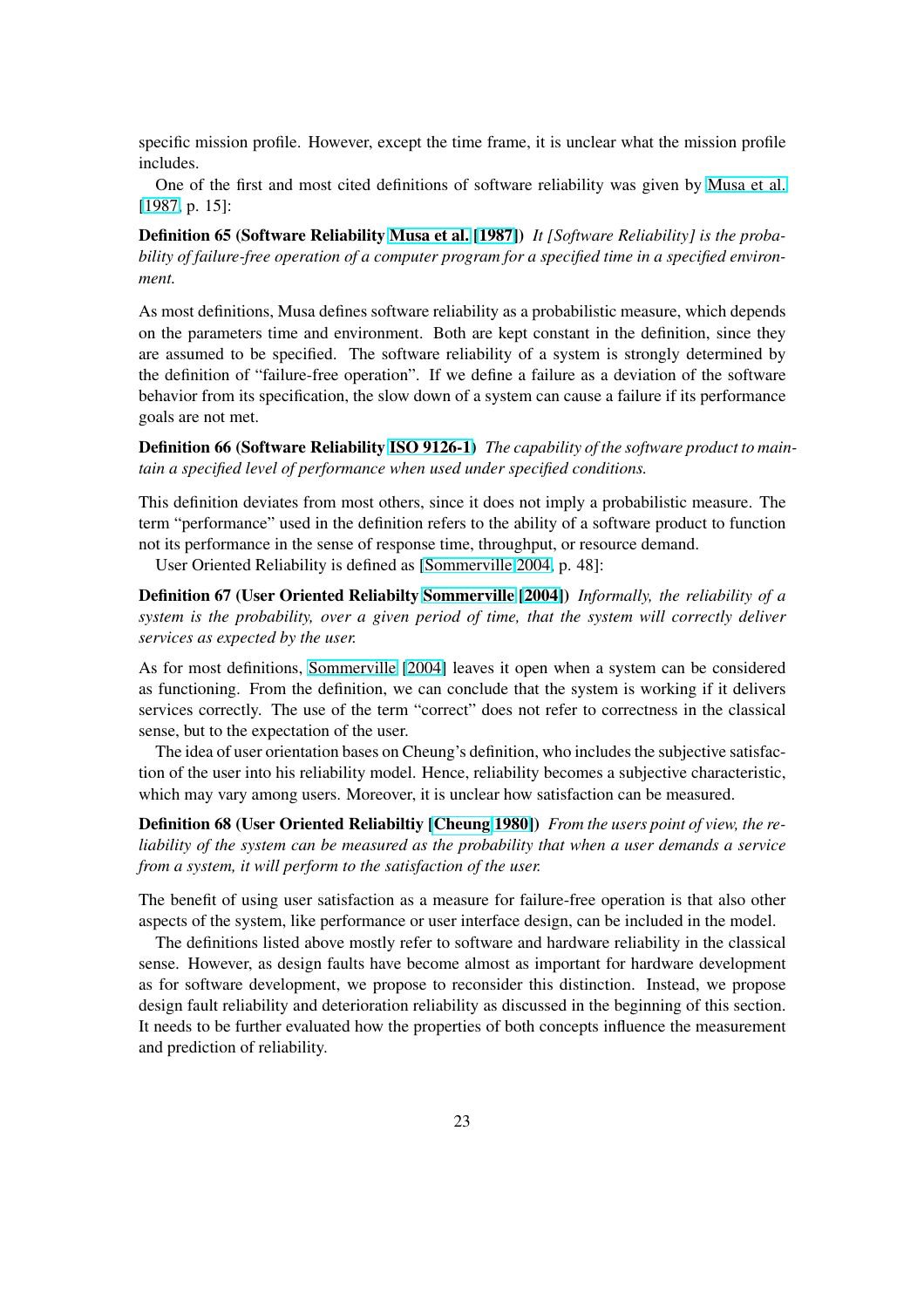#### <span id="page-23-0"></span>**3.3.3. Performance**

The term *performance* refers to the ability to fulfil a purpose. In computer science, the connotation of the term refers to the timing behavior (How long does it take to process a request? How many requests can be executed in a period of time?) and resource efficiency (How much is the utilization of a device?) of a computer system.

Most of the literature on computer performance analysis (e.g., Jain [1991], Lazowska et al. [1984], Menasce et al. [2004]) does not define the term performance explicitly. However, the associated meaning of the term in these publications can be derived from the metrics used to measure performance. Commonly used metrics are response time (measured in seconds), throughput (measured in requests per time unit), and utilization (measured i[n a percenta](#page-38-0)g[e, busy time per](#page-38-0) [total ti](#page-38-0)[me\). Thus, timing beh](#page-39-0)avior and resource utilization are the underlying connotations of the term performance in TrustSoft.

In the software performance engineering (SPE) community, Smith and Williams [2002] provide a definition of the term performance, that focuses on the timing behavior of a software system:

Definition 69 (Performance [Smith and Williams 2002]) *Pe[rformance is the degree to w](#page-39-0)hich a software system or component meets its objectives for timeliness. Thus, performance is any characteristic of a software product that you could, in principle, measure by sitting at the computer with a stop watch in yo[ur hand.](#page-39-0)*

There are two important dimensions to software performance timeliness, viz. responsiveness and scalability:

Definition 70 (Responsiveness [Smith and Williams 2002]) *Responsiveness is the ability of a system to meet its objectives for response time or throughput.*

Definition 71 (Scalability [Smith and Williams 2002]) *Scalability is the ability of a system to continue its response time or th[roughput objectives as the](#page-39-0) demand for the software functions increases.*

Some authors have noted t[he connection between the te](#page-39-0)rms performance and efficiency:

Definition 72 (Efficiency [Meyer 1997]) *Efficiency is the ability of a software system to place as few demands as possible on hardware resources, such as processor time, space occupied in internal and external memories, bandwidth used in communication devices. Almost synonymous with efficiency is the word ["performance](#page-39-0)".*

The term *efficiency* is also defined in the quality model of the ISO 9126-3 standard. The definition includes time behavior and resource utilization (Figure 4). Moreover, a number of metrics are defined for both dimensions in this standard (e.g., response time, CPU utilization, throughput).

As time can also be interpreted as a resource, the term perfo[rmance can b](#page-38-0)e used synonymously with the term *efficiency* in computer science. Efficiency of [al](#page-24-0)gorithms is usually expressed by analysing the time and space complexity. The Landau notation (aka. Big-O notation) is often used to describe the efficiency and computational complexity of algorithms [Knuth 1997].

In TrustSoft, we see performance as: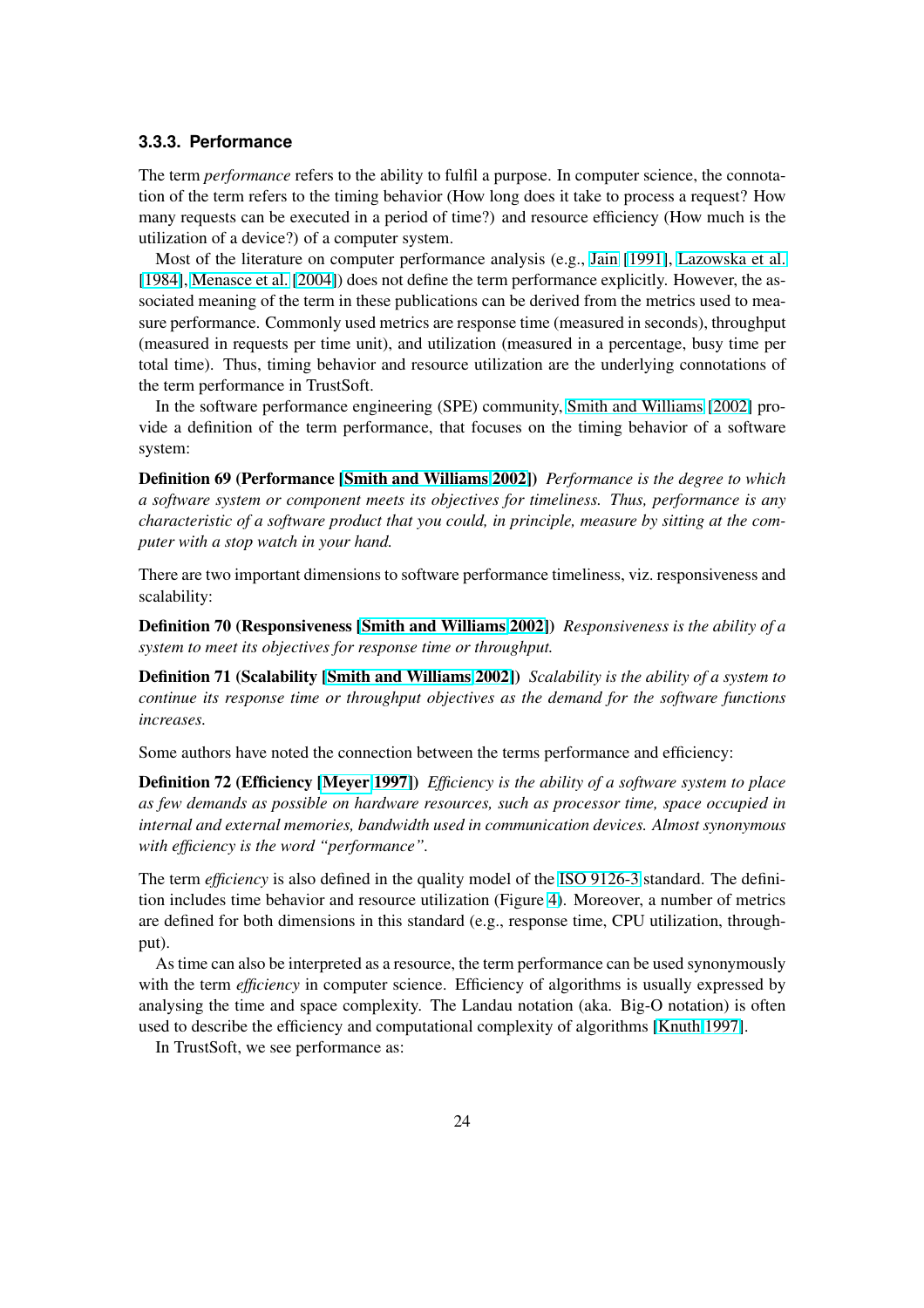<span id="page-24-0"></span>

Figure 4: Efficiency in the ISO 9126-3 standard

#### Definition 73 (Performance) *Performance in terms of response time and throughput.*

This definition focuses on timing behavior and c[oincides with](#page-38-0) the connotation implied by the Software Performance Engineering community [Smith and Williams 2002].

## **3.4. Security**

The term *security* especially addresses system pr[operties that need to be att](#page-39-0)ained in the presence of malicious threats. Usually, security is either defined in terms of these threats and the objectives to achieve or as a composite of other characteristics. The latter is often called the *CIA approach*, because security is considered as being composed of the attributes confidentiality, integrity, and availability. Avižienis et al. [2004, p. 12] integrate security into dependability via the CIA approach:

Definition 74 (Security [Avižienis et al. 2004]) *"A composite of the attributes of confidentiality, integrity, [and availability."](#page-36-0)*

Schneier [2003, p. 11] defines security in terms of an abstract objective and certain threats:

Definition 75 (Security [\[Schneier](#page-36-0) 2003]) *[Sec](#page-36-0)urity is about preventing adverse consequences from the intentional and unwarranted actions of others.*

[He does not stat](#page-39-0)e the objective in detail, but generally as "preventing adverse consequences". In terms of the fault patholo[gy, adverse cons](#page-39-0)equences can be understood as failures. This objective is threatened by "intentional and unwarranted actions of others". These can be considered as malicious faults.

The definition of Anderson [2001, p. 3] covers other threats as well:

Definition 76 (Security Engineering [Anderson 2001]) *Security Engineering is about building systems to remain dependable in the face of malice, error, or mischance.*

The objective is to ["remain depend](#page-36-0)able" referring to the concept of dependability from Section 2.1. In contrast to the previous d[efinition,](#page-36-0) A[nderso](#page-36-0)n [2001] emphasises that security must be attained despite of non-malicious threats as well.

The definition of Pfleeger [1997, p. 4] is closely related: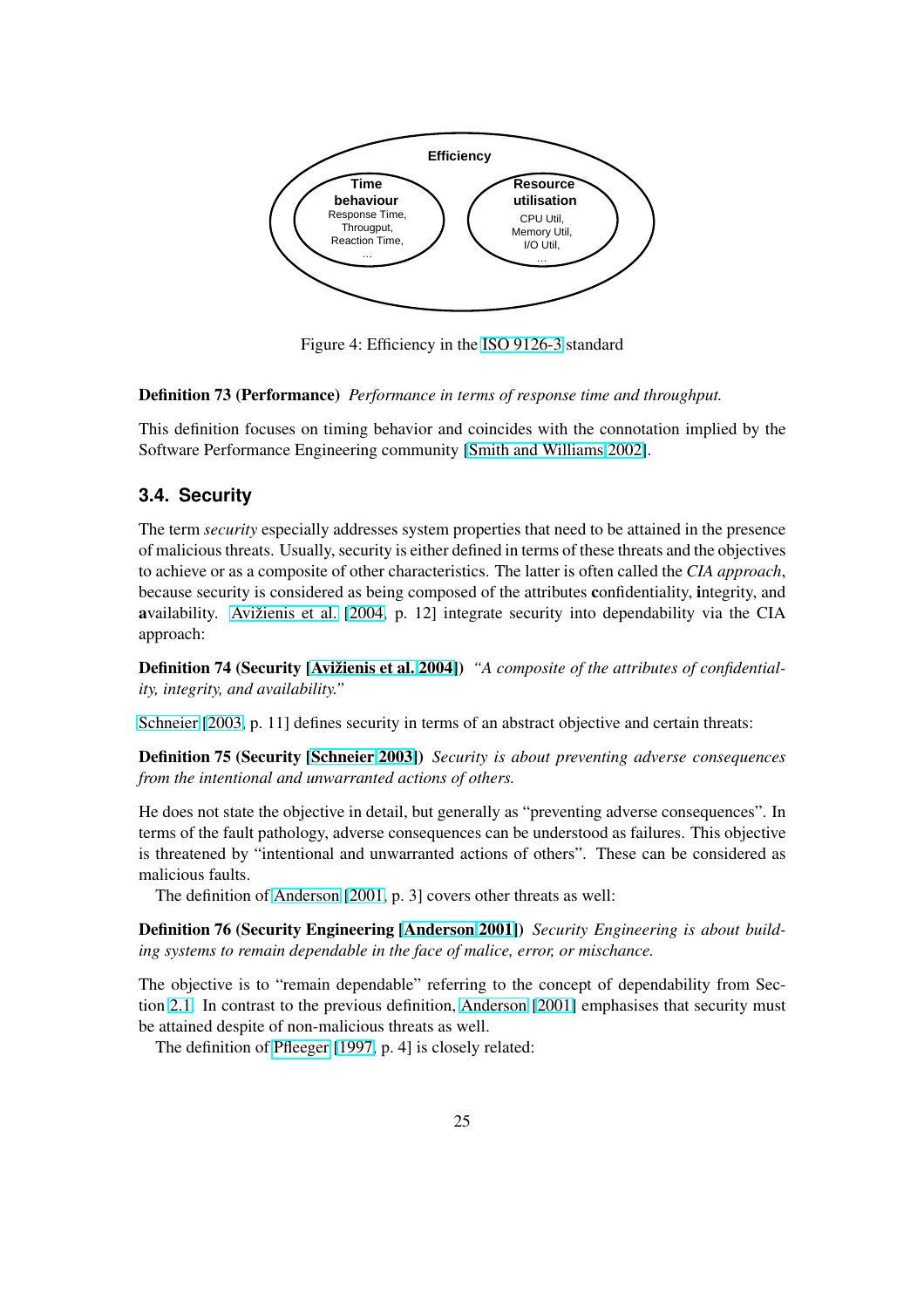Definition 77 (Security [Pfleeger 1997]) *Computer security consists of maintaining three characteristics: secrecy, integrity, and availability.*

The terms confidentiality and secrecy are used ambiguously in the literature (see Section 3.5). It can be assumed that Pfleeger [follows the](#page-39-0) CIA approach while using the term secrecy instead of confidentiality and privacy with the same meaning.

The ISO 9126-1 standard gives a more detailed definition that includes aspects of bot[h ty](#page-26-0)pes of definitions:

Definition 78 (Security [ISO 9126-1]) *The capability of the software product to protect informatio[n and data so](#page-38-0) that unauthorised persons or systems cannot read or modify them and authorised persons or systems are not denied access to them.*

The standard explicitly li[sts some thre](#page-38-0)ats to security, for example, modification of data by unauthorised persons. Preventing reading of information and data by unauthorised persons is a special case of attaining confidentiality. Preventing modifications by unauthorised persons is a special case of attaining integrity. Ensuring that authorised persons are not denied access is a special case of availability. Hence, the standard's definition is closely related to the CIA approach.

While Section 3.5 and Section 3.3.1 deal with the terms confidentiality and availability, respectively. Integrity is briefly discussed here. Intuitively, integrity means that the state of a system complies to its specification, which is related to correctness (Section 3.1). Avižienis et al. [2004, p. 13[\] giv](#page-26-0)e an abstrac[t defin](#page-17-0)ition of integrity as a system property.

### Definition 79 (Integrity [Avižienis et al. 2004]) *Absence of improper system alterations.*

[They](#page-36-0) [state m](#page-36-0)ore precisely that "system alteration" means alteration of the syste[m stat](#page-12-0)e [\[Avižienis](#page-36-0) et al. 2004, p. 23]. While not explicitly stating what "improper" means in general, it can be assumed that integrity m[eans that no errors sho](#page-36-0)uld occur. In the context of security, they refine "improper" to mean "unauthorized" [Avižienis et al. 2004, p. 13]. This indicates tha[t they see](#page-36-0) security threatened by malicious threats.

[Pfleeger](#page-36-0) [1997, p. 4] gives a less abstract definition of integrity in the context of security:

Definition 80 (Integrity [Pfleeger 1997]) *[Integrity means](#page-36-0) that assets can be modified only by authorized parties. In this context, modification includes writing, changing, changing status, d[eleting, and crea](#page-39-0)ting.*

It illustrates the possible [forms of integri](#page-39-0)ty violations while restricting the alterations to assets. Assets are part of the system state, but they may be a proper subset. Therefore, an alteration of other parts does not violate integrity if following this definition.

Definition 81 (Integrity [Avižienis et al. 2004]) *Integrity of a system is the absence of unspecified alterations to the system state.*

The common notion of security is not considered a basic characteristic by Avižienis et al. [2004], but is a complex composi[te from several aspects](#page-36-0) of availability, confidentiality and integrity. An overall definition of security is: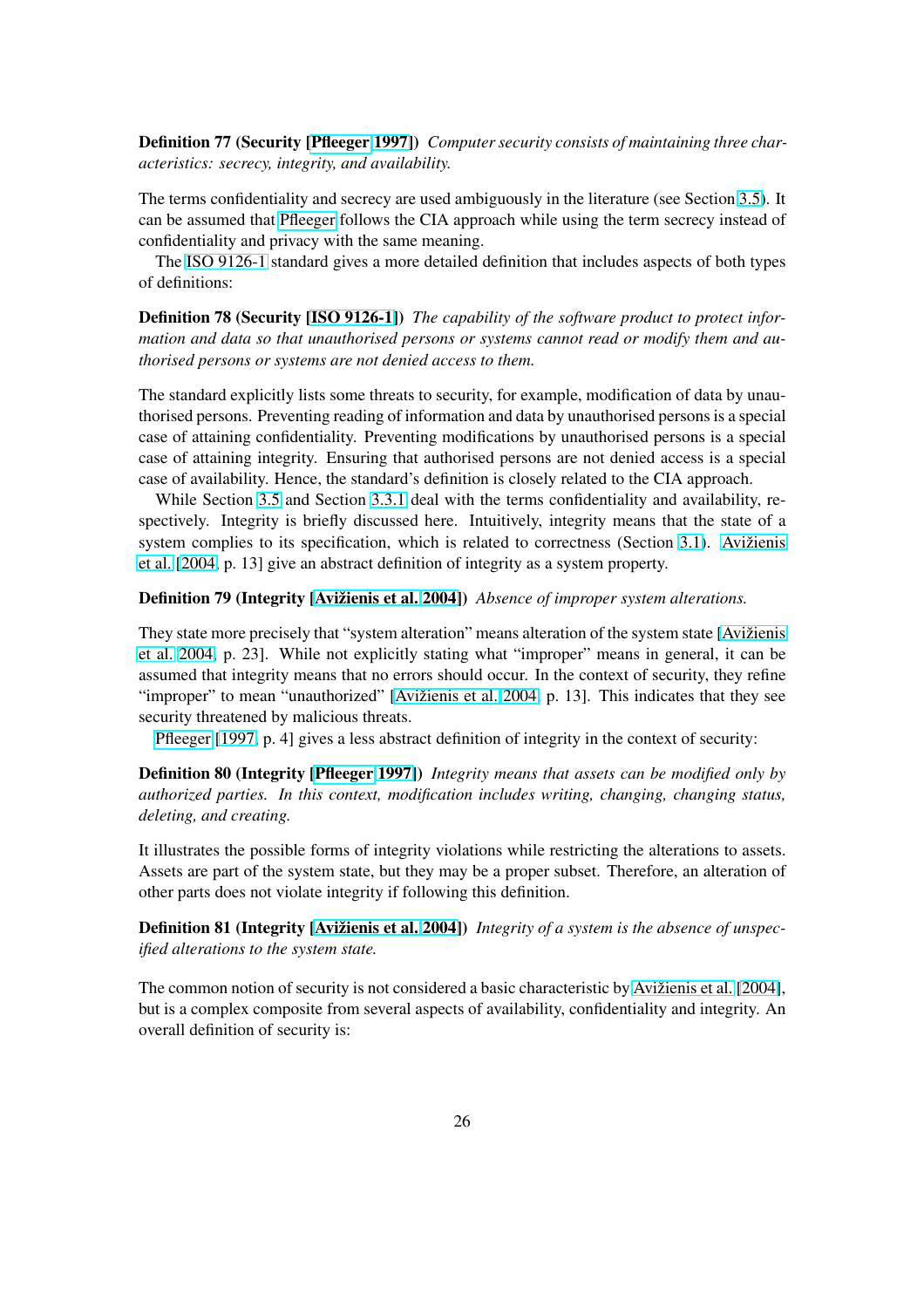<span id="page-26-0"></span>Definition 82 (Security [Avižienis et al. 2004]) Security *is the absence of unauthorised access to and handling of system state.*

A more detailed one:

Definition 83 (Security [\[Schneider](#page-36-0) 199[8\]\)](#page-36-0) *Security refers to a collection of safeguards that ensure the confidentiality of information, protect the system(s) or network(s) used to process it, and control access to it. Security typically encompasses secrecy, confidentiality, integrity, and availability and is intended to [ensure that a sys](#page-39-0)tem resists potentially correlated attacks.*

In TrustSoft, security follows the CIA approach.

## **3.5. Privacy**

We start this section on privacy with listing the basic data protection Rules as embodied in German Personal Data Protection laws:

- The collection, processing and use of personal data shall be admissible only if permitted or prescribed by any legal provision or if the data subject has consented.
- If personal data are collected without the data subject's knowledge, he is to be informed of storage, of the controller's identity and of the purposes of collection, processing or use.
- The data subject shall, at his request, be provided with information on stored data concerning him, the recipients or categories of recipients to whom the data were transmitted, and the purpose of storage.
- Incorrect personal data shall be corrected.
- Personal data shall be blocked if the data subject disputes that they are correct and if their storage is inadmissible or not necessary.
- Personal data shall be protected from abuse.

Privacy is defined as follows:

Definition 84 (Privacy Anderson [2001]) *Privacy is the ability and/or right to protect your personal secrets; it extends to the ability and/or right to prevent invasions of your personal space (the exact definition varies quite sharply from one country to another). Privacy can extend to families but not to legal [persons such as c](#page-36-0)orporations.*

Definition 85 (Privacy [Schneider 1998]) *Privacy ensures freedom from unauthorized intrusion.*

Confidentiality extends this concept to organisations:

Definition 86 (Confidentiality Anderson [2001]) *Confidentiality involves an obligation to protect some other person's or organization's secrets if you know them.*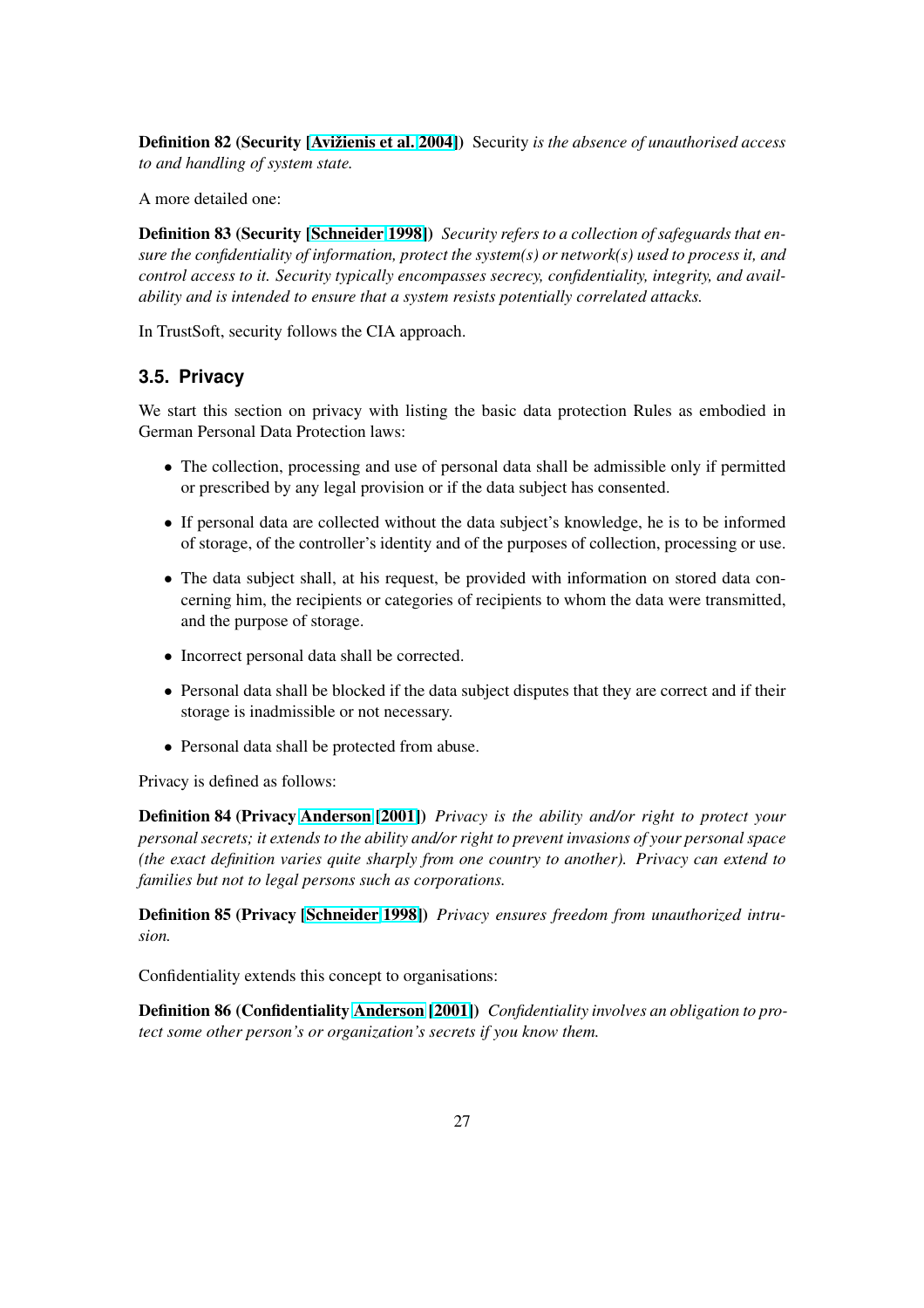Definition 87 (Confidentiality [Avižienis et al. 2004]) *The absence of unauthorized disclosure of information.*

Secrecy is closely related to privacy:

Definition 88 (Secrecy [Anderson 2001]) *Secrecy is a technical term that refers to the effect of the mechanisms used to limit the number of principals who can access information, such as cryptography or computer access control.*

Definition 89 (Secrecy [\[Pfleeger](#page-36-0) 1[997\]\)](#page-36-0) *Secrecy means that the assets of a computing system are accessible only by authorized parties. The type of access is read-type access: reading, viewing, printing, or even just knowing the existence of an object.*

Definition 90 (Secrecy [\[Schneide](#page-39-0)r [199](#page-39-0)8]) *Secrecy is the habit or practice of maintaining privacy. It is an element of security.*

Anonymity is also relevant in this context:

Definition 91 (Anonymity [Pfitzmann and Hansen 2005]) *Anonymity is the state of being not identifiable within a set of subjects, the anonymity set. "Not identifiable" means "not uniquely characterized within".*

Traditionally, and also in [TrustSoft, privacy refers to the](#page-39-0) confidentiality of personal data (of natural persons), and is thus an important special case of confidentiality/secrecy.

## **3.6. Component Technology**

The term *component* is very often used ambiguous in computer science publications. In many cases it is actually difficult to determine what type of component is meant in the specific context. In his book on software components, Clemens Szyperski uses this observation to give a very broad definition:

Definition 92 (Component [Szyperski et al. 2002]) *Components are for composition [...]. Beyond this trivial observation, much is unclear.*

The term "component" can be used in a variety of different contexts. Some typical usages in the area of computer science an[d their contexts are give](#page-39-0)n below:

- Software components (EJB, COM, CORBA, ...)
- Hardware components (CPU, extension cards, ...)
- Workload components (in performance modelling)
- Deployment entities (see e.g. UML 1.x, UML 2.0)
- Processes as components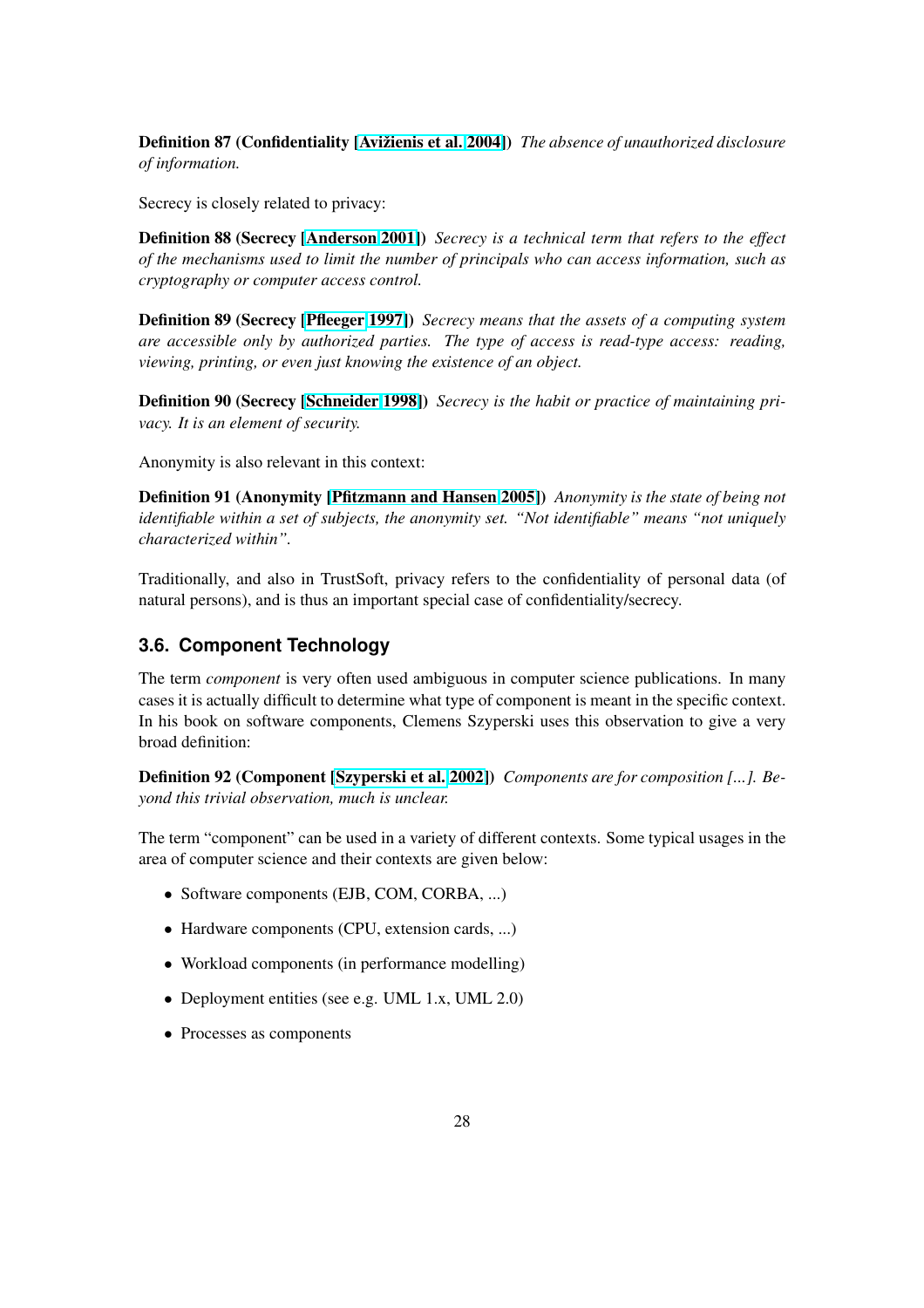| <b>Abstraction Level</b>          | Example                                      |
|-----------------------------------|----------------------------------------------|
| Component Type                    | Specification of PowerPoint                  |
| Component Implementation          | Source / Binary code of PowerPoint           |
| Deployed Component                | Installed version of PowerPoint on a machine |
| <b>Component Runtime Instance</b> | Running instance of PowerPoint               |

Table 1: Examples for different abstraction levels

- Language statements as components (for the compiler)
- Database schemata as components

As a result of the inconsistent use of the term component in the various disciplines, the term stays rather vague even in the context of computer science. Hence, a precise characterization of the term is needed before it is used.

In the following we present the term "Software Component" as a basic building block of complex computer systems that can be used to enhance the development of trustworthy systems. This is because components are thought to be more reliable due to their restricted functionality. This restricted functionality offers better test coverage and makes mistakes less likely. One of the most cited definitions of software-component was introduced by Szyperski:

Definition 93 (Software Component [Szyperski et al. 2002]) *A software component is a unit of composition with contractually specified interfaces and explicit context dependencies only. A software component can be deployed independently and is subject to composition by third parties.*

Szyperski et al. [2002] additionally list a set of basic characteristics of a software-component:

- A software-component is a unit of independent deployment
- [A software-com](#page-39-0)ponent is a unit of third-party composition
- A software-component has no (externally) observable state (component as type)

Some authors emphasise the fact that a component can be any artefact of the software development process (see e.g. database schema in the enumeration above). A lot of confusion is due to the use of the term software-component on different abstraction levels. A suggestion for a classification of different levels which is based on work by Cheeseman and Daniels [2000] is presented in Table 1.

As a result of the above discussion of the different terms, we note that in TrustSoft we should always state the context in which the term is used. Additionally, it is important to cite a definition for the employed concept. Hence, we did not try to find a [commonly accepted definition a](#page-36-0)nd thus allow diversity.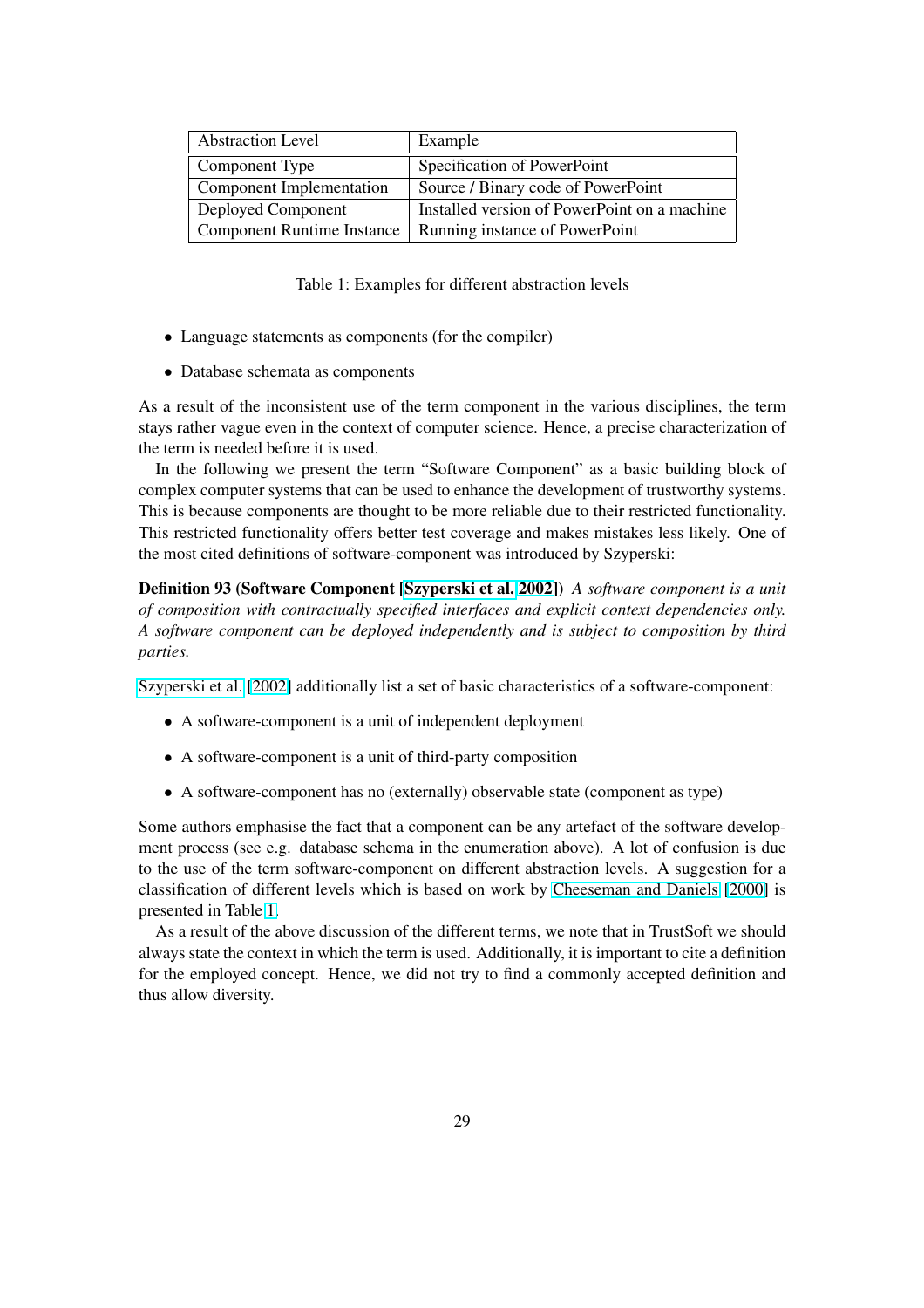## <span id="page-29-0"></span>**3.7. Certification**

The term "certification" is not generally defined in law or computer science. Neither in law nor in computer science there is a common understanding of the term "certificate" or "certification". In the context of digital signatures the German Act on Digital Signature, for instance, defines a *certificate* in para. 2 as follows:

Definition 94 (Certificate (German Act on Digital Signature)) *For the purposes of this Act "certificate" means an electronic attestation which links signature verification data to a person and confirms the identity of that person.*

This definition is strongly connected to the area of cryptography. But a general definition of the term should not be limited to an application area.

Typical certificates in practice are certifications in accordance with certain standards like ISO/DIN/IEEE standards in which, as we defined above, it is checked whether certain requirements defined by the standard are met. If so, a certificate is awarded that can help companies to gain an advantage in competition.

Definition 95 (Certification [Department of Trade and Industry 1991]) *The issue of a formal statement confirming the results of an evaluation, and that the evaluation criteria used were correctly applied.*

In the context of certification[s by the German Federal Office for Informa](#page-37-0)tion Security (Bundesamt für Sicherheit in der Informationstechnik - BSI) the BSI defines "certification" as follows:

#### Definition 96 (Certification [Bundesamt für Sicherheit in der Informationstechnik 2004])

*Name of the procedure which consists of the following phases: submission of application to the BSI, evaluation of the TOE (i.e. "Target of Evaluation") by the evaluation facility with concomitant testing by the BSI, final c[ertification and award of the certificate.](#page-36-0)*

As stated by the BSI, the certificate issued at the end of the procedure shall state the "security features" regarding "confidentiality, availability and integrity which the product is confirmed as possessing".

In general, we define a "certification" as a standardized process in which it is evaluated whether predefined requirements are met. The term does not generally imply that only an independent institution can award a certificate, however the acceptance of third parties will then be higher. Any observable property can be certified, so there is nearly no limitation in the question of what possible objects of a certification can be.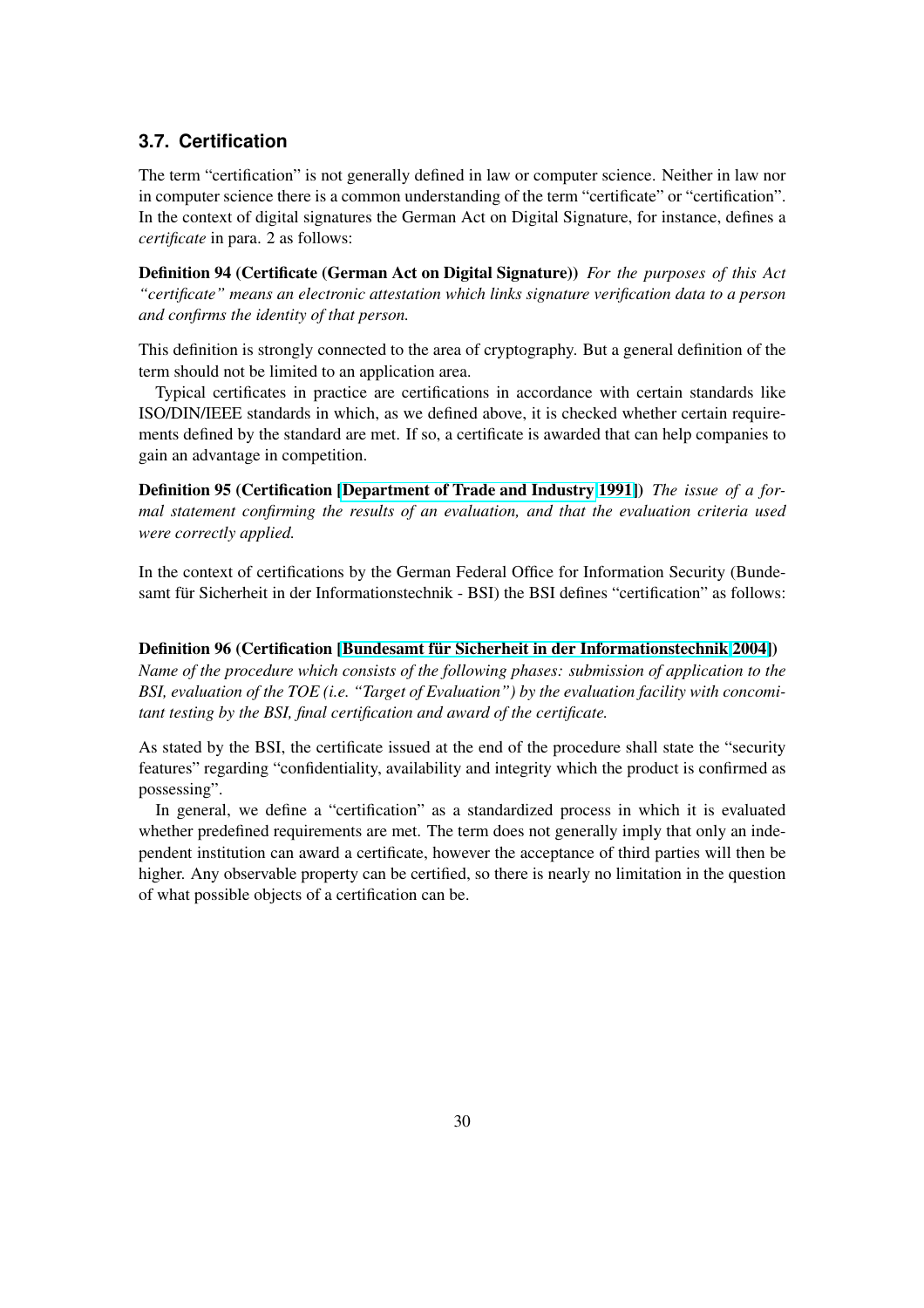## <span id="page-30-0"></span>**4. Summary**

The goal of this paper is to present and to clarify the terminology for trustworthy software systems. In TrustSoft, we consider trustworthiness of software systems as determined by correctness, safety, quality of service (performance, reliability, availability), security, and privacy. Particular means to achieve trustworthiness of component-based software systems as investigated in TrustSoft are formal verification, quality prediction and certification; complemented by fault handling and tolerance for increased robustness.

TrustSoft considers the three characteristics availability, reliability and performance jointly as *Quality of Service*. They have in common that they can be observed quite easily by the user of a service and several readily applicable metrics are available, which operate on a ratio level scale. However, their prediction before a system has been built to completion remains a major research issue.

It is important to realize that there exist manifold relationships among these characteristics; thus, we intent to investigate them within the interdisciplinary setting of our graduate school. A holistic investigation of trustworthiness is required, as an isolated investigation of individual attributes does not keep up with the complexity that emerges with design problems in practice.

To achieve a holistic investigation of trustworthiness, we aim at investigating all quality attributes for both individual components and composite software systems within an integrated research program. This program also includes research in law concerning certification and liability [Cusumano 2004]. To achieve these goals, the graduate school will contribute to this comprehensive view on trusted software systems by bundling the Oldenburg computer science competences with those of computer law. We expect high synergy from this collaboration. Software engineers will learn which models, methods, and tools are required to certify properties with re[spect to liability i](#page-37-0)ssues. The jurisprudence will learn how legislation should appropriately take the current technical standards in Software Engineering into consideration.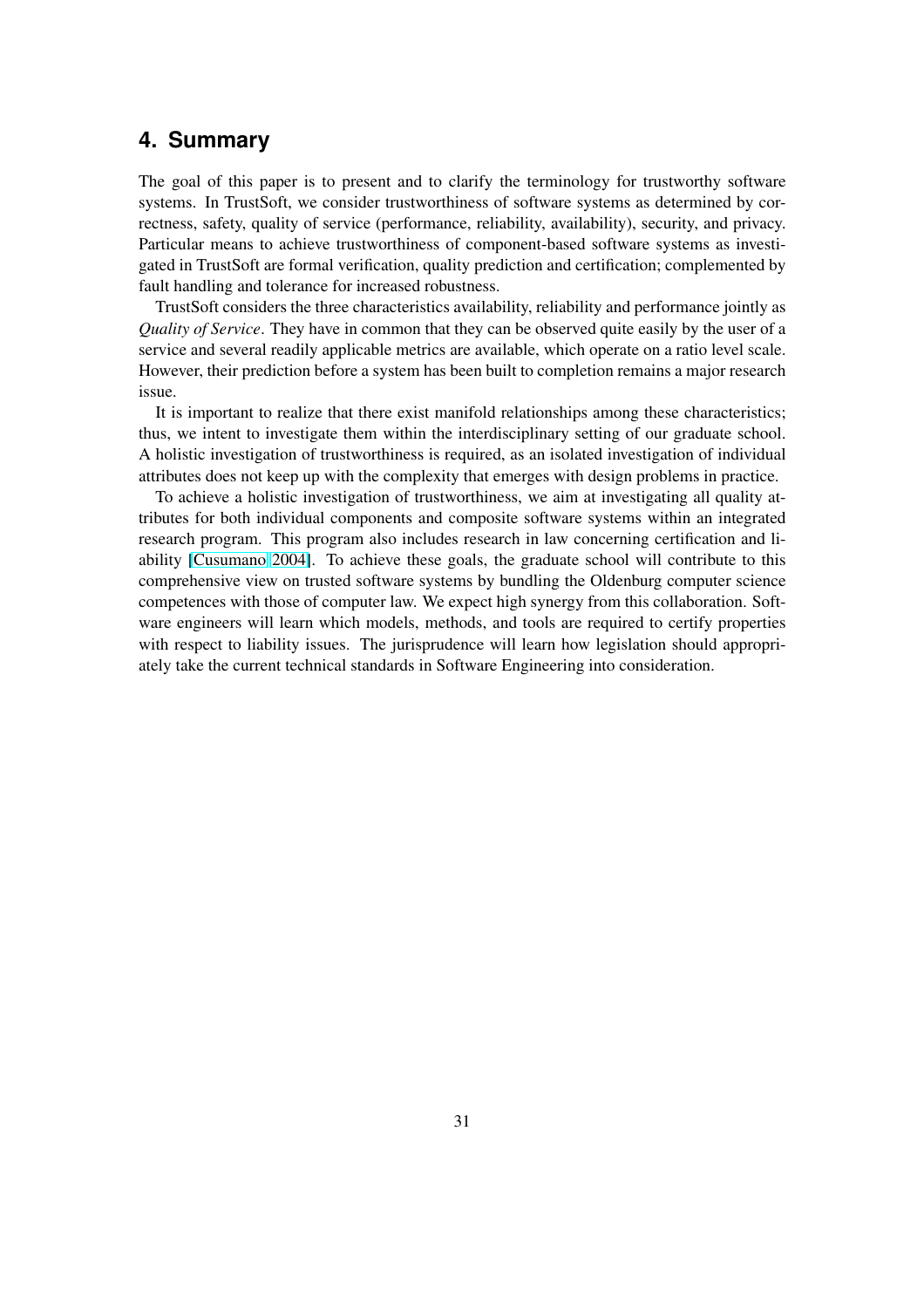## **A. List of Definitions**

| Definition 1.                 |                                                                                        | 4              |
|-------------------------------|----------------------------------------------------------------------------------------|----------------|
| definition.1                  |                                                                                        |                |
| Definition 2.<br>definition.2 |                                                                                        | 5              |
| Definition 3.                 | Service [Achatz et al. 2006] $\ldots \ldots \ldots \ldots \ldots \ldots \ldots \ldots$ | 5              |
| definition.3                  |                                                                                        |                |
| Definition 4.                 |                                                                                        | 5              |
| definition.4                  |                                                                                        |                |
| Definition 5.                 | Characteristic, Sub-Characteristic [ISO/IEC 14598-1]                                   | 5              |
| definition.5                  |                                                                                        |                |
|                               |                                                                                        | 5              |
| Definition 6.                 | Attribute, Metric, Measurement [ISO/IEC 14598-1]                                       |                |
| definition.6                  |                                                                                        |                |
| Definition 7.                 |                                                                                        | 6              |
| definition.7                  |                                                                                        |                |
| Definition 8.                 |                                                                                        | 6              |
| definition.8                  |                                                                                        |                |
| Definition 9.                 |                                                                                        | $\overline{7}$ |
| definition.9                  |                                                                                        |                |
| Definition 10.                |                                                                                        | $\tau$         |
| definition.10                 |                                                                                        |                |
| Definition 11.                |                                                                                        | 8              |
| definition.11                 |                                                                                        |                |
| Definition 12.                |                                                                                        | 8              |
| definition.12                 |                                                                                        |                |
| Definition 13.                | Fault tolerance, fault tolerant [Jalote 1994]                                          | 8              |
| definition.13                 |                                                                                        |                |
| Definition 14.                | Fault tolerance [Laprie et al. 1992], [Lyu 1996]                                       | 9              |
| definition.14                 |                                                                                        |                |
| Definition 15.                |                                                                                        | 9              |
| definition.15                 |                                                                                        |                |
| Definition 16.                |                                                                                        | 9              |
| definition.16                 |                                                                                        |                |
| Definition 17.                | Fault Tolerance [Tanenbaum and Steen 2001]                                             | 9              |
| definition.17                 |                                                                                        |                |
| Definition 18.                |                                                                                        | 9              |
| definition.18                 |                                                                                        |                |
| Definition 19.                |                                                                                        | 11             |
| definition.19                 |                                                                                        |                |
| Definition 20.                |                                                                                        |                |
| definition.20                 |                                                                                        | 11             |
|                               |                                                                                        |                |
| Definition 21.                |                                                                                        | 11             |
| definition.21                 |                                                                                        |                |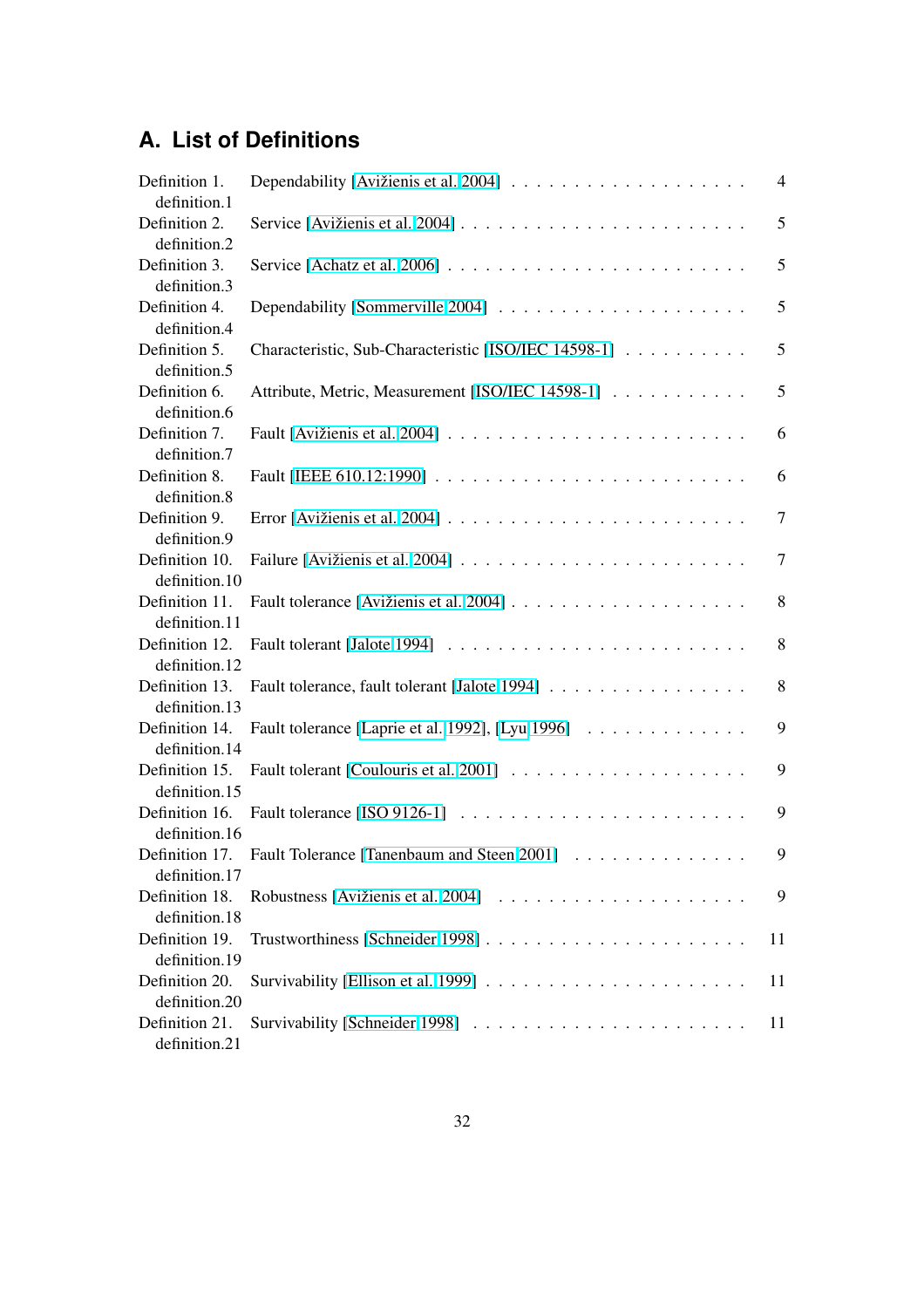| Definition 22.<br>definition.22 | Correctness [IEEE 610.12:1990] $\ldots \ldots \ldots \ldots \ldots \ldots \ldots$ | 13 |
|---------------------------------|-----------------------------------------------------------------------------------|----|
| Definition 23.                  |                                                                                   | 13 |
| definition.23<br>Definition 24. |                                                                                   | 13 |
| definition.24<br>Definition 25. | Verification [IEEE 1012-1998, ISO 8402]                                           | 14 |
| definition.25<br>Definition 26. | Validation [IEEE 1012-1998, ISO 8402]                                             | 14 |
| definition.26<br>Definition 27. | Requirements Validation [IEEE SWEBOK]                                             | 14 |
| definition.27                   |                                                                                   |    |
| Definition 28.<br>definition.28 | Program Verification [Boyer and Moore 1985]                                       | 14 |
| Definition 29.<br>definition.29 |                                                                                   | 14 |
| Definition 30.<br>definition.30 |                                                                                   | 15 |
| Definition 31.<br>definition.31 | Safety, Risk [Lowrance 1976] $\ldots \ldots \ldots \ldots \ldots \ldots \ldots$   | 15 |
| Definition 32.                  |                                                                                   | 15 |
| definition.32<br>Definition 33. |                                                                                   | 15 |
| definition.33<br>Definition 34. |                                                                                   | 15 |
| definition.34<br>Definition 35. |                                                                                   | 15 |
| definition.35<br>Definition 36. | Safety-critical software function [Leveson 1995]                                  | 16 |
| definition.36                   |                                                                                   |    |
| Definition 37.<br>definition.37 |                                                                                   | 16 |
| Definition 38.<br>definition.38 |                                                                                   | 16 |
| Definition 39.<br>definition.39 |                                                                                   | 16 |
| Definition 40.<br>definition.40 |                                                                                   | 16 |
| Definition 41.                  |                                                                                   | 16 |
| definition.41<br>Definition 42. |                                                                                   | 17 |
| definition.42<br>Definition 43. |                                                                                   | 17 |
| definition.43                   |                                                                                   |    |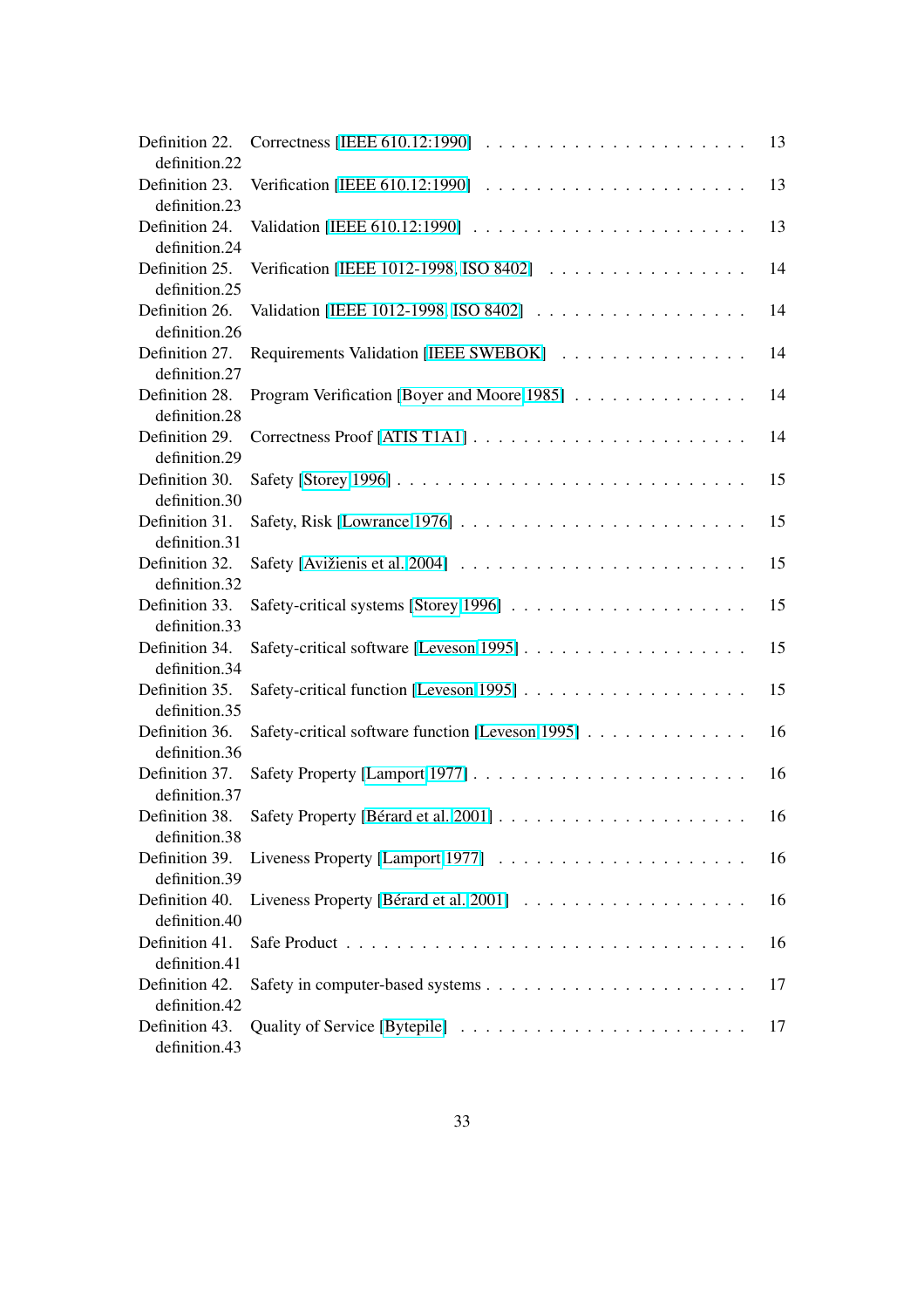| Definition 44.<br>definition.44                  | Quality of Service [Frolund and Koistinen 1998c]          | 17 |
|--------------------------------------------------|-----------------------------------------------------------|----|
| Definition 45.                                   | Quality of Service [Frolund and Koistinen 1998a]          | 17 |
| definition.45<br>Definition 46.                  | Quality of Service [Frolund and Koistinen 1998b]          | 17 |
| definition.46<br>Definition 47.                  |                                                           | 18 |
| definition.47<br>Definition 48.                  |                                                           | 18 |
| definition.48<br>Definition 49.                  |                                                           | 18 |
| definition.49<br>Definition 50.                  |                                                           | 18 |
| definition.50<br>Definition 51.<br>definition.51 |                                                           | 18 |
| Definition 52.<br>definition.52                  |                                                           | 19 |
| Definition 53.<br>definition.53                  |                                                           | 19 |
| Definition 54.<br>definition.54                  |                                                           | 19 |
| Definition 55.<br>definition.55                  |                                                           | 19 |
| Definition 56.<br>definition.56                  |                                                           | 19 |
| Definition 57.<br>definition.57                  |                                                           | 20 |
| Definition 58.<br>definition.58                  | Availability [Echtle 1990, Hasselbring and Reussner 2006] | 20 |
| Definition 59.<br>definition.59                  |                                                           | 21 |
| Definition 60.<br>definition.60                  |                                                           | 21 |
| Definition 61.<br>definition.61                  |                                                           | 21 |
| Definition 62.<br>definition.62                  |                                                           | 22 |
| Definition 63.<br>definition.63                  |                                                           | 22 |
| Definition 64.<br>definition.64                  | Mission Reliability [US Department of Defense]            | 22 |
| Definition 65.<br>definition.65                  |                                                           | 23 |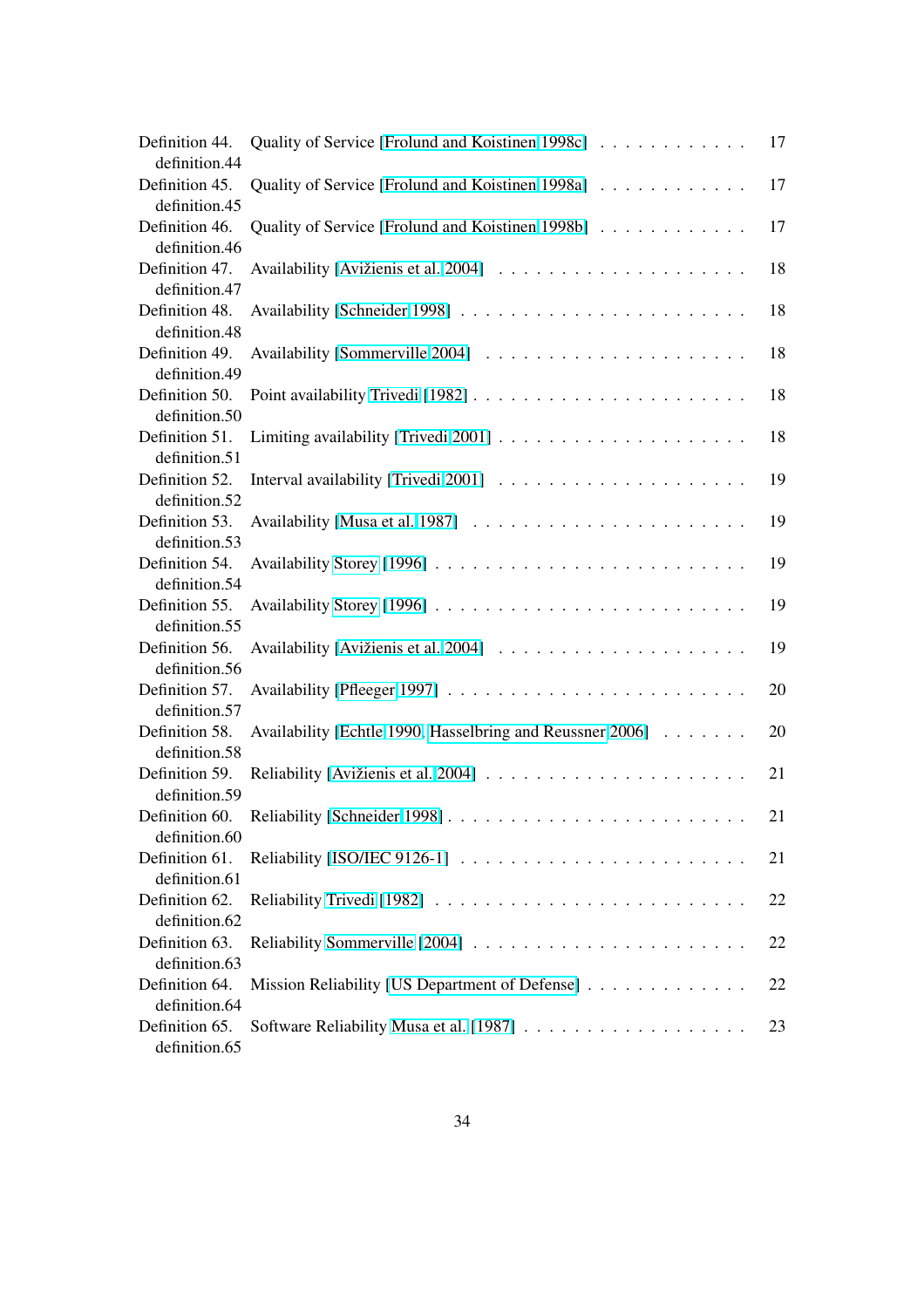| Definition 66.                  |                                             | 23 |
|---------------------------------|---------------------------------------------|----|
| definition.66                   |                                             |    |
| Definition 67.                  | User Oriented Reliabilty Sommerville [2004] | 23 |
| definition.67                   |                                             |    |
| Definition 68.                  | User Oriented Reliabiltiy [Cheung 1980]     | 23 |
| definition.68                   |                                             |    |
| Definition 69.                  | Performance [Smith and Williams 2002]       | 24 |
| definition.69                   |                                             |    |
| Definition 70.                  | Responsiveness [Smith and Williams 2002]    | 24 |
| definition.70                   |                                             |    |
| Definition 71.                  |                                             | 24 |
| definition.71                   |                                             |    |
| Definition 72.                  |                                             | 24 |
| definition.72                   |                                             |    |
| Definition 73.                  |                                             | 25 |
| definition.73                   |                                             |    |
| Definition 74.                  |                                             | 25 |
| definition.74                   |                                             |    |
| Definition 75.                  |                                             | 25 |
| definition.75                   |                                             |    |
| Definition 76.                  |                                             | 25 |
| definition.76                   |                                             |    |
| Definition 77.                  |                                             | 26 |
| definition.77                   |                                             |    |
| Definition 78.                  |                                             | 26 |
| definition.78                   |                                             |    |
| Definition 79.                  |                                             | 26 |
| definition.79                   |                                             |    |
| Definition 80.<br>definition.80 |                                             | 26 |
| Definition 81.                  |                                             | 26 |
| definition.81                   |                                             |    |
| Definition 82.                  |                                             | 27 |
| definition.82                   |                                             |    |
| Definition 83.                  |                                             | 27 |
| definition.83                   |                                             |    |
| Definition 84.                  |                                             | 27 |
| definition.84                   |                                             |    |
| Definition 85.                  |                                             | 27 |
| definition.85                   |                                             |    |
| Definition 86.                  |                                             | 27 |
| definition.86                   |                                             |    |
| Definition 87.                  |                                             | 28 |
| definition.87                   |                                             |    |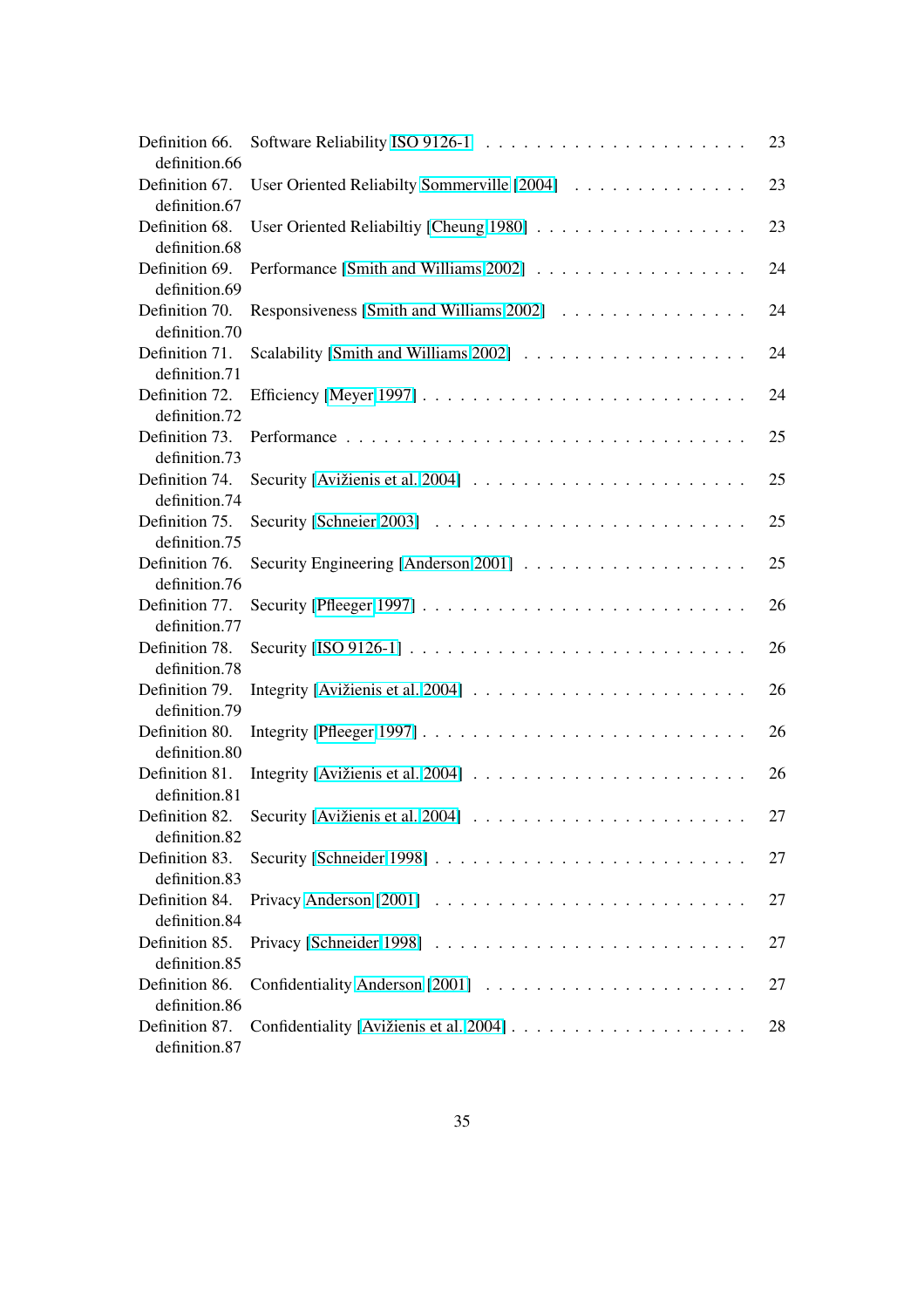|               | Definition 88. Secrecy [Anderson 2001] $\ldots \ldots \ldots \ldots \ldots \ldots \ldots \ldots \ldots$ 28 |    |
|---------------|------------------------------------------------------------------------------------------------------------|----|
| definition.88 |                                                                                                            |    |
|               |                                                                                                            |    |
| definition.89 |                                                                                                            |    |
|               |                                                                                                            |    |
| definition.90 |                                                                                                            |    |
|               |                                                                                                            | 28 |
| definition.91 |                                                                                                            |    |
|               |                                                                                                            |    |
| definition.92 |                                                                                                            |    |
|               |                                                                                                            | 29 |
| definition.93 |                                                                                                            |    |
|               |                                                                                                            | 30 |
| definition.94 |                                                                                                            |    |
|               | Definition 95. Certification [Department of Trade and Industry 1991]                                       | 30 |
| definition.95 |                                                                                                            |    |
|               | Definition 96. Certification [Bundesamt für Sicherheit in der Informationstechnik 2004]                    | 30 |
| definition.96 |                                                                                                            |    |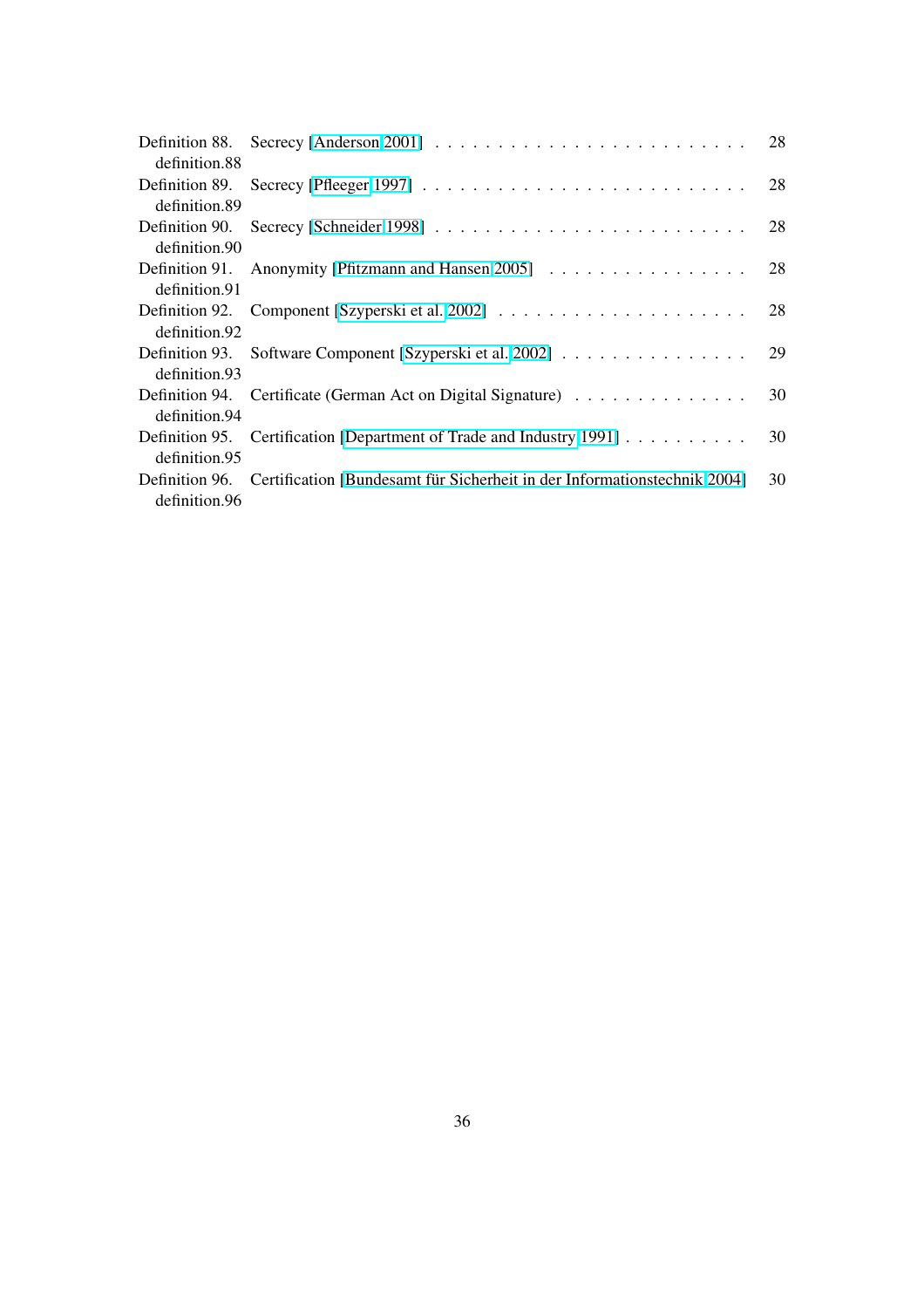## <span id="page-36-0"></span>**References**

- R. Achatz, J. Bosch, D. Rombach, T. Beauvais, A. Fuggetta, J.-P. Banatre, F. Bancilhon, S. D. Panfilis, F. Bomarius, H. Saikkonen, H. Kuilder, G. Boeckle, B. Fitzgerald, and C. Olsson. The software and services challenge. Technical report, Technology Pillar on Software, Grids, Security and Dependability of the 7th Framework Programme, Jan. 2006.
- ATIS T1A1. *Performance and Signal Processing*. American National Standards Institute, ATIS Committee T1A1, 2001.
- R. Anderson. *Security Engineering: A Guide to Building Dependable Distributed Systems*. Wiley Computer Publishing, 2001. ISBN 0-471-38922-6.
- A. Avižienis, J.-C. Laprie, B. Randell, and C. Landwehr. Basic concepts and taxonomy of dependable and secure computing. *IEEE Transactions on Dependable and Secure Computing*, 1(1):11–33, 2004. ISSN 1545-5971. doi: 10.1109/TDSC.2004.2.
- A. Avizienis and L. Chen. On the implementation of n-version programming for software fault tolerance during execution. In *Proc. IEEE International Computer Software & Applications Conference (COMPSAC 77)*, pages 149–155, Nov. 1977.
- B. Bérard, M. Bidoit, A. Finkel, F. Laroussinie, A. Petit, L. Petrucci, P. S. Ph, and P. McKenzie. *Systems and Software Verification – Model-Checking Techniques and Tools*. Springer-Verlag, 2001. ISBN 3-540-41523-8.
- L. Bernstein. Trustworthy software systems. *SIGSOFT Softw. Eng. Notes*, 30(1):4–5, 2005.
- B. Boehm. Verifying and validating software requirements and design specifications. *IEEE Software*, 1(1):75–88, 1984.
- R. S. Boyer and J. S. Moore. Program verification. *Journal of Automated Reasoning*, 1(1): 17–23, 1985.
- A. B. Brown and D. A. Patterson. Towards availability benchmarks: A case study of software raid systems. In *Proceedings of the 2000 USENIX Annual Technical Conference*, San Diego, CA, USA, June 2000.
- Bundesamt für Sicherheit in der Informationstechnik. BSI Certification and BSI Product Information – notes for manufacturers and vendors. http://www.bsi.bund.de/ zertifiz/zert/7138\_e.pdf, 2004. retrieved 3/1/2006.
- Bytepile. BytePile.com Definition of QoS, 2006. URL http://www.bytepile.com/ definitions-q.php.
- J. [Cheeseman and J. Daniels.](http://www.bsi.bund.de/zertifiz/zert/7138_e.pdf) *UML Components: A Simple Process for Specifying Componentbased Software (Component-based Development S.)*. Ad[dison Wesley, 2000.](http://www.bytepile.com/definitions-q.php)
- R[. C. Cheung. A user-oriente](http://www.bytepile.com/definitions-q.php)d software reliability model. *IEEE Transactions on Software Engineering*, 6(2):118–125, Mar. 1980. ISSN 0098-5589. Special collection from COMPSAC '78.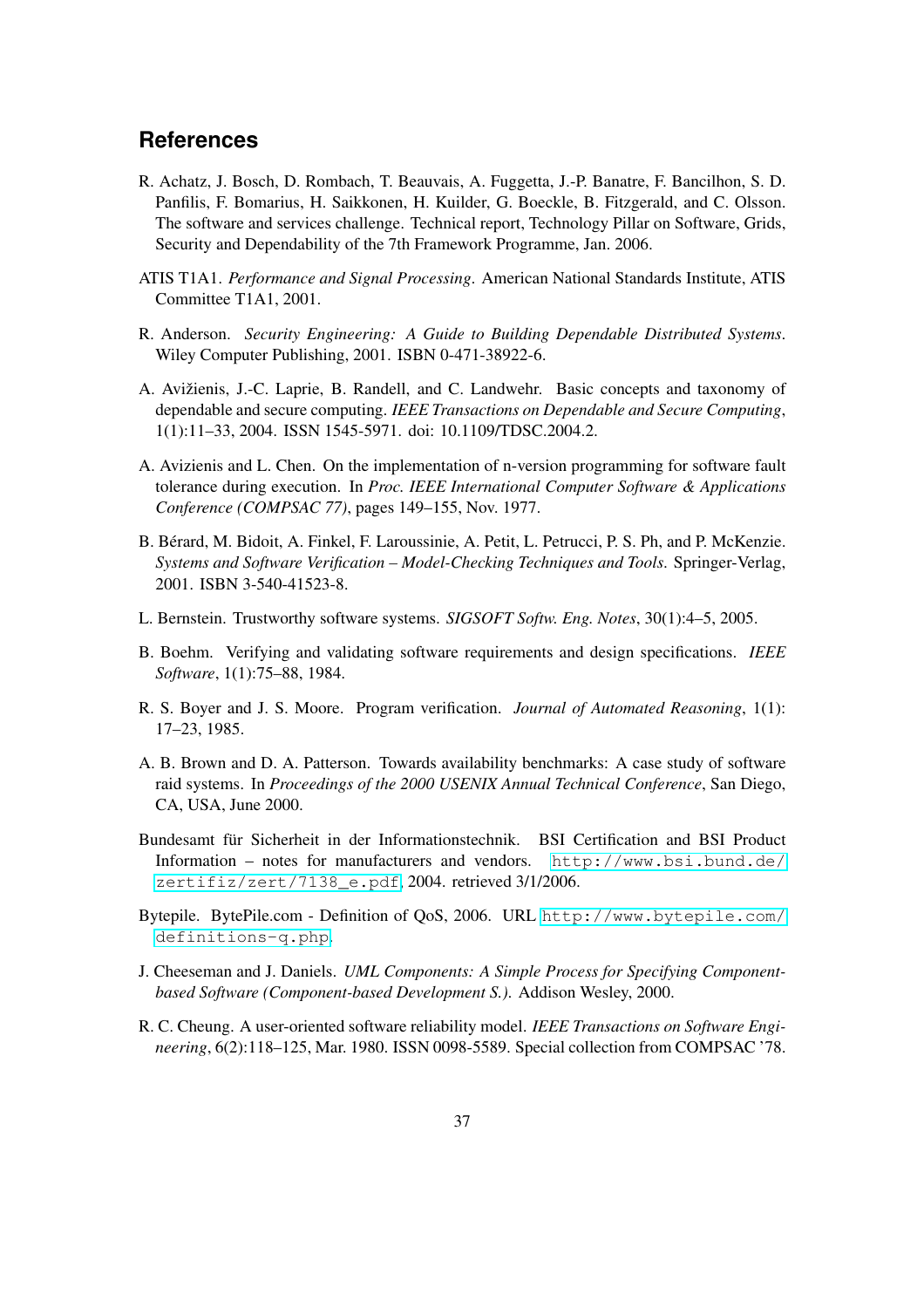- <span id="page-37-0"></span>G. Coulouris, J. Dollimore, and T. Kindberg. *Distributed Systems: Concepts and Design*. Pearson Education, third edition, 2001.
- M. Cusumano. Who is liable for bugs and security flaws in software? *Commun. ACM*, 47(3): 25–27, 2004.
- R. de Lemos. ICSE 2003 WADS panel: Fault tolerance and self-healing, 2003. URL citeseer.ist.psu.edu/656379.html.
- Department of Trade and Industry. Information technology security evaluation criteria. http://www.bsi.de/zertifiz/itkrit/itsec-en.pdf, 1991. retrieved 3/1/2006.
- K. Echtle. *[Fehlertoleranzverfahren](citeseer.ist.psu.edu/656379.html)*. Springer-Verlag, Berlin, 1990.
- R. Ellison, D. Fischer, R. Linger, H. Lipson, T. Longstaff, and N. Mead. Survivable network systems : an emerging discipline. Technical Report CMU/SEI-97-TR-013, Software Engineering Institute, Carnegie Mellon University, May 1999. Revised.
- C. Floyd. A systematic look at prototyping. In R. Budde, K. Kuhlenkamp, L. Mathiassen, and H. Züllighoven, editors, *Approaches to Prototyping*, pages 1–18. Springer-Verlag, 1984.
- S. Frolund and J. Koistinen. QML: A language for quality of service specification. Technical Report HPL-98-10, Hewlett Packard Laboratories, Feb. 10 1998a. URL http://www. hpl.hp.com/techreports/98/HPL-98-10.pdf.
- S. Frolund and J. Koistinen. Quality of service aware distributed object systems. Technical Report HPL-98-142, Hewlett Packard, Software Technology Laboratory, A[ug. 1998b. URL](http://www.hpl.hp.com/techreports/98/HPL-98-10.pdf) [http://www.hpl.hp.com/techreports/98/HPL](http://www.hpl.hp.com/techreports/98/HPL-98-10.pdf)-98-142.html.
- S. Frolund and J. Koistinen. Quality-of-service specification in distributed object systems. *Distributed Systems Engineering*, 5(4):179–202, 1998c. doi: 10.1088/0967-1846/5/4/005.
- [W. Hasselbring. Component-based software engineering. In S. Chang, editor,](http://www.hpl.hp.com/techreports/98/HPL-98-142.html) *Handbook of Software Engineering and Knowledge Engineering, Volume 2*, pages 289–305. World Scientific Publishing, River Edge, NJ, USA, 2002.
- W. Hasselbring. On defining computer science terminology. *Communications of the ACM*, 42 (2):88–91, Feb. 1999.
- W. Hasselbring and S. Giesecke, editors. *Dependability Engineering*. Gito Verlag, Berlin, Germany, 2006. ISBN 3-936771-56-1.
- W. Hasselbring and R. Reussner. Toward trustworthy software systems. *IEEE Computer*, 39(4): 91–92, Apr. 2006.
- IEEE 1012-1998. *IEEE 1012-1998: Standard for Software Verification and Validation*. IEEE, 1998. Published standard.
- IEEE 610.12:1990. *IEEE 610.12:1990: Standard Glossary of Software Engineering Terminology*. IEEE, 1990. Published standard.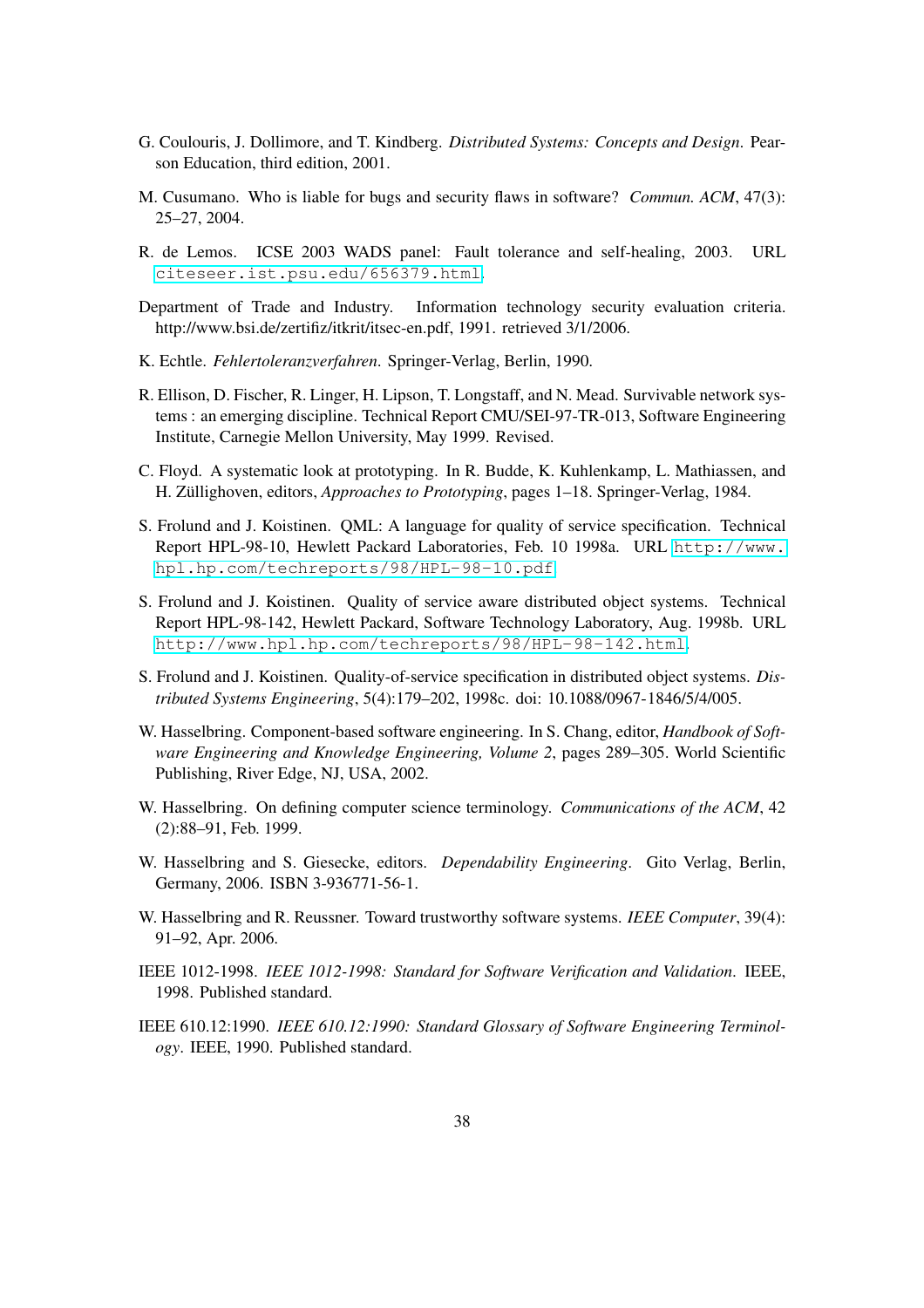- <span id="page-38-0"></span>IEEE SWEBOK. *SWEBOK: Guide to the Software Engineering Body of Knowledge*. IEEE Computer Society Professional Practices Committee, Los Alamitos, California, 2004.
- ISO 8402. *ISO 8402 Quality Management and Quality Assurance: Vocabulary*. ISO, 1994. Published standard.
- ISO 9126-3. *Software engineering Product quality Part 3: Internal Metrics*. ISO/IEC, June 2001. Published standard.
- ISO 9126-1. *Software engineering Product quality Part 1: Quality model*. ISO/IEC, June 2001. Published standard.
- ISO/IEC 14598-1. *ISO/IEC 14598-1: Information technology Software product evaluation – Part 1: General overview*. ISO/IEC, 1999. Published standard.
- ISO/IEC 9126-1. *ISO/IEC 9126-1: Software Engineering Product Quality Part 1: Quality Model*. ISO/IEC, June 2001. Published standard.
- R. Jain. *The Art of Computer Performance Analysis*. John Wiley & Sons, 1991.
- P. Jalote. *Fault tolerance in distributed systems*. Prentice-Hall, 1994.
- D. E. Knuth. *The Art of Computer Programming, Volume 1, Fundamental Algorithms*. Addison-Wesley, Reading, MA, USA, third edition, 1997. ISBN 0-201-89683-4.
- P. Koopman. Workshop on Architecting Dependable Systems (WADS'03), May 2003. URL www.ece.cmu.edu/~koopman/roses/wads03/wads03.pdf.
- L. Lamport. Proving the correctness of multiprocess programs. *IEEE Trans. Software Eng.*, 3 (2):125–143, 1977.
- J. [Laprie, A. Avižienis, and H. Kopetz, editors.](www.ece.cmu.edu/~koopman/roses/wads03/wads03.pdf) *Dependability: Basic Concepts and Terminology*, volume 5 of *Dependable Computing and Fault Tolerance*. Springer-Verlag, 1992. ISBN 0387822968.
- J. C. Laprie, editor. *Dependability: Basic Concepts and Terminology*. Springer-Verlag, Wien, 1998.
- J.-C. Laprie and K. Kanoun. Software Reliability and System Reliability. In Lyu [1996], pages 27–69.
- E. Lazowska, J. Zahorjan, G. Graham, and S. K.C. *Quantitative System Performance Computer System Analysis Using Queueing Network Models*. Prentice-Hall, 1984.
- N. G. Leveson. *Safeware: system safety and computers*. Addison-Wesley Publishing Company, Inc., 1995. ISBN 0-201-11972-2.
- W. W. Lowrance. *Of acceptable risk: science and the determination of safety*. William Kaufman, Inc., 1976. ISBN 0-913232-30-0.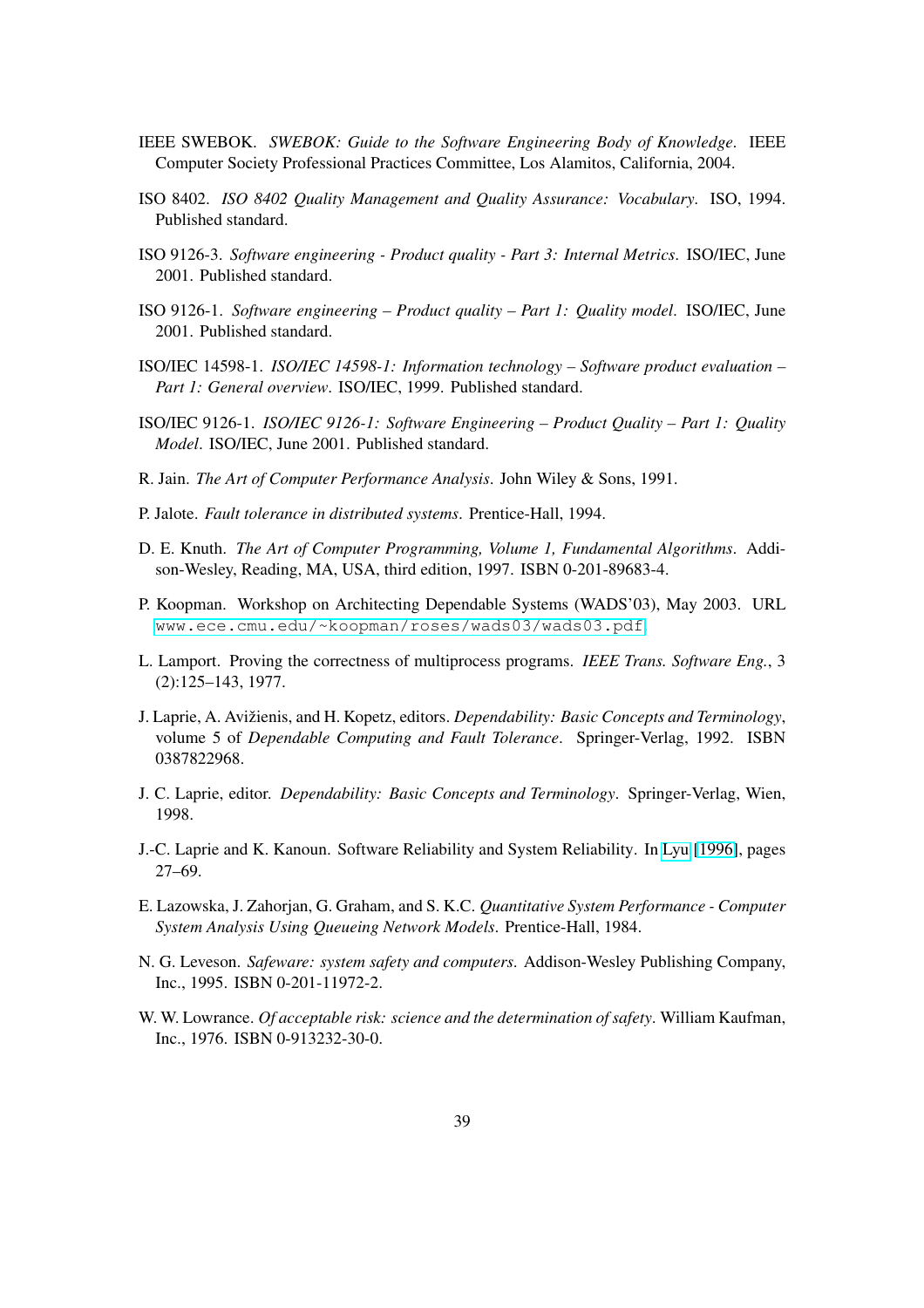- <span id="page-39-0"></span>M. R. Lyu. *Software Reliability Engineering*. McGraw-Hill, New York, 1 edition, 1996.
- D. A. Menasce, V. A. F. Almeida, and L. W. Dowdy. *Performance by Design*. Prentice Hall, 2004.
- B. Meyer. *Object-Oriented Software Construction, Second Edition*. The Object-Oriented Series. Prentice-Hall, Englewood Cliffs (NJ), USA, 1997.
- J. Meyer. Performability evaluation: where it is and what lies ahead. In *Proceedings of the International Symposium Computer Performance and Dependability*, pages 334–343. IEEE, Apr. 1995. doi: 10.1109/IPDS.1995.395818.
- J. D. Musa, A. Iannino, and K. Okumoto. *Software Reliability: Measurement, Prediction, Application*. McGraw-Hill, 1987. ISBN 0-07-044093-X.
- D. L. Parnas. Software aging. In *ICSE '94: Proceedings of the 16th international conference on Software engineering*, pages 279–287, Los Alamitos, CA, USA, 1994. IEEE Computer Society Press. ISBN 0-8186-5855-X.
- A. Pfitzmann and M. Hansen. Anonymity, unlinkability, unobservability, pseudonimity, and identity management - a consolidated proposal for terminology, 2005. URL http://dud. inf.tu-dresden.de/Anon\_Terminology.shtml.
- C. P. Pfleeger. *Security in Computing*. Prentice-Hall, Inc., Upper Saddle River, NJ, USA, 1997. ISBN 0-13-337486-6.
- B[. Randell. System structure for software fault tolerance.](http://dud.inf.tu-dresden.de/Anon_Terminology.shtml) *IEEE Transactions on Software Engineering*, SE-1(2):220–232, June 1975.
- M. Rohr. Example of empirical research: N-version programming. In W. Hasselbring and S. Giesecke, editors, *Research Methods in Software Engineering*, pages 39–62. Gito Verlag, Berlin, Germany, 2006. ISBN 3-936771-57-X.
- F. Schneider, editor. *Trust in Cyberspace*. National Academy Press, Washington, DC, 1998.
- B. Schneier. *Beyond Fear*. Springer-Verlag, Berlin, Germany, 2003. ISBN 0-387-02620-7.
- C. U. Smith and L. G. Williams. *Performance Solutions: A Practical Guide To Creating Responsive, Scalable Software*. Addison-Wesley, 2002.
- I. Sommerville. *Software Engineering*. Addison-Wesley, 7th edition, 2004.
- N. R. Storey. *Safety Critical Computer Systems*. Addison-Wesley Longman Publishing Co., Inc., 1996. ISBN 0-201-42787-7.
- C. Szyperski, D. Gruntz, and S. Murer. *Component Software: Beyond Object-Oriented Programming*. ACM Press and Addison-Wesley, New York, NY, 2nd edition, 2002.
- A. S. Tanenbaum and M. V. Steen. *Distributed Systems: Principles and Paradigms*. Prentice Hall, 2001. ISBN 0130888931.